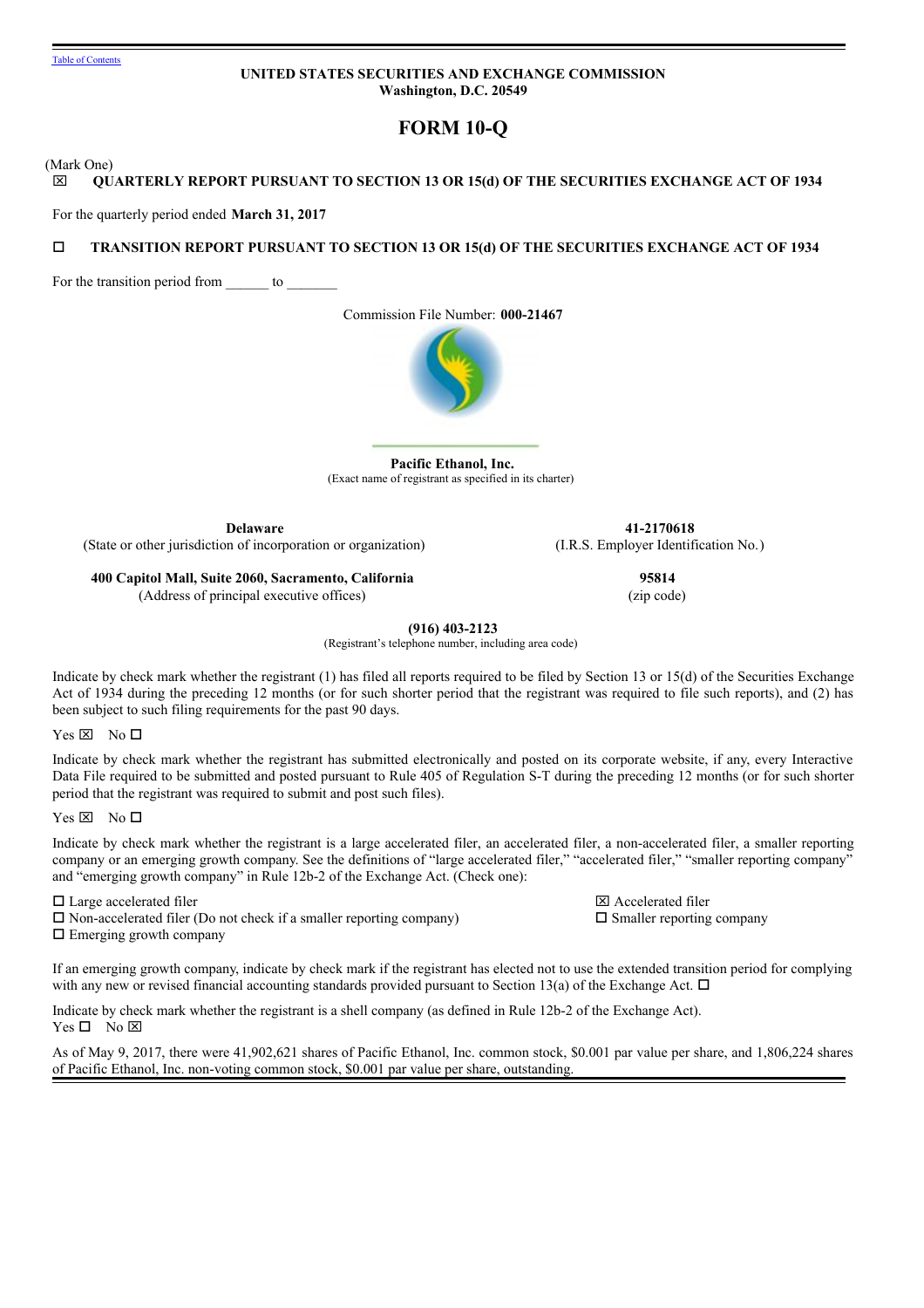### **PART I FINANCIAL INFORMATION**

| ITEM 1.           | FINANCIAL STATEMENTS.                                                                                                                                                                                                                                                                                                                                               |                                                    |
|-------------------|---------------------------------------------------------------------------------------------------------------------------------------------------------------------------------------------------------------------------------------------------------------------------------------------------------------------------------------------------------------------|----------------------------------------------------|
|                   | Consolidated Balance Sheets as of March 31, 2017 (unaudited) and December 31, 2016<br>Consolidated Statements of Operations for the Three Months Ended March 31, 2017 and 2016 (unaudited)<br>Consolidated Statements of Cash Flows for the Three Months Ended March 31, 2017 and 2016 (unaudited)<br><b>Notes to Consolidated Financial Statements (unaudited)</b> | $\mathbf{3}$<br>$\sqrt{5}$<br>$\sqrt{6}$<br>$\tau$ |
| ITEM 2.           | MANAGEMENT'S DISCUSSION AND ANALYSIS OF FINANCIAL CONDITION AND RESULTS OF<br><b>OPERATIONS.</b>                                                                                                                                                                                                                                                                    | 17                                                 |
| ITEM 3.           | <b>QUANTITATIVE AND QUALITATIVE DISCLOSURES ABOUT MARKET RISK.</b>                                                                                                                                                                                                                                                                                                  | 28                                                 |
| ITEM 4.           | <b>CONTROLS AND PROCEDURES.</b>                                                                                                                                                                                                                                                                                                                                     | 29                                                 |
|                   | <b>PART II</b><br><b>OTHER INFORMATION</b>                                                                                                                                                                                                                                                                                                                          |                                                    |
| ITEM 1.           | <b>LEGAL PROCEEDINGS.</b>                                                                                                                                                                                                                                                                                                                                           | 30                                                 |
| ITEM 1A.          | <b>RISK FACTORS.</b>                                                                                                                                                                                                                                                                                                                                                | 30                                                 |
| ITEM 2.           | UNREGISTERED SALES OF EOUITY SECURITIES AND USE OF PROCEEDS.                                                                                                                                                                                                                                                                                                        | 38                                                 |
| ITEM 3.           | DEFAULTS UPON SENIOR SECURITIES.                                                                                                                                                                                                                                                                                                                                    | 39                                                 |
| ITEM 4.           | <b>MINE SAFETY DISCLOSURES.</b>                                                                                                                                                                                                                                                                                                                                     | 39                                                 |
| ITEM 5.           | <b>OTHER INFORMATION.</b>                                                                                                                                                                                                                                                                                                                                           | 39                                                 |
| ITEM 6.           | <b>EXHIBITS.</b>                                                                                                                                                                                                                                                                                                                                                    | 40                                                 |
| <b>SIGNATURES</b> |                                                                                                                                                                                                                                                                                                                                                                     | 41                                                 |
|                   |                                                                                                                                                                                                                                                                                                                                                                     |                                                    |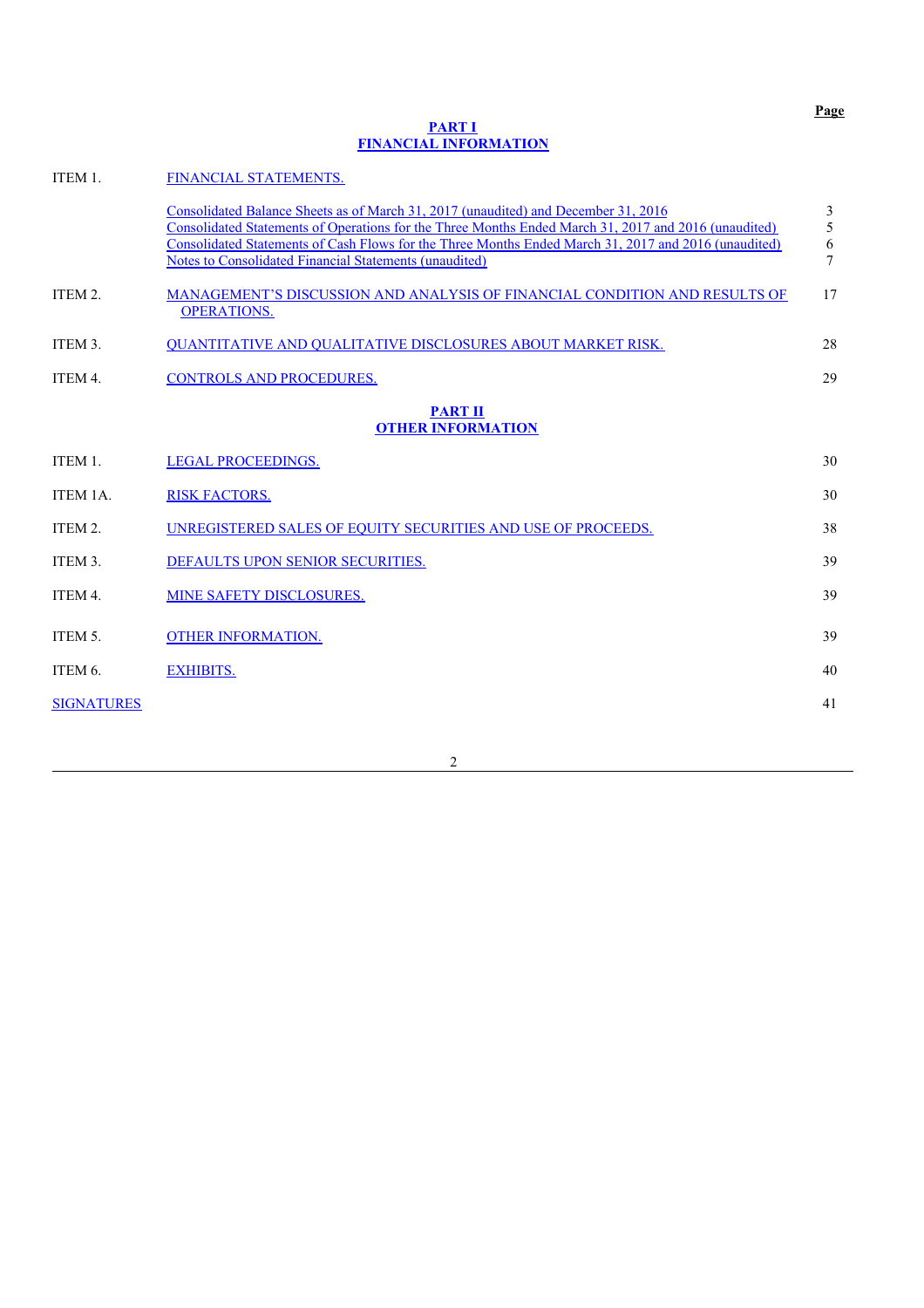# **PART I - FINANCIAL INFORMATION**

# **ITEM 1. FINANCIAL STATEMENTS.**

# **PACIFIC ETHANOL, INC. CONSOLIDATED BALANCE SHEETS (in thousands)**

| 2017<br>2016<br>(unaudited)<br>$\ast$                                               |         |
|-------------------------------------------------------------------------------------|---------|
|                                                                                     |         |
|                                                                                     |         |
| <b>ASSETS</b>                                                                       |         |
| <b>Current Assets:</b>                                                              |         |
| \$<br>\$<br>Cash and cash equivalents<br>73,734                                     | 68,590  |
| Accounts receivable, net (net of allowance for doubtful accounts of \$41 and \$331, |         |
| respectively)<br>64,018                                                             | 86,275  |
| Inventories<br>58,045                                                               | 60,070  |
| Prepaid inventory<br>7,913                                                          | 9,946   |
| Income tax receivables<br>5,727                                                     | 5,730   |
| Derivative instruments<br>594                                                       | 978     |
| Other current assets<br>3,233                                                       | 3,612   |
| Total current assets<br>213,264                                                     | 235,201 |
|                                                                                     |         |
| Property and equipment, net<br>460,192                                              | 465,190 |
|                                                                                     |         |
| <b>Other Assets:</b>                                                                |         |
| 2,678<br>Intangible assets, net                                                     | 2,678   |
| Other assets<br>5,620                                                               | 5,169   |
| Total other assets<br>8,298                                                         | 7,847   |
|                                                                                     |         |
| <b>Total Assets</b><br>S<br>681,754<br>\$                                           | 708,238 |

**\*** Amounts derived from the audited financial statements for the year ended December 31, 2016.

See accompanying notes to consolidated financial statements.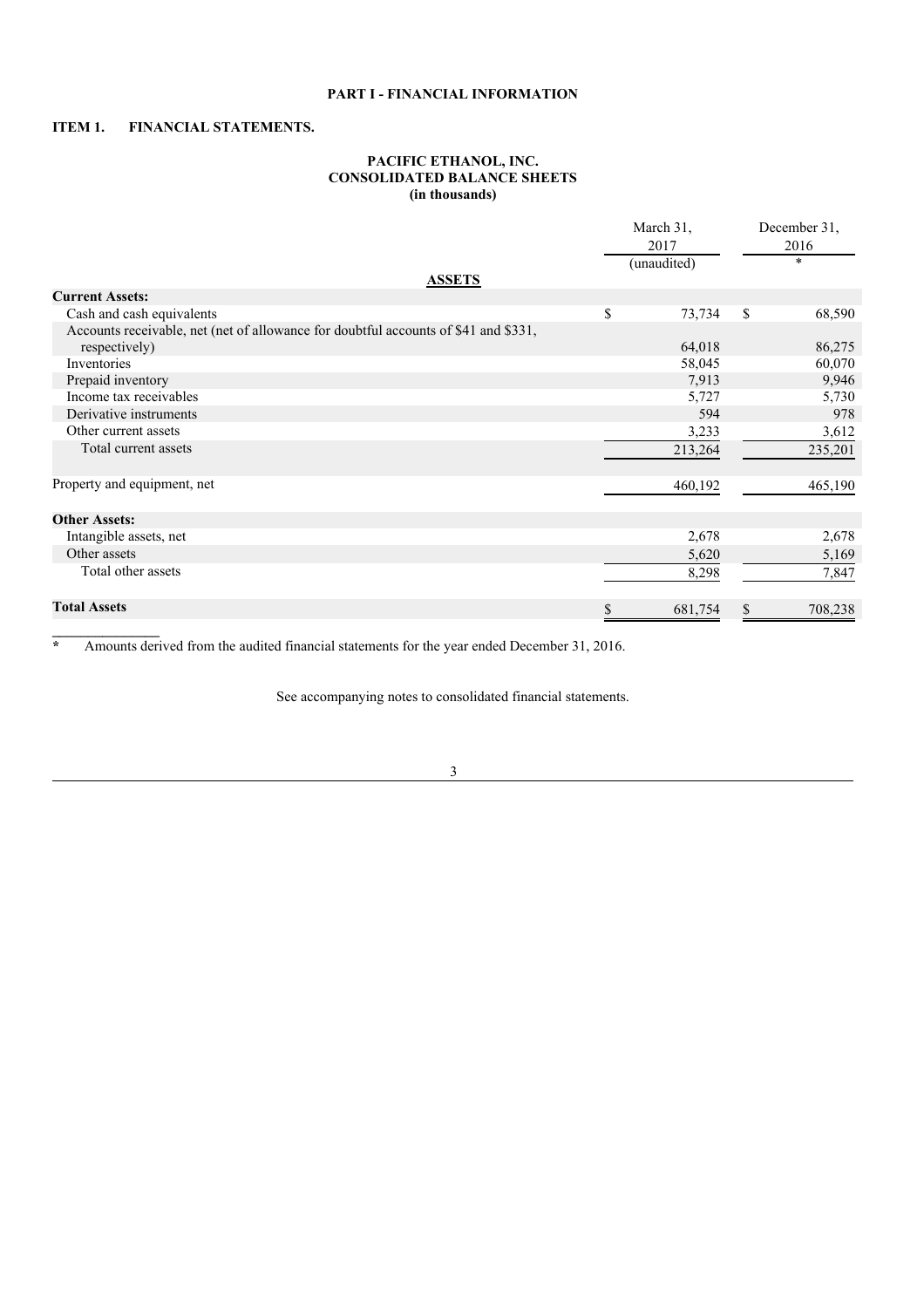### **PACIFIC ETHANOL, INC. CONSOLIDATED BALANCE SHEETS (CONTINUED) (in thousands, except par value)**

|                                                                                                                                                                   | March 31, |              | December 31,  |
|-------------------------------------------------------------------------------------------------------------------------------------------------------------------|-----------|--------------|---------------|
|                                                                                                                                                                   |           | 2017         | 2016          |
|                                                                                                                                                                   |           | (unaudited)  | $\star$       |
| <b>LIABILITIES AND STOCKHOLDERS' EQUITY</b>                                                                                                                       |           |              |               |
| <b>Current Liabilities:</b>                                                                                                                                       |           |              |               |
| Accounts payable - trade                                                                                                                                          | \$        | 32,490       | \$<br>37,051  |
| <b>Accrued</b> liabilities                                                                                                                                        |           | 17,733       | 20,280        |
| Current portion – capital leases                                                                                                                                  |           | 794          | 794           |
| Current portion - long-term debt                                                                                                                                  |           | 14,000       | 10,500        |
| Accrued PE Op Co. purchase                                                                                                                                        |           | 3,828        | 3,828         |
| Derivative instruments                                                                                                                                            |           | 1,171        | 4,115         |
| Other current liabilities                                                                                                                                         |           | 1,934        | 2,273         |
| Total current liabilities                                                                                                                                         |           | 71,950       | 78,841        |
| Long-term debt, net of current portion                                                                                                                            |           | 182,383      | 188,028       |
| Capital leases, net of current portion                                                                                                                            |           | 357          | 547           |
| Warrant liabilities at fair value                                                                                                                                 |           | 196          | 651           |
| Other liabilities                                                                                                                                                 |           | 21,146       | 21,910        |
| <b>Total Liabilities</b>                                                                                                                                          |           | 276,032      | 289,977       |
| Commitments and Contingencies (Note 6)                                                                                                                            |           |              |               |
| <b>Stockholders' Equity:</b>                                                                                                                                      |           |              |               |
| Pacific Ethanol, Inc. Stockholders' Equity:                                                                                                                       |           |              |               |
| Preferred stock, \$0.001 par value; 10,000 shares authorized;                                                                                                     |           |              |               |
| Series A: 1,684 shares authorized; no shares issued and outstanding as of March 31,                                                                               |           |              |               |
| 2017 and December 31, 2016;                                                                                                                                       |           |              |               |
| Series B: 1,581 shares authorized; 927 shares issued and outstanding as of March 31,                                                                              |           |              |               |
| 2017 and December 31, 2016; liquidation preference of \$18,075 as of March 31, 2017                                                                               |           | $\mathbf{1}$ | $\mathbf{1}$  |
| Common stock, \$0.001 par value; 300,000 shares authorized; 40,414 and 39,772 shares                                                                              |           |              |               |
| issued and outstanding as of March 31, 2017 and December 31, 2016, respectively                                                                                   |           | 40           | 40            |
| Non-voting common stock, \$0.001 par value; 3,553 shares authorized; 3,413 and 3,540<br>shares issued and outstanding as of March 31, 2017 and December 31, 2016, |           |              |               |
| respectively                                                                                                                                                      |           | 4            | 4             |
| Additional paid-in capital                                                                                                                                        |           | 923,956      | 922,698       |
| Accumulated other comprehensive income (loss)                                                                                                                     |           | (2,620)      | (2,620)       |
| Accumulated deficit                                                                                                                                               |           | (545, 181)   | (532, 233)    |
| Total Pacific Ethanol, Inc. Stockholders' Equity                                                                                                                  |           | 376,200      | 387,890       |
| Noncontrolling interests                                                                                                                                          |           | 29,522       | 30,371        |
| Total Stockholders' Equity                                                                                                                                        |           | 405,722      | 418,261       |
| <b>Total Liabilities and Stockholders' Equity</b>                                                                                                                 | \$        | 681,754      | \$<br>708,238 |
|                                                                                                                                                                   |           |              |               |

**\*** Amounts derived from the audited financial statements for the year ended December 31, 2016.

See accompanying notes to consolidated financial statements.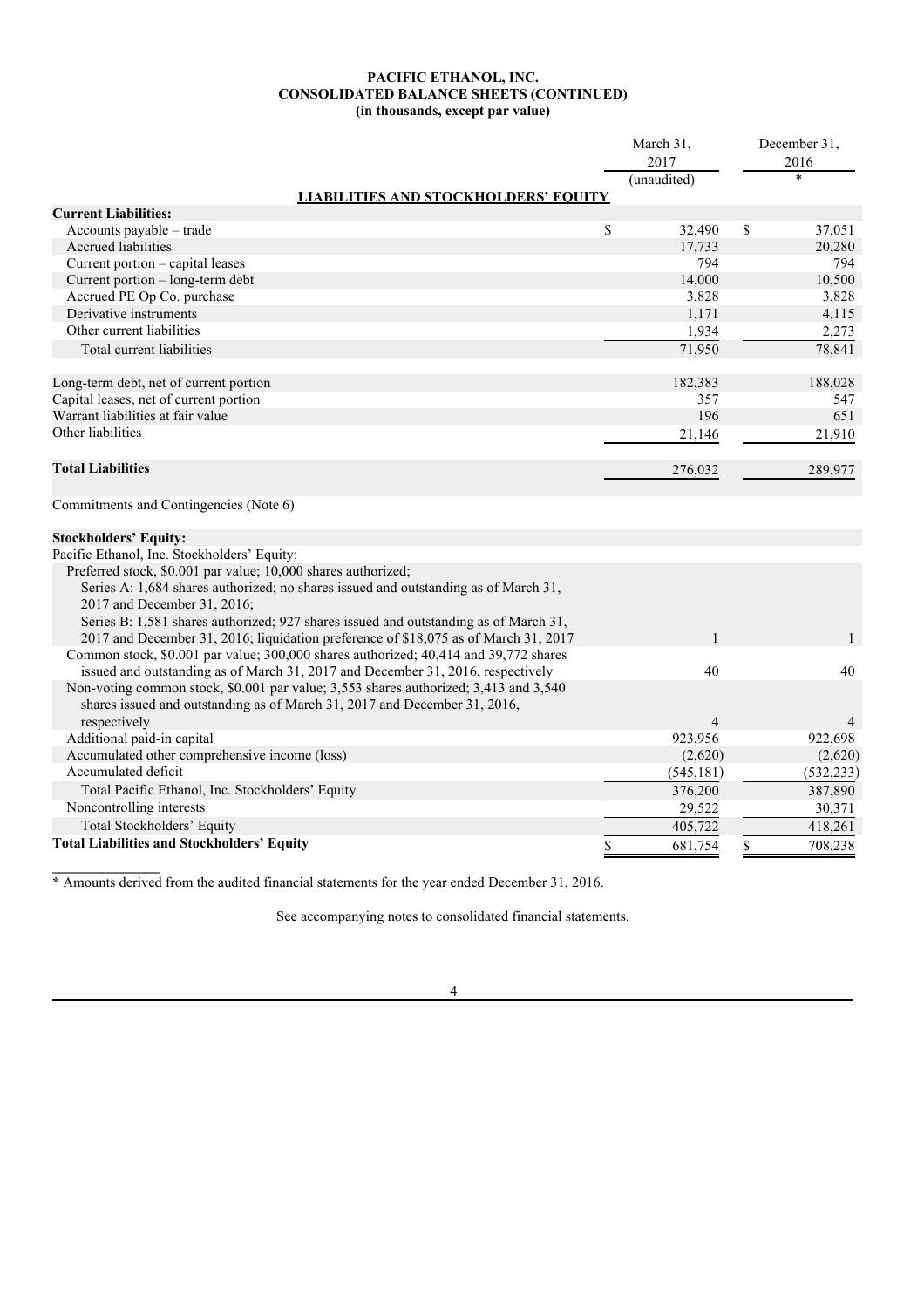# **PACIFIC ETHANOL, INC. CONSOLIDATED STATEMENTS OF OPERATIONS (unaudited, in thousands, except per share data)**

|                                                        | Three Months Ended<br>March 31, |           |               |           |  |
|--------------------------------------------------------|---------------------------------|-----------|---------------|-----------|--|
|                                                        | 2017                            |           | 2016          |           |  |
| Net sales                                              | S.                              | 386,340   | $\mathcal{S}$ | 342,373   |  |
| Cost of goods sold                                     |                                 | 392,113   |               | 341,304   |  |
| Gross profit (loss)                                    |                                 | (5,773)   |               | 1,069     |  |
| Selling, general and administrative expenses           |                                 | 5,450     |               | 8,317     |  |
| Loss from operations                                   |                                 | (11,223)  |               | (7,248)   |  |
| Fair value adjustments                                 |                                 | 455       |               | 39        |  |
| Interest expense, net                                  |                                 | (2,637)   |               | (6,233)   |  |
| Other income (expense), net                            |                                 | (80)      |               | 216       |  |
| Loss before benefit for income taxes                   |                                 | (13, 485) |               | (13,226)  |  |
| Benefit for income taxes                               |                                 |           |               |           |  |
| Consolidated net loss                                  |                                 | (13, 485) |               | (13,226)  |  |
| Net loss attributed to noncontrolling interests        |                                 | 849       |               |           |  |
| Net loss attributed to Pacific Ethanol, Inc.           |                                 | (12, 636) | \$.           | (13,226)  |  |
| Preferred stock dividends                              |                                 | (312)     |               | (315)     |  |
| Net loss available to common stockholders              |                                 | (12, 948) |               | (13, 541) |  |
| Net loss per share, basic and diluted                  |                                 | (0.31)    |               | (0.32)    |  |
| Weighted-average shares outstanding, basic and diluted |                                 | 42,375    |               | 42,052    |  |

See accompanying notes to consolidated financial statements.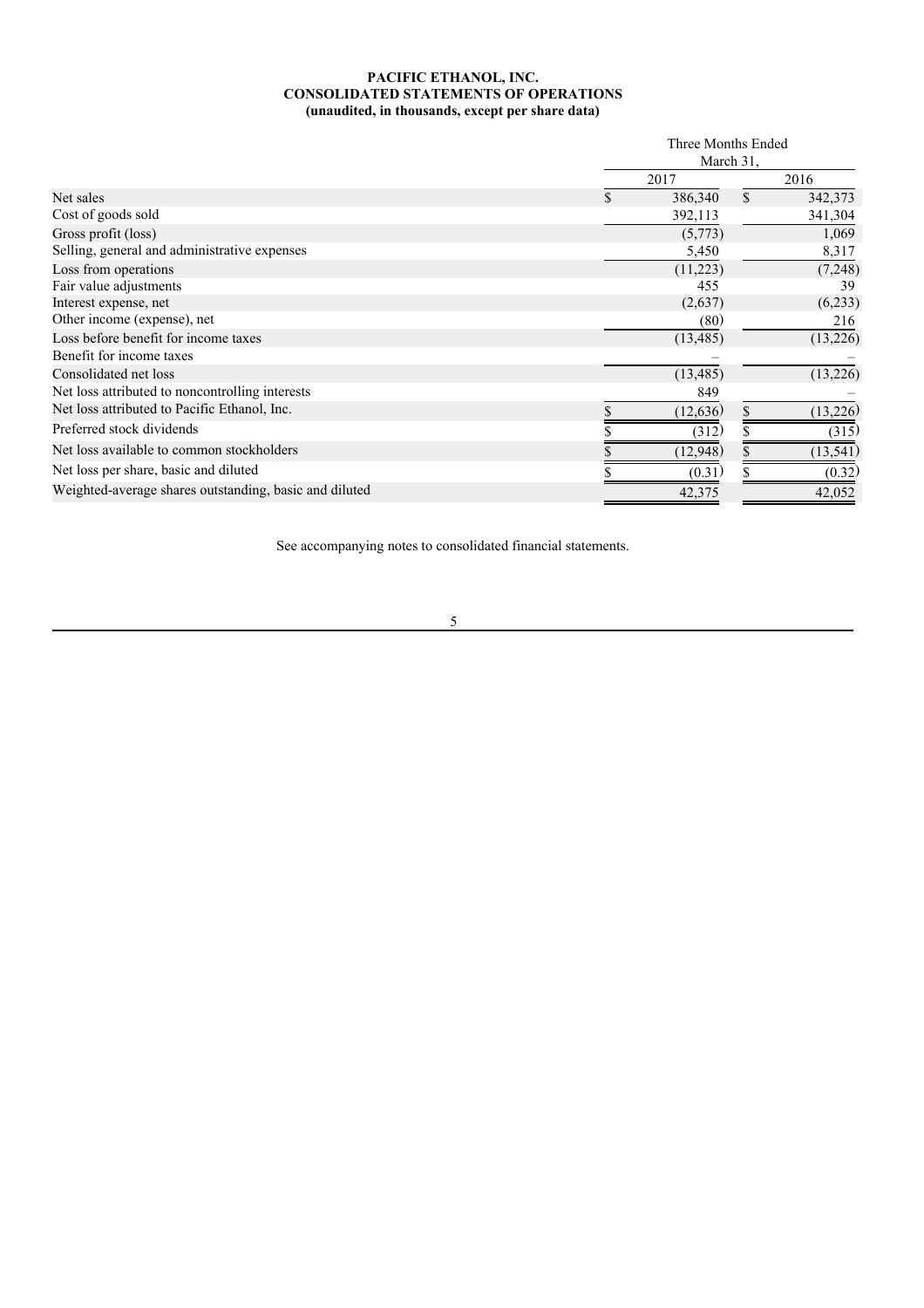### **PACIFIC ETHANOL, INC. CONSOLIDATED STATEMENTS OF CASH FLOWS (unaudited, in thousands)**

|                                                                                                           | Three Months Ended<br>March 31, |                      |    |           |  |
|-----------------------------------------------------------------------------------------------------------|---------------------------------|----------------------|----|-----------|--|
|                                                                                                           |                                 | 2017                 |    | 2016      |  |
| <b>Operating Activities:</b>                                                                              |                                 |                      |    |           |  |
| Consolidated net loss                                                                                     | \$                              | (13, 485)            | \$ | (13,226)  |  |
| Adjustments to reconcile consolidated net loss to net cash provided by (used in) operating<br>activities: |                                 |                      |    |           |  |
| Fair value adjustments                                                                                    |                                 | (455)                |    | (39)      |  |
| Depreciation and amortization of intangibles                                                              |                                 | 9,110                |    | 8,651     |  |
| Inventory valuation adjustment                                                                            |                                 | 2,086                |    |           |  |
| Interest expense added to term debt                                                                       |                                 |                      |    | 3,786     |  |
| Amortization of debt discount                                                                             |                                 | 136                  |    | 301       |  |
| Non-cash compensation                                                                                     |                                 | 1,221                |    | 583       |  |
| Amortization of deferred financing fees                                                                   |                                 | 91                   |    | 54        |  |
| Gain on derivatives                                                                                       |                                 | (216)                |    | (582)     |  |
| Bad debt expense                                                                                          |                                 | 7                    |    | 256       |  |
| Changes in operating assets and liabilities:                                                              |                                 |                      |    |           |  |
| Accounts receivable                                                                                       |                                 | 22,250               |    | (2, 324)  |  |
| Inventories                                                                                               |                                 | (61)                 |    | (8, 442)  |  |
| Prepaid expenses and other assets                                                                         |                                 | (2, 412)             |    | 5,439     |  |
| Prepaid inventory                                                                                         |                                 | 2,033                |    | (35)      |  |
| Accounts payable and accrued expenses                                                                     |                                 | (8,213)              |    | 416       |  |
| Net cash provided by (used in) operating activities                                                       |                                 | 12,092               |    | (5,162)   |  |
| <b>Investing Activities:</b>                                                                              |                                 |                      |    |           |  |
| Additions to property and equipment                                                                       |                                 | (4,111)              |    | (4,966)   |  |
| Net cash used in investing activities                                                                     |                                 | $\overline{(4,111)}$ |    | (4,966)   |  |
| <b>Financing Activities:</b>                                                                              |                                 |                      |    |           |  |
| Net payments on Kinergy's line of credit                                                                  |                                 | (1,358)              |    | (5,031)   |  |
| Principal payments on borrowings                                                                          |                                 | (1,000)              |    | (17,003)  |  |
| Principal payments on capital leases                                                                      |                                 | (190)                |    | (1,028)   |  |
| Proceeds from exercise of warrants                                                                        |                                 | 37                   |    |           |  |
| Debt issuance costs                                                                                       |                                 | (14)                 |    |           |  |
| Preferred stock dividends paid                                                                            |                                 | (312)                |    | (315)     |  |
| Net cash used in financing activities                                                                     |                                 | (2, 837)             |    | (23, 377) |  |
| Net increase (decrease) in cash and cash equivalents                                                      |                                 | 5,144                |    | (33,505)  |  |
| Cash and cash equivalents at beginning of period                                                          |                                 | 68,590               |    | 52,712    |  |
| Cash and cash equivalents at end of period                                                                | \$                              | 73,734               | \$ | 19,207    |  |
| <b>Supplemental Information:</b>                                                                          |                                 |                      |    |           |  |
| Interest paid                                                                                             | \$                              | 2,403                | \$ | 2,070     |  |
| Income taxes received                                                                                     |                                 |                      |    |           |  |
|                                                                                                           | \$                              | 3                    | \$ | 4,534     |  |

See accompanying notes to consolidated financial statements.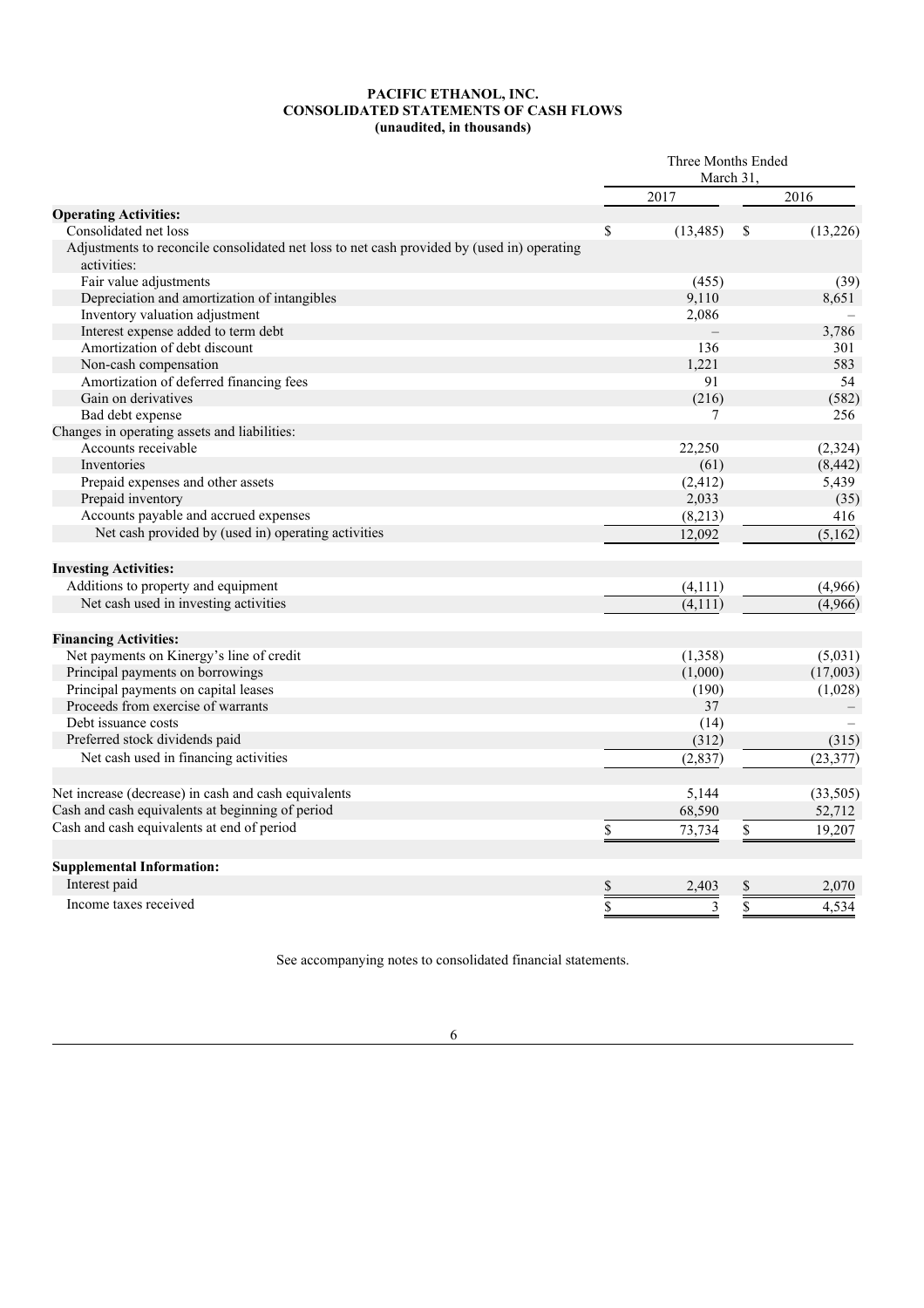### **PACIFIC ETHANOL, INC. NOTES TO CONSOLIDATED FINANCIAL STATEMENTS (UNAUDITED)**

#### 1. ORGANIZATION AND BASIS OF PRESENTATION.

*Organization and Business* – The consolidated financial statements include, for all periods presented, the accounts of Pacific Ethanol, Inc., a Delaware corporation ("Pacific Ethanol"), and its direct and indirect subsidiaries (collectively, the "Company"), including its whollyowned subsidiaries, Kinergy Marketing LLC, an Oregon limited liability company ("Kinergy"), Pacific Ag. Products, LLC, a California limited liability company ("PAP"), PE Op Co., a Delaware corporation ("PE Op Co.") and all eight of the Company's ethanol production facilities.

On December 15, 2016, the Company and Aurora Cooperative Elevator Company, a Nebraska cooperative corporation ("ACEC"), closed a transaction under a contribution agreement under which the Company contributed its Aurora, Nebraska ethanol facilities and ACEC contributed its Aurora grain elevator and related grain handling assets to Pacific Aurora, LLC ("Pacific Aurora") in exchange for equity interests in Pacific Aurora. On December 15, 2016, concurrently with the closing under the contribution agreement, the Company sold a portion of its equity interest in Pacific Aurora to ACEC. As a result, as of December 15, 2016 and through March 31, 2017, the Company owned 73.93% of Pacific Aurora and ACEC owned 26.07% of Pacific Aurora. The Company consolidates 100% of the results of Pacific Aurora and records ACEC's 26.07% equity interest as noncontrolling interests in the accompanying financial statements.

The Company is a leading producer and marketer of low-carbon renewable fuels in the United States. The Company's four ethanol plants in the Western United States (together with their respective holding companies, the "Pacific Ethanol West Plants") are located in close proximity to both feed and ethanol customers and thus enjoy unique advantages in efficiency, logistics and product pricing. These plants produce among the lowest-carbon ethanol produced in the United States due to low energy use in production.

The Company has an ethanol production capacity of 515 million gallons per year, markets, on an annualized basis, nearly 1.0 billion gallons of ethanol, and produces, on an annualized basis, over 2.5 million tons of co-products such as wet and dry distillers grains, wet and dry corn gluten feed, condensed distillers solubles, corn gluten meal, corn germ, distillers yeast and CO<sub>2</sub>. The Company's four ethanol plants in the Midwest (together with their respective holding companies, the "Pacific Ethanol Central Plants") are located in the heart of the Corn Belt, benefit from low-cost and abundant feedstock production and allow for access to many additional domestic markets. In addition, the Company's ability to load unit trains from these facilities in the Midwest allows for greater access to international markets.

*Basis of Presentation*–*Interim Financial Statements* – The accompanying unaudited consolidated financial statements and related notes have been prepared in accordance with accounting principles generally accepted in the United States for interim financial information and the instructions to Form 10-Q and Rule 10-01 of Regulation S-X. Results for interim periods should not be considered indicative of results for a full year. These interim consolidated financial statements should be read in conjunction with the consolidated financial statements and related notes contained in the Company's Annual Report on Form 10-K for the year ended December 31, 2016. The accounting policies used in preparing these consolidated financial statements are the same as those described in Note 1 to the consolidated financial statements in the Company's Annual Report on Form 10-K for the year ended December 31, 2016. In the opinion of management, all adjustments (consisting of normal recurring adjustments) considered necessary for a fair statement of the results for interim periods have been included. All significant intercompany accounts and transactions have been eliminated in consolidation.

*Accounts Receivable and Allowance for Doubtful Accounts* – Trade accounts receivable are presented at face value, net of the allowance for doubtful accounts. The Company sells ethanol to gasoline refining and distribution companies, sells distillers grains and other feed coproducts to dairy operators and animal feedlots and sells corn oil to poultry and biodiesel customers generally without requiring collateral.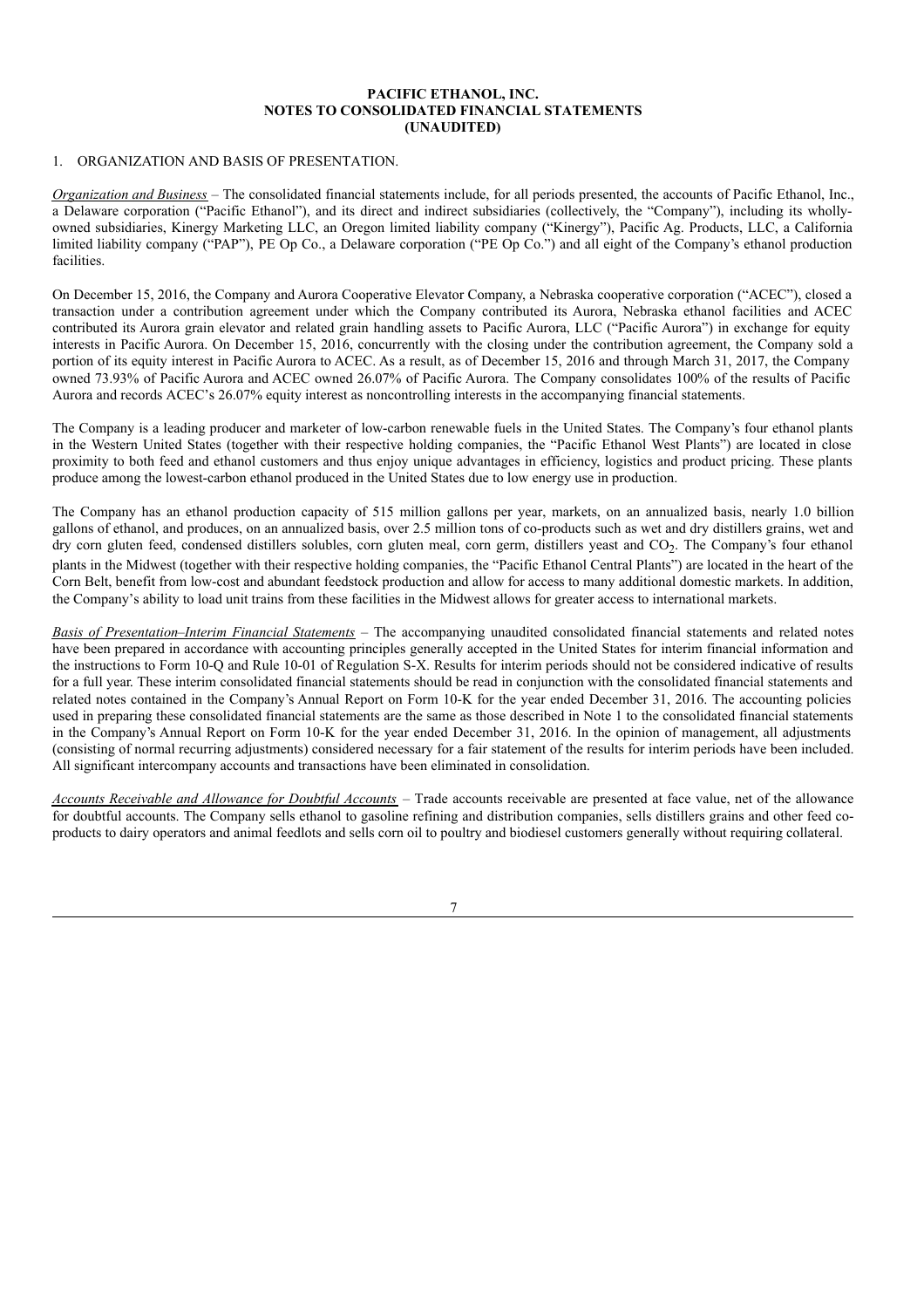The Company maintains an allowance for doubtful accounts for balances that appear to have specific collection issues. The collection process is based on the age of the invoice and requires attempted contacts with the customer at specified intervals. If, after a specified number of days, the Company has been unsuccessful in its collection efforts, a bad debt allowance is recorded for the balance in question. Delinquent accounts receivable are charged against the allowance for doubtful accounts once uncollectibility has been determined. The factors considered in reaching this determination are the apparent financial condition of the customer and the Company's success in contacting and negotiating with the customer. If the financial condition of the Company's customers were to deteriorate, resulting in an impairment of ability to make payments, additional allowances may be required.

Of the accounts receivable balance, approximately \$54,828,000 and \$64,853,000 at March 31, 2017 and December 31, 2016, respectively, were used as collateral under Kinergy's operating line of credit. The allowance for doubtful accounts was \$41,000 and \$331,000 as of March 31, 2017 and December 31, 2016, respectively. The Company recorded a bad debt expense of \$7,000 and \$256,000 for the three months ended March 31, 2017 and 2016, respectively. The Company does not have any off-balance sheet credit exposure related to its customers.

*Benefit for Income Taxes* – The Company recognized no tax benefit for the three months ended March 31, 2017 and 2016 due to the uncertainty of using its tax losses to offset future tax income. To the extent the Company believes it can utilize its tax losses, the Company will adjust its benefit for income taxes accordingly in future periods.

*Financial Instruments* – The carrying values of cash and cash equivalents, accounts receivable, accounts payable, accrued liabilities and accrued PE Op Co. purchase are reasonable estimates of their fair values because of the short maturity of these items. The Company recorded its warrant liabilities at fair value. The Company believes the carrying value of its long-term debt approximates fair value because the interest rates on these instruments are variable, and are considered Level 2 fair value measurements.

*Recent Accounting Pronouncements* – In February 2016, the Financial Accounting Standards Board ("FASB") issued new guidance on accounting for leases. Under the new guidance, lessees will be required to recognize the following for all leases (with the exception of short-term leases) at the commencement date: (1) a lease liability, which is a lessee's obligation to make lease payments arising from a lease, measured on a discounted cash flow basis; and (2) a "right of use" asset, which is an asset that represents the lessee's right to use the specified asset for the lease term. Under the new guidance, lessor accounting is largely unchanged, with some minor exceptions. Lessees will no longer be provided with a source of off-balance sheet financing for other than short-term leases. The standard is effective for public companies for annual reporting periods beginning after December 15, 2019, and for interim periods beginning after December 15, 2020. Early adoption is permitted. The Company has several operating leases that may be impacted by this guidance. The Company is currently evaluating the impact of the adoption of this accounting standard on its consolidated results of operations and financial condition.

In May 2014, the FASB issued new guidance on the recognition of revenue. The guidance states that an entity should recognize revenue to depict the transfer of promised goods or services to customers in an amount that reflects the consideration to which the entity expects to be entitled in exchange for those goods or services. The standard is effective for annual reporting periods beginning after December 15, 2017, including interim periods within that reporting period. The Company's adoption begins with the first fiscal quarter of fiscal year 2018. In March and April 2016, the FASB issued further revenue recognition guidance amending principal vs. agent considerations regarding whether an entity should recognize revenue to depict the transfer of promised goods or services to customers in an amount that reflects the consideration to which the entity expects to be entitled in exchange for those goods and services. The Company is currently evaluating the impact of the adoption of this accounting standard update on its consolidated results of operations and financial condition. The Company has not yet selected a transition method, nor has it determined the effect of the standard on its ongoing financial reporting. The Company has begun the process in its evaluation and believes it is following an appropriate timeline to allow for proper recognition, presentation and disclosure effective beginning in the year ending December 31, 2018.

In April 2016, the FASB issued new guidance to reduce the complexity of certain aspects of accounting for employee share-based payment transactions. Prior to adoption of the standard, accruals of compensation costs were based on an estimated forfeiture rate. The new guidance allows an entity to make an entity-wide accounting policy election to either continue using an estimate of forfeitures or account for forfeitures only when they occur. The guidance is effective for fiscal years beginning after December 15, 2016, including interim periods within those fiscal years. Effective January 1, 2017, the Company elected to discontinue the use of an estimated forfeiture rate and instead account for actual forfeitures as they occur. The transition guidance requires an adjustment to retained earnings for any cumulative effect. The impact to the Company upon adoption was determined to be immaterial.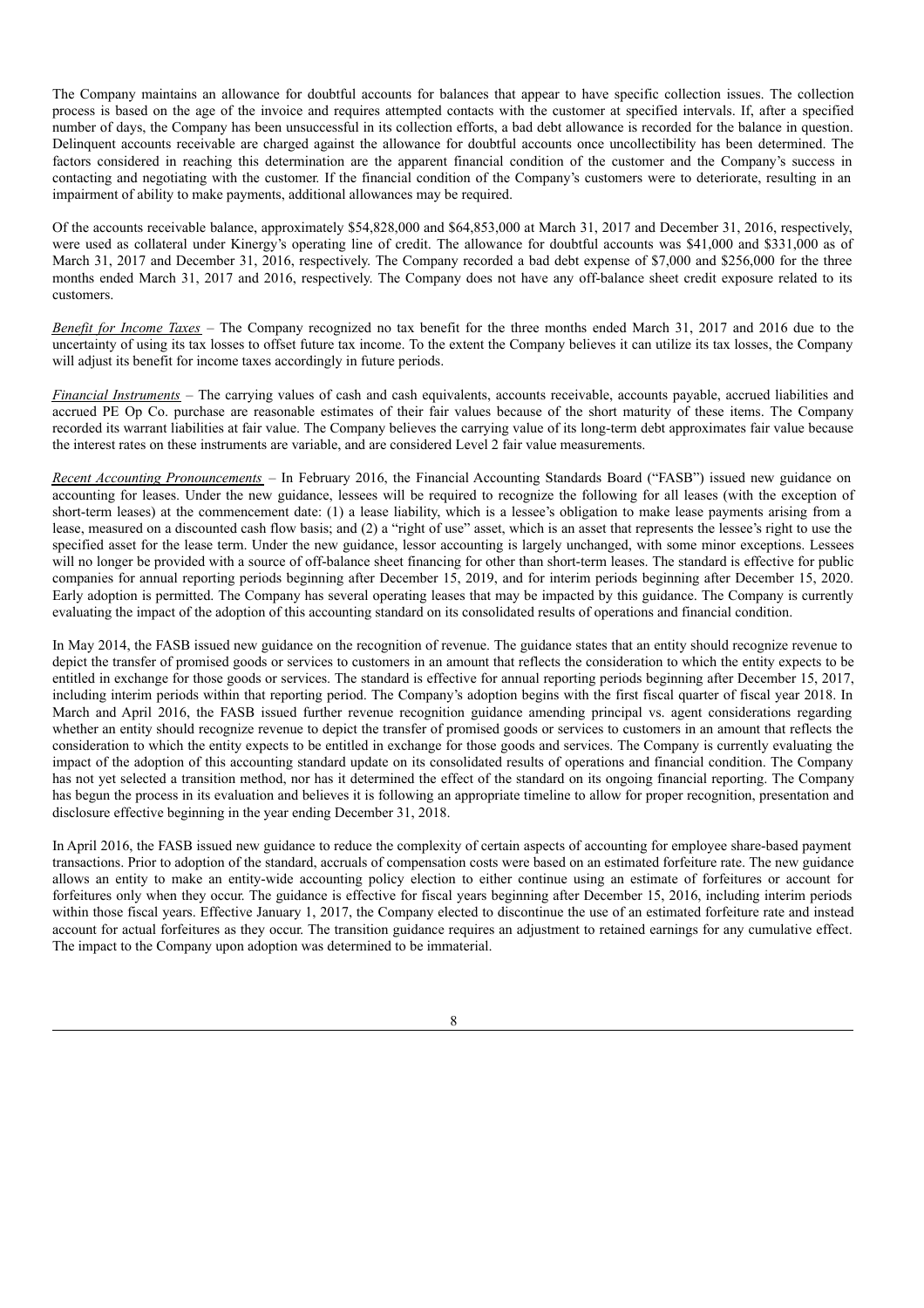*Estimates and Assumptions* – The preparation of the consolidated financial statements in conformity with U.S. generally accepted accounting principles requires management to make estimates and assumptions that affect the reported amounts of assets and liabilities and disclosure of contingent assets and liabilities at the date of the financial statements and the reported amounts of revenues and expenses during the reporting period. Significant estimates are required as part of determining the fair value of warrants, allowance for doubtful accounts, net realizable value of inventory, estimated lives of property and equipment, long-lived asset impairments, valuation allowances on deferred income taxes and the potential outcome of future tax consequences of events recognized in the Company's financial statements or tax returns, and the valuation of assets acquired and liabilities assumed as a result of business combinations. Actual results and outcomes may materially differ from management's estimates and assumptions.

#### 2. SEGMENTS.

The Company reports its financial and operating performance in two segments: (1) ethanol production, which includes the production and sale of ethanol and co-products, with all of the Company's production facilities aggregated, and (2) marketing and distribution, which includes marketing and merchant trading for Company-produced ethanol and co-products and third-party ethanol.

The following tables set forth certain financial data for the Company's operating segments (in thousands):

|                                                       | Three Months Ended March 31, |           |      |           |
|-------------------------------------------------------|------------------------------|-----------|------|-----------|
|                                                       |                              | 2017      | 2016 |           |
| <b>Net Sales:</b>                                     |                              |           |      |           |
| Ethanol production:                                   |                              |           |      |           |
| Net sales to external customers                       | \$                           | 243,075   | \$   | 229,241   |
| Intersegment net sales                                |                              | 310       |      |           |
| Total production segment net sales                    |                              | 243,385   |      | 229,241   |
| Marketing and distribution:                           |                              |           |      |           |
| Net sales to external customers                       |                              | 143,265   |      | 113,132   |
| Intersegment net sales                                |                              | 1,837     |      | 2,016     |
| Total marketing and distribution segment net sales    |                              | 145,102   |      | 115,148   |
| Net sales including intersegment activity             |                              | 388,487   |      | 344,389   |
| Intersegment eliminations                             |                              | (2,147)   |      | (2,016)   |
| Net sales, as reported                                | \$                           | 386,340   | \$   | 342,373   |
| Cost of goods sold:                                   |                              |           |      |           |
| Ethanol production                                    | \$                           | 250,587   | \$   | 236,008   |
| Marketing and distribution                            |                              | 143,676   |      | 109,297   |
| Intersegment eliminations                             |                              | (2,150)   |      | (4,001)   |
| Cost of goods sold, as reported                       | \$                           | 392,113   | \$   | 341,304   |
| <b>Income (loss) before benefit for income taxes:</b> |                              |           |      |           |
| Ethanol production                                    | \$                           | (12, 315) | \$   | (17, 322) |
| Marketing and distribution                            |                              | 150       |      | 3,969     |
| Corporate activities                                  |                              | (1,320)   |      | 127       |
|                                                       | \$                           | (13, 485) | \$   | (13,226)  |
| Depreciation and amortization:                        |                              |           |      |           |
| Ethanol production                                    | \$                           | 8,847     | \$   | 8,415     |
| Marketing and distribution                            |                              |           |      | 3         |
| Corporate activities                                  |                              | 263       |      | 233       |
|                                                       | \$                           | 9,110     | \$   | 8,651     |
| Interest expense:                                     |                              |           |      |           |
| Ethanol production                                    | \$                           | 1,092     | \$   | 5,900     |
| Marketing and distribution                            |                              | 308       |      | 333       |
| Corporate activities                                  |                              | 1,237     |      |           |
|                                                       | \$                           | 2,637     | \$   | 6,233     |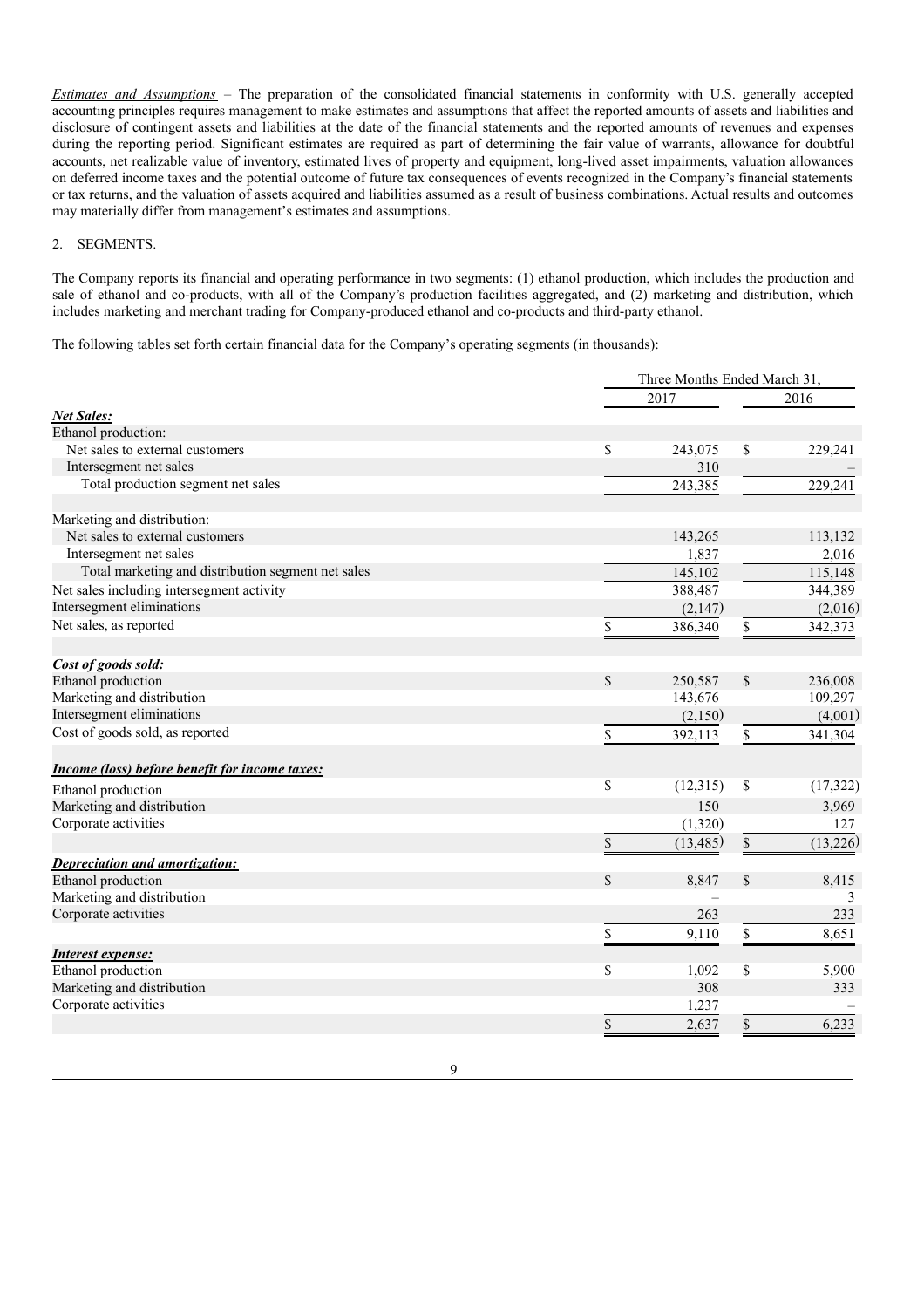The following table sets forth the Company's total assets by operating segment (in thousands):

|                            | March 31, 2017 |   | December 31, 2016 |
|----------------------------|----------------|---|-------------------|
| Total assets:              |                |   |                   |
|                            |                |   |                   |
| Ethanol production         | 535,200        | S | 542,688           |
| Marketing and distribution | 130,094        |   | 146,356           |
| Corporate assets           | 16.460         |   | 19.194            |
|                            | 681,754        | S | 708,238           |

### 3. INVENTORIES.

Inventories consisted primarily of bulk ethanol, corn, co-products, Low-Carbon Fuel Standard ("LCFS") credits and unleaded fuel, and are valued at the lower of cost and net realizable value, with cost determined on a first-in, first-out basis. Total inventories are net of a valuation adjustment of \$2,086,000 as of March 31, 2017. Inventory balances consisted of the following (in thousands):

|                  | March 31, 2017 |  |        |
|------------------|----------------|--|--------|
| Finished goods   | 32,559         |  | 33,773 |
| LCFS credits     | 10,143         |  | 10,926 |
| Raw materials    | 6,380          |  | 6,571  |
| Work in progress | 7,255          |  | 7,092  |
| Other            | 1,708          |  | 1,708  |
| Total            | 58,045         |  | 60,070 |

### 4. DERIVATIVES.

The business and activities of the Company expose it to a variety of market risks, including risks related to changes in commodity prices. The Company monitors and manages these financial exposures as an integral part of its risk management program. This program recognizes the unpredictability of financial markets and seeks to reduce the potentially adverse effects that market volatility could have on operating results.

*Commodity Risk* – *Cash Flow Hedges* – The Company uses derivative instruments to protect cash flows from fluctuations caused by volatility in commodity prices for periods of up to twelve months in order to protect gross profit margins from potentially adverse effects of market and price volatility on ethanol sale and purchase commitments where the prices are set at a future date and/or if the contracts specify a floating or index-based price for ethanol. In addition, the Company hedges anticipated sales of ethanol to minimize its exposure to the potentially adverse effects of price volatility. These derivatives may be designated and documented as cash flow hedges and effectiveness is evaluated by assessing the probability of the anticipated transactions and regressing commodity futures prices against the Company's purchase and sales prices. Ineffectiveness, which is defined as the degree to which the derivative does not offset the underlying exposure, is recognized immediately in cost of goods sold. For the three months ended March 31, 2017 and 2016, the Company did not designate any of its derivatives as cash flow hedges.

*Commodity Risk – Non-Designated Hedges* – The Company uses derivative instruments to lock in prices for certain amounts of corn and ethanol by entering into exchange-traded forward contracts for those commodities. These derivatives are not designated for special hedge accounting treatment. The changes in fair value of these contracts are recorded on the balance sheet and recognized immediately in cost of goods sold. The Company recognized gains of \$216,000 and \$582,000 as the changes in the fair values of these contracts for the three months ended March 31, 2017 and 2016, respectively.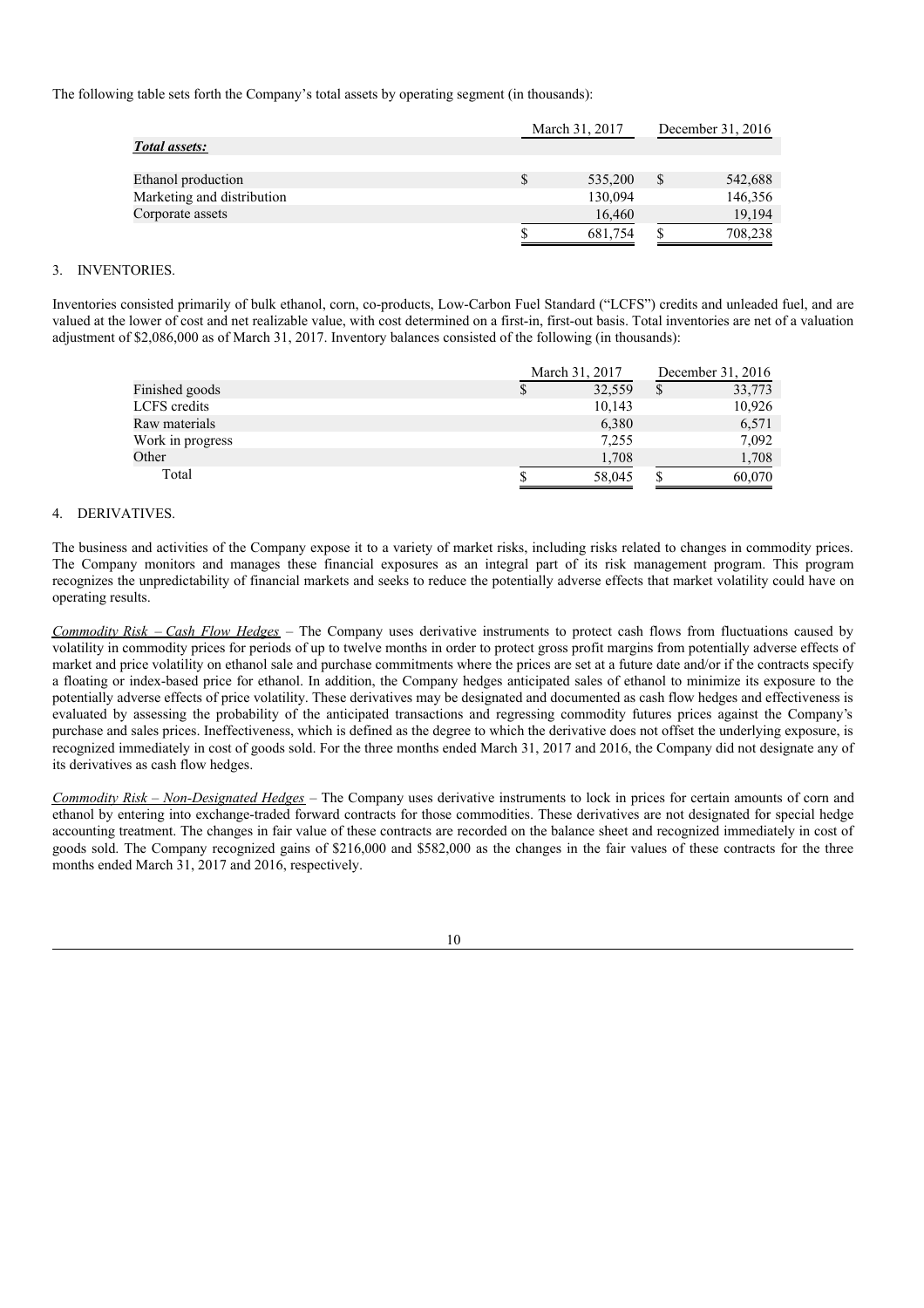*Non Designated Derivative Instruments* – The classification and amounts of the Company's derivatives not designated as hedging instruments are as follows (in thousands):

|                     |                               | As of March 31, 2017 |       |     |                               |  |       |  |  |
|---------------------|-------------------------------|----------------------|-------|-----|-------------------------------|--|-------|--|--|
|                     |                               | Assets               |       |     | Liabilities                   |  |       |  |  |
|                     |                               |                      | Fair  |     |                               |  | Fair  |  |  |
| Type of Instrument  | <b>Balance Sheet Location</b> |                      | Value |     | <b>Balance Sheet Location</b> |  | Value |  |  |
| Commodity contracts | Derivative instruments        |                      |       | 594 | Derivative instruments        |  | 1,171 |  |  |

|                     |                               | As of December $31, 2016$ |       |     |                               |  |       |  |
|---------------------|-------------------------------|---------------------------|-------|-----|-------------------------------|--|-------|--|
|                     |                               | Assets                    |       |     | Liabilities                   |  |       |  |
|                     |                               |                           | Fair  |     |                               |  | Fair  |  |
| Type of Instrument  | <b>Balance Sheet Location</b> |                           | Value |     | <b>Balance Sheet Location</b> |  | Value |  |
| Commodity contracts | Derivative instruments        |                           |       | 978 | Derivative instruments        |  | 4.115 |  |

The classification and amounts of the Company's recognized gains (losses) for its derivatives not designated as hedging instruments are as follows (in thousands):

|                     |                                   | Realized Gains (Losses) |                                                                                                                                                                                                                                                                                                                                    |  |      |  |  |
|---------------------|-----------------------------------|-------------------------|------------------------------------------------------------------------------------------------------------------------------------------------------------------------------------------------------------------------------------------------------------------------------------------------------------------------------------|--|------|--|--|
|                     |                                   |                         | Three Months Ended March 31,                                                                                                                                                                                                                                                                                                       |  |      |  |  |
| Type of Instrument  | Statements of Operations Location |                         | 2017                                                                                                                                                                                                                                                                                                                               |  | 2016 |  |  |
| Commodity contracts | Cost of goods sold                |                         | (2,344)                                                                                                                                                                                                                                                                                                                            |  | 908  |  |  |
|                     |                                   |                         |                                                                                                                                                                                                                                                                                                                                    |  |      |  |  |
|                     |                                   |                         |                                                                                                                                                                                                                                                                                                                                    |  |      |  |  |
|                     |                                   |                         | $\mathbf{I}$ $\mathbf{I}$ $\mathbf{I}$ $\mathbf{A}$ $\mathbf{I}$ $\mathbf{I}$ $\mathbf{I}$ $\mathbf{I}$ $\mathbf{I}$ $\mathbf{I}$ $\mathbf{I}$ $\mathbf{I}$ $\mathbf{I}$ $\mathbf{I}$ $\mathbf{I}$ $\mathbf{I}$ $\mathbf{I}$ $\mathbf{I}$ $\mathbf{I}$ $\mathbf{I}$ $\mathbf{I}$ $\mathbf{I}$ $\mathbf{I}$ $\mathbf{I}$ $\mathbf{$ |  |      |  |  |

|                                                         |                    | Unrealized Gains (Losses)    |  |       |  |  |
|---------------------------------------------------------|--------------------|------------------------------|--|-------|--|--|
|                                                         |                    | Three Months Ended March 31. |  |       |  |  |
| Type of Instrument<br>Statements of Operations Location |                    | 2017                         |  | 2016  |  |  |
| Commodity contracts                                     | Cost of goods sold | 2.560                        |  | (326) |  |  |

# 5. DEBT.

Long-term borrowings are summarized as follows (in thousands):

|                                       | March 31, 2017 | December 31, 2016 |   |          |
|---------------------------------------|----------------|-------------------|---|----------|
| Kinergy line of credit                |                | 48,504            | S | 49,862   |
| Pekin term loan                       |                | 64,000            |   | 64,000   |
| Pekin revolving loan                  |                | 32,000            |   | 32,000   |
| Pacific Aurora line of credit         |                |                   |   | 1,000    |
| Parent notes payable                  |                | 55,000            |   | 55,000   |
|                                       |                | 199,504           |   | 201,862  |
| Less unamortized debt discount        |                | (1,490)           |   | (1,626)  |
| Less unamortized debt financing costs |                | (1,631)           |   | (1,708)  |
| Less short-term portion               |                | (14,000)          |   | (10,500) |
| Long-term debt                        |                | 182,383           |   | 188,028  |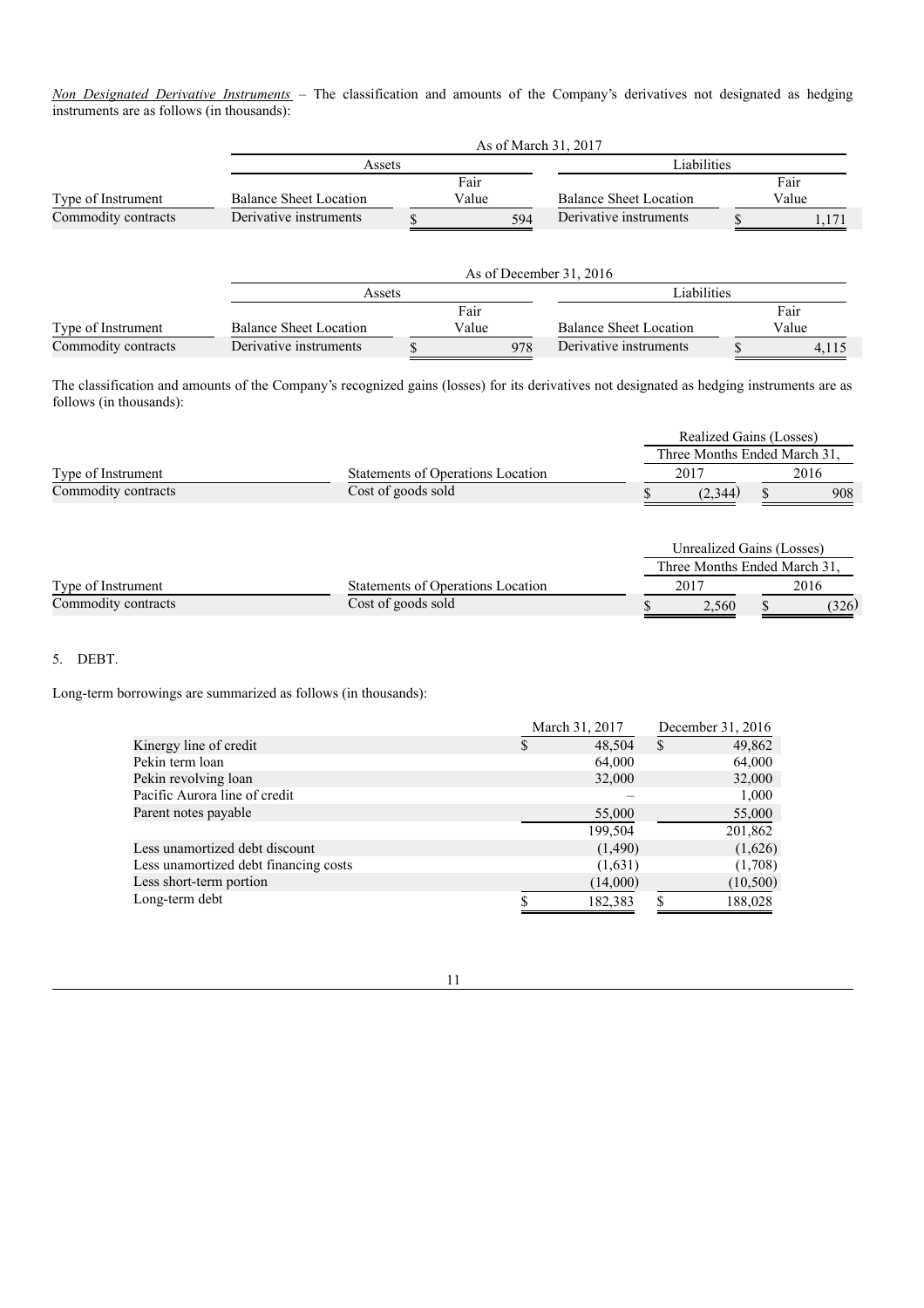*Kinergy Operating Line of Credit* – As of March 31, 2017, Kinergy had additional borrowing availability under its credit facility of \$24,897,000.

At March 31, 2017, there were approximately \$280.0 million of net assets of the Company's subsidiaries that were not available to be transferred to Pacific Ethanol in the form of dividends, loans or advances due to restrictions contained in the credit facilities of the Company's subsidiaries.

## 6. COMMITMENTS AND CONTINGENCIES.

*Sales Commitments* – At March 31, 2017, the Company had entered into sales contracts with its major customers to sell certain quantities of ethanol and co-products. The Company had open ethanol indexed-price contracts for 382,700,000 gallons of ethanol as of March 31, 2017 and open fixed-price ethanol sales contracts totaling \$21,607,000 as of March 31, 2017. The Company had open fixed-price co-product sales contracts totaling \$27,294,000 and open indexed-price co-product sales contracts for 87,000 tons as of March 31, 2017. These sales contracts are scheduled to be completed throughout 2017.

*Purchase Commitments* – At March 31, 2017, the Company had indexed-price purchase contracts to purchase 32,337,000 gallons of ethanol and fixed-price purchase contracts to purchase \$11,569,000 of ethanol from its suppliers. The Company had fixed-price purchase contracts to purchase \$8,651,000 of corn from its suppliers as of March 31, 2017. These purchase commitments are scheduled to be satisfied throughout 2017.

*Litigation* – *General* – The Company is subject to various claims and contingencies in the ordinary course of its business, including those related to litigation, business transactions, employee-related matters, and others. When the Company is aware of a claim or potential claim, it assesses the likelihood of any loss or exposure. If it is probable that a loss will result and the amount of the loss can be reasonably estimated, the Company will record a liability for the loss. If the loss is not probable or the amount of the loss cannot be reasonably estimated, the Company discloses the claim if the likelihood of a potential loss is reasonably possible and the amount involved could be material. While there can be no assurances, the Company does not expect that any of its pending legal proceedings will have a material impact on the Company's financial condition or results of operations.

The Company assumed certain legal matters which were ongoing at July 1, 2015, the date of the Company's acquisition of Aventine Renewable Energy Holdings, Inc ("PE Central"). Among them were lawsuits between Aventine Renewable Energy, Inc. (now known as Pacific Ethanol Pekin, LLC, or "PE Pekin") and Glacial Lakes Energy, Aberdeen Energy, and Redfield Energy, together, the "Defendants," in which PE Pekin sought damages for breach of termination agreements that wound down ethanol marketing arrangements between PE Pekin and each of the Defendants. In February and March 2017, the Company and the Defendants entered into settlement agreements and the Defendants paid in cash to the Company \$3.9 million in final resolution of these matters. The Company did not assign any value to the claims against the Defendants in its accounting for the Aventine acquisition as of July 1, 2015. The Company recorded a gain, net of legal fees, of \$3.6 million upon receipt of the cash settlement and recognized the gain in selling, general and administrative expenses in the consolidated statements of operations for the three months ended March 31, 2017.

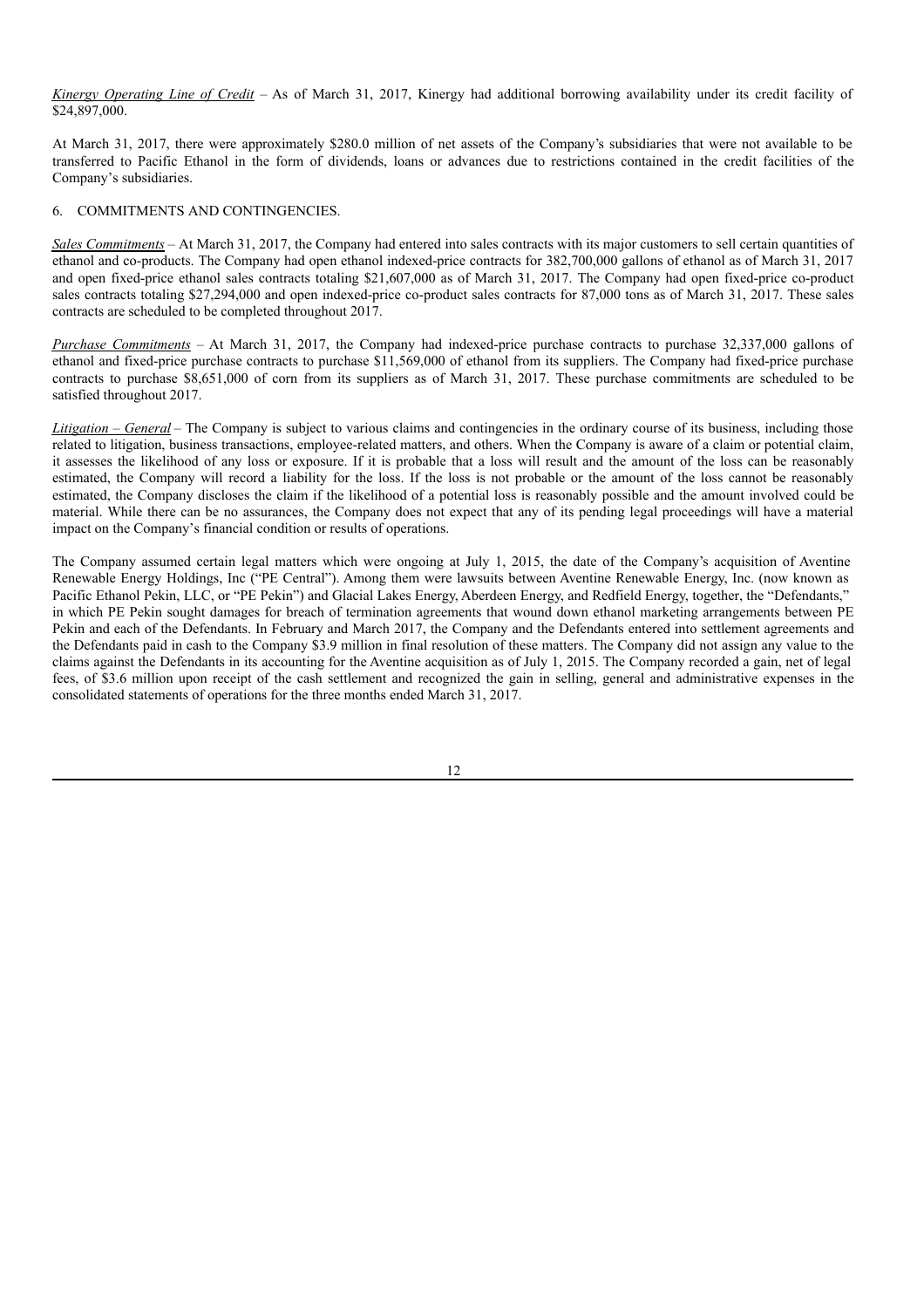#### 7. PENSION PLANS

The Company sponsors a defined benefit pension plan (the "Retirement Plan") and a health care and life insurance plan (the "Postretirement Plan"). The Company assumed the Retirement Plan and the Postretirement Plan as part of its acquisition of PE Central on July 1, 2015. The Pension Plan is noncontributory, and covers only "grandfathered" unionized employees at the Company's Pekin, Illinois facility who fulfill minimum age and service requirements. Benefits are based on a prescribed formula based upon the employee's years of service. The Retirement Plan, which is part of a collective bargaining agreement, covers only union employees hired prior to November 1, 2010.

The Company uses a December 31 measurement date for its Retirement Plan. The Company's funding policy is to make the minimum annual contribution required by applicable regulations. As of December 31, 2016, the Retirement Plan's accumulated projected benefit obligation was \$18.5 million, with a fair value of plan assets of \$12.4 million. The underfunded amount of \$6.1 million is recorded on the Company's consolidated balance sheet in other liabilities. For the three months ended March 31, 2017, the Retirement Plan's net periodic expense was \$117,000, comprised of \$188,000 in interest cost and \$98,000 in service cost, partially offset by \$169,000 of expected return on plan assets. For the three months ended March 31, 2016, the Pension Plan's net periodic expense was \$29,000, comprised of \$172,000 in interest cost and \$56,000 in service cost, partially offset by \$199,000 of expected return on plan assets.

The Postretirement Plan provides postretirement medical benefits and life insurance to certain "grandfathered" unionized employees. Employees hired after December 31, 2000 are not eligible to participate in the Postretirement Plan. The Postretirement Plan is contributory, with contributions required at the same rate as active employees. Benefit eligibility under the plan reduces at age 65 from a defined benefit to a defined dollar cap based upon years of service. As of December 31, 2016, the Postretirement Plan's accumulated projected benefit obligation was \$5.4 million and is recorded on the Company's consolidated balance sheet in other liabilities. The Company's funding policy is to make the minimum annual contribution required by applicable regulations. For the three months ended March 31, 2017, the Postretirement Plan's net periodic expense was \$104,000, comprised of \$50,000 of interest cost, \$21,000 of service cost and \$33,000 of amortization expense. For the three months ended March 31, 2016, the Postretirement Plan's net periodic expense was \$47,000, comprised of \$35,000 of interest cost and \$12,000 of service cost.

#### 8. FAIR VALUE MEASUREMENTS.

The fair value hierarchy prioritizes the inputs used in valuation techniques into three levels, as follows:

- Level  $1 -$ Observable inputs unadjusted quoted prices in active markets for identical assets and liabilities;
- Level 2 Observable inputs other than quoted prices included in Level 1 that are observable for the asset or liability through corroboration with market data; and
- Level 3 Unobservable inputs includes amounts derived from valuation models where one or more significant inputs are unobservable. For fair value measurements using significant unobservable inputs, a description of the inputs and the information used to develop the inputs is required along with a reconciliation of Level 3 values from the prior reporting period.

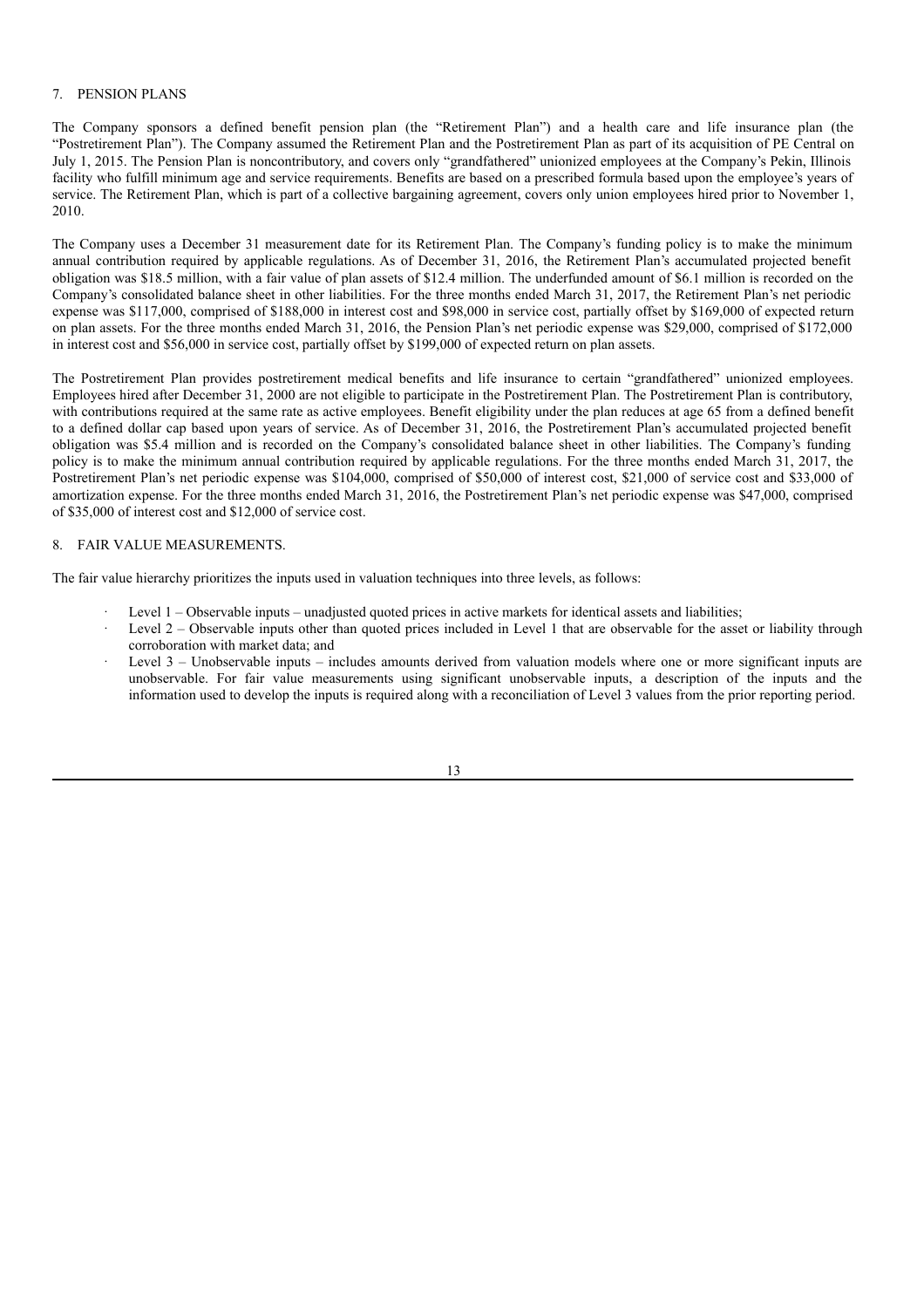*Warrants* – The Company's warrants were valued using a Monte Carlo Binomial Lattice-Based valuation methodology, adjusted for marketability restrictions. The Company recorded its warrants issued in 2012 at fair value and designated them as Level 3 on their issuance dates.

Significant assumptions used and related fair values for the warrants as of March 31, 2017 were as follows:

|           |          |            | Risk Free |      |         |                                         |           |
|-----------|----------|------------|-----------|------|---------|-----------------------------------------|-----------|
| Original  | Exercise |            | Interest  | Term | Market  | <i>Warrants</i>                         |           |
| Issuance  | Price    | Volatility | Rate      |      |         | (years) Discount Outstanding Fair Value |           |
| 07/3/2012 | \$6.09   | 38.2%      | $0.76\%$  | 0.26 | $7.6\%$ | 211,000                                 | \$196,000 |

Significant assumptions used and related fair values for the warrants as of December 31, 2016 were as follows:

|           |          |            | Risk Free |         |          |                                 |           |
|-----------|----------|------------|-----------|---------|----------|---------------------------------|-----------|
| Original  | Exercise |            | Interest  | Term    | Market   | Warrants                        |           |
| Issuance  | Price    | Volatility | Rate      | (vears) |          | Discount Outstanding Fair Value |           |
| 07/3/2012 | \$6.09   | $40.9\%$   | $0.62\%$  | 0.50    | $11.3\%$ | 211,000                         | \$651,000 |

The estimated fair values of the warrants are affected by the above underlying inputs. Observable inputs include the values of exercise price, stock price, term and risk-free interest rate. As separate inputs, an increase (decrease) in either the term or risk free interest rate will result in an increase (decrease) in the estimated fair value of the warrants.

Unobservable inputs include volatility and market discount. An increase (decrease) in volatility will result in an increase (decrease) in the estimated fair value of the warrants and an increase (decrease) in the market discount will result in a decrease (increase) in the estimated fair value of the warrants.

The volatility utilized was a blended average of the Company's historical volatility and implied volatilities derived from a selected peer group. The implied volatility component has remained relatively constant over time given that implied volatility is a forward-looking assumption based on observable trades in public option markets. Should the Company's historical volatility increase (decrease) on a goforward basis, the resulting fair value of the warrants would increase (decrease).

The market discount, or a discount for lack of marketability, is quantified using a Black-Scholes option pricing model, with a primary model input of assumed holding period restriction. As the assumed holding period increases (decreases), the market discount increases (decreases), conversely impacting the fair value of the warrants.

*Other Derivative Instruments* – The Company's other derivative instruments consist of commodity positions. The fair values of the commodity positions are based on quoted prices on the commodity exchanges and are designated as Level 1 inputs.

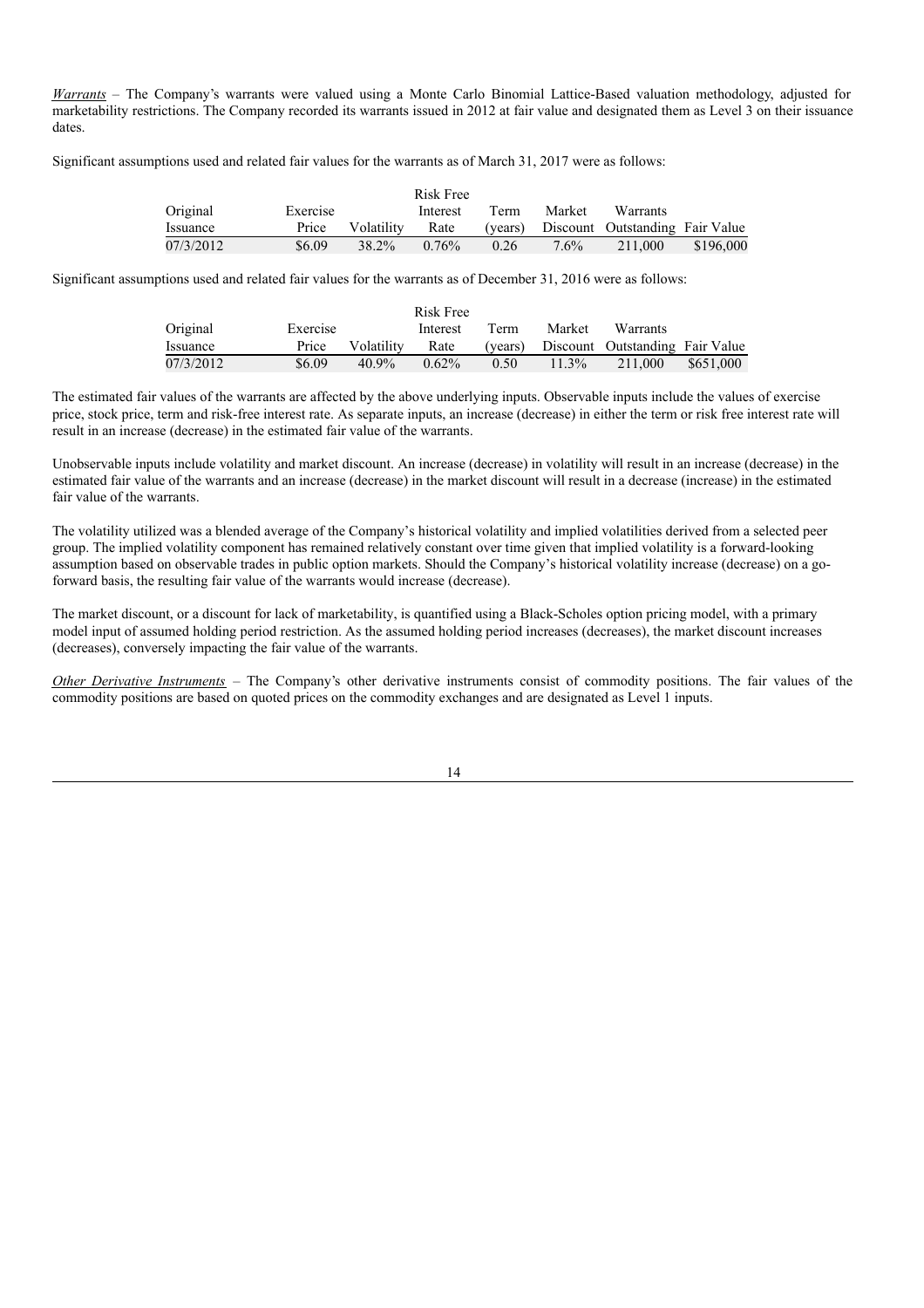The following table summarizes recurring fair value measurements by level at March 31, 2017 (in thousands):

|                        | Value |         |   | Level 1                  |  | Level 2                  |  | Level 3 |
|------------------------|-------|---------|---|--------------------------|--|--------------------------|--|---------|
| Assets:                |       |         |   |                          |  |                          |  |         |
| Derivative instruments |       | 594     | S | 594                      |  |                          |  |         |
|                        |       | 594     |   | 594                      |  |                          |  |         |
| Liabilities:           |       |         |   |                          |  |                          |  |         |
| Warrants               | \$    | (196)   | S | $\overline{\phantom{0}}$ |  | $\overline{\phantom{0}}$ |  | (196)   |
| Derivative instruments |       | (1,171) |   | (1,171)                  |  |                          |  |         |
|                        |       | (1.367) |   | 17                       |  |                          |  | (196)   |

The following table summarizes recurring fair value measurements by level at December 31, 2016 (in thousands):

| Assets:                     | Fair<br>Value |               | Level 1 |               | Level 2 |               | Level 3 | Benefit Plan<br>Percentage<br>Allocation |
|-----------------------------|---------------|---------------|---------|---------------|---------|---------------|---------|------------------------------------------|
| Derivative instruments      | \$<br>978     | <sup>\$</sup> | 978     | $\mathcal{S}$ |         | <sup>\$</sup> |         |                                          |
| Defined benefit plan assets |               |               |         |               |         |               |         |                                          |
| (pooled separate accounts): |               |               |         |               |         |               |         |                                          |
| Large U.S. Equity $(1)$     | 3,134         |               |         |               | 3,134   |               |         | 25%                                      |
| Small/Mid U.S. Equity(2)    | 1,802         |               |         |               | 1,802   |               |         | 15%                                      |
| International Equity(3)     | 2,006         |               |         |               | 2,006   |               |         | 16%                                      |
| Fixed Income(4)             | 5,481         |               |         |               | 5,481   |               |         | 44%                                      |
|                             | 13,401        |               | 978     |               | 12,423  | S             |         |                                          |
| Liabilities:                |               |               |         |               |         |               |         |                                          |
| Warrants                    | \$<br>(651)   | S             |         | \$            |         | \$            | (651)   |                                          |
| Derivative instruments      | (4,115)       |               | (4,115) |               |         |               |         |                                          |
|                             | (4,766)       |               | (4,115) |               |         |               | (651)   |                                          |

 $\overline{(1)}$  This category includes investments in funds comprised of equity securities of large U.S. companies. The funds are valued using the net asset value method in which an average of the market prices for the underlying investments is used to value the fund.

(2) This category includes investments in funds comprised of equity securities of small- and medium-sized U.S. companies. The funds are valued using the net asset value method in which an average of the market prices for the underlying investments is used to value the fund.

(3) This category includes investments in funds comprised of equity securities of foreign companies including emerging markets. The funds are valued using the net asset value method in which an average of the market prices for the underlying investments is used to value the fund.

(4) This category includes investments in funds comprised of U.S. and foreign investment-grade fixed income securities, high-yield fixed income securities that are rated below investment-grade, U.S. treasury securities, mortgage-backed securities, and other asset-backed securities. The funds are valued using the net asset value method in which an average of the market prices for the underlying investments is used to value the fund.

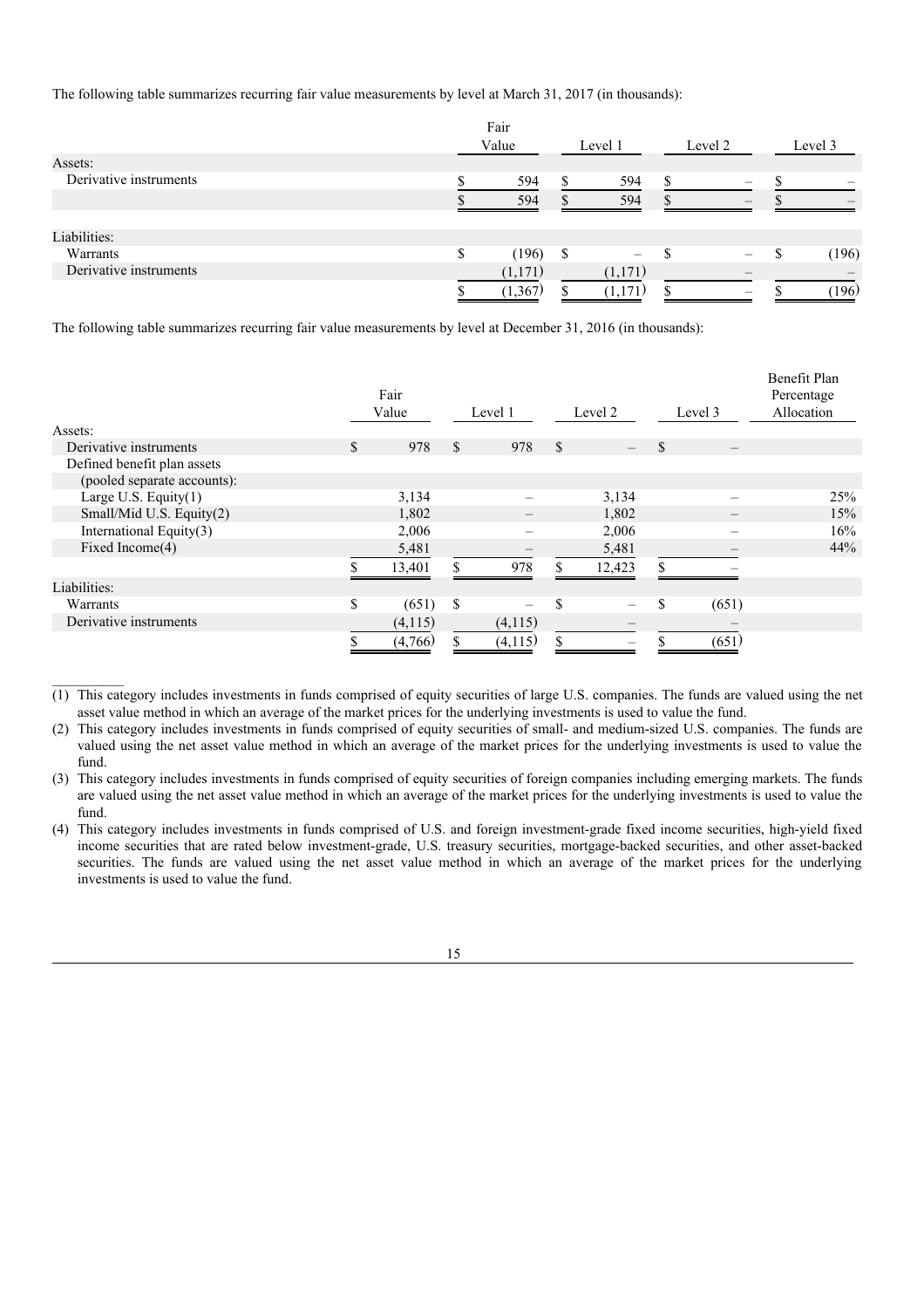The changes in the Company's fair value of its Level 3 inputs with respect to its warrants were as follows (in thousands):

| Balance, December 31, 2016               | 651   |
|------------------------------------------|-------|
| Adjustments to fair value for the period | (455) |
| Balance, March 31, 2017                  | 196   |

### 9. EARNINGS PER SHARE.

The following tables compute basic and diluted earnings per share (in thousands, except per share data):

|                                              |                                   |           |               | Three Months Ended March 31, 2017 |        |  |
|----------------------------------------------|-----------------------------------|-----------|---------------|-----------------------------------|--------|--|
|                                              |                                   | Loss      | <b>Shares</b> | Per-Share                         |        |  |
|                                              |                                   | Numerator |               | Amount                            |        |  |
| Net loss attributed to Pacific Ethanol, Inc. |                                   | (12, 636) |               |                                   |        |  |
| Less: Preferred stock dividends              |                                   | (312)     |               |                                   |        |  |
| Basic and diluted loss per share:            |                                   |           |               |                                   |        |  |
| Net loss available to common stockholders    |                                   | (12,948)  | 42,375        | \$.                               | (0.31) |  |
|                                              | Three Months Ended March 31, 2016 |           |               |                                   |        |  |
|                                              |                                   | Loss      | <b>Shares</b> | Per-Share                         |        |  |
|                                              |                                   | Numerator | Denominator   | Amount                            |        |  |
| Net loss attributed to Pacific Ethanol, Inc. |                                   | (13,226)  |               |                                   |        |  |
| Less: Preferred stock dividends              |                                   | (315)     |               |                                   |        |  |
| Basic and diluted loss per share:            |                                   |           |               |                                   |        |  |
| Net loss available to common stockholders    |                                   | (13, 541) | 42,052        |                                   | (0.32) |  |

There were an aggregate of 784,000 and 635,000 potentially dilutive weighted-average shares from convertible securities outstanding as of March 31, 2017 and 2016, respectively. These convertible securities were not considered in calculating diluted net loss per share for the three months ended March 31, 2017 and 2016, as their effect would have been anti-dilutive.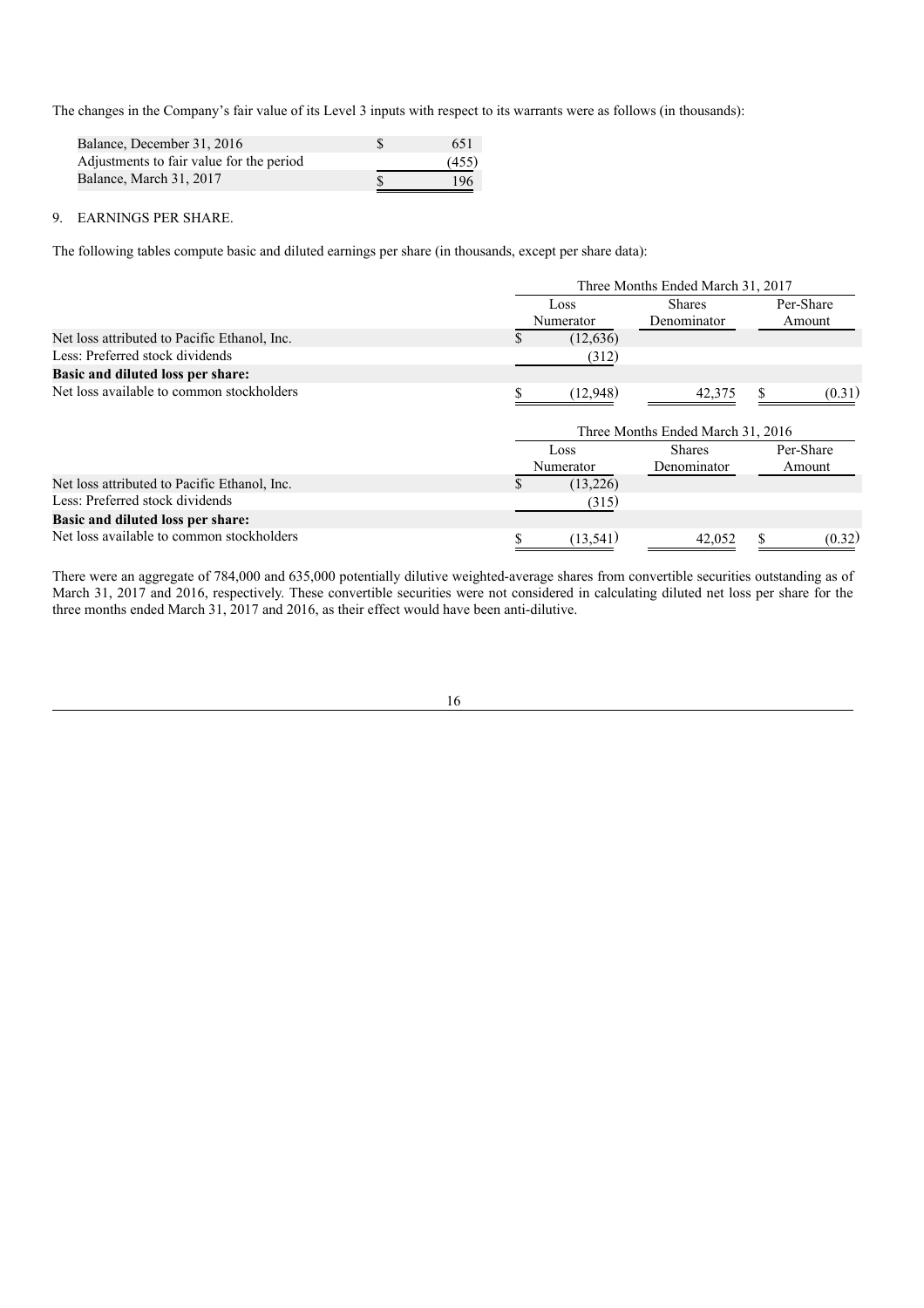# **ITEM 2. MANAGEMENT'S DISCUSSION AND ANALYSIS OF FINANCIAL CONDITION AND RESULTS OF OPERATIONS.**

The following discussion and analysis should be read in conjunction with our consolidated financial statements and notes to consolidated financial statements included elsewhere in this report. This report and our consolidated financial statements and notes to consolidated financial statements contain forward-looking statements, which generally include the plans and objectives of management for future operations, including plans and objectives relating to our future economic performance and our current beliefs regarding revenues we might generate and profits we might earn if we are successful in implementing our business and growth strategies. The forward-looking statements and associated risks may include, relate to or be qualified by other important factors, including:

- fluctuations in the market price of ethanol and its co-products;
- fluctuations in the costs of key production input commodities such as corn and natural gas;
- · the projected growth or contraction in the ethanol and co-product markets in which we operate;
- our strategies for expanding, maintaining or contracting our presence in these markets;
- anticipated trends in our financial condition and results of operations; and
- our ability to distinguish ourselves from our current and future competitors.

You are cautioned not to place undue reliance on any forward-looking statements, which speak only as of the date of this report, or in the case of a document incorporated by reference, as of the date of that document. We do not undertake to update, revise or correct any forward-looking statements, except as required by law.

Any of the factors described immediately above, or referenced from time to time in our filings with the Securities and Exchange Commission or in the "Risk Factors" section below could cause our financial results, including our net income or loss or growth in net income or loss to differ materially from prior results, which in turn could, among other things, cause the price of our common stock to fluctuate substantially.

#### **Overview**

We are a leading producer and marketer of low-carbon renewable fuels in the United States.

We own and operate eight strategically-located ethanol production facilities. Four of our plants are in the Western states of California, Oregon and Idaho, and four of our plants are located in the Midwestern states of Illinois and Nebraska. We are the sixth largest producer of ethanol in the United States based on annualized volumes. Our plants have a combined ethanol production capacity of 515 million gallons per year. We market all the ethanol and co-products produced at our plants as well as ethanol produced by third parties. On an annualized basis, we market nearly 1.0 billion gallons of ethanol and over 2.5 million tons of ethanol co-products on a dry matter basis. Our business consists of two operating segments: a production segment and a marketing segment.

Our mission is to advance our position and significantly increase our market share as a leading producer and marketer of lowcarbon renewable fuels in the United States. We intend to accomplish this goal in part by expanding our ethanol production capacity and distribution infrastructure, accretive acquisitions, lowering the carbon intensity of our ethanol, extending our marketing business into new regional and international markets, and implementing new technologies to promote higher production yields and greater efficiencies.

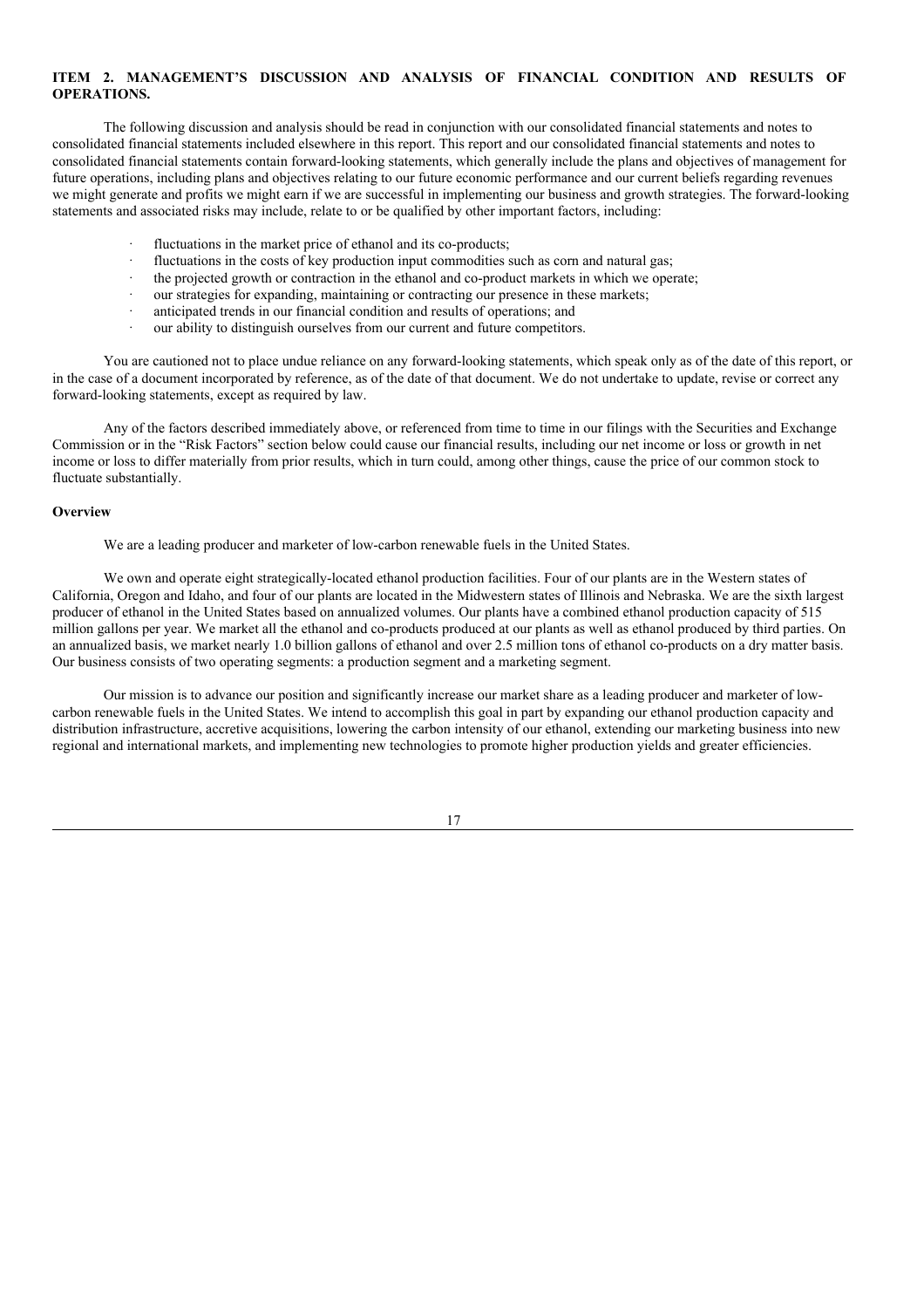#### *Production Segment*

We produce ethanol and co-products at our production facilities described below. Our plants located on the West Coast are near their respective fuel and feed customers, offering significant timing, transportation cost and logistical advantages. Our plants located in the Midwest are in the heart of the Corn Belt, benefit from low-cost and abundant feedstock production and allow for access to many additional domestic markets. In addition, our ability to load unit trains from our plants located in the Midwest allows for greater access to international markets.

We wholly-own all of our plants located on the West Coast and the two plants in Pekin, Illinois. We own approximately 74% of the two plants in Aurora, Nebraska as well as the grain elevator adjacent to those properties and related grain handling assets, including the outer rail loop, and the real property on which they are located, through Pacific Aurora, LLC, or Pacific Aurora, an entity owned approximately 26% by Aurora Cooperative Elevator Company, or ACEC.

| Capacity                                                      |  |
|---------------------------------------------------------------|--|
| (gallons)<br><b>Facility Name</b><br><b>Facility Location</b> |  |
| Magic Valley<br>60,000,000<br>Burley, ID                      |  |
| Columbia<br>40,000,000<br>Boardman, OR                        |  |
| 60,000,000<br><b>Stockton</b><br>Stockton, CA                 |  |
| 40,000,000<br>Madera<br>Madera, CA                            |  |
| 110,000,000<br>Aurora West<br>Aurora, NE                      |  |
| 45,000,000<br>Aurora, NE<br>Aurora East                       |  |
| 100,000,000<br>Pekin Wet<br>Pekin, IL                         |  |
| 60,000,000<br>Pekin, IL<br>Pekin Dry                          |  |

We produce ethanol co-products at our production facilities such as wet distillers grains, or WDG, dry distillers grains with solubles, or DDGS, wet and dry corn gluten feed, condensed distillers solubles, corn gluten meal, corn germ, corn oil, distillers yeast and  $CO<sub>2</sub>$ .

#### *Marketing Segment*

We market ethanol and co-products produced by our ethanol production facilities and market ethanol produced by third parties. We have extensive customer relationships throughout the Western and Midwestern United States. Our ethanol customers are integrated oil companies and gasoline marketers who blend ethanol into gasoline. Our customers depend on us to provide a reliable supply of ethanol, and manage the logistics and timing of delivery with very little effort on their part. Our customers collectively require ethanol volumes in excess of the supplies we produce at our production facilities. We secure additional ethanol supplies from third-party plants in California and other third-party suppliers in the Midwest where a majority of ethanol producers are located. We arrange for transportation, storage and delivery of ethanol purchased by our customers through our agreements with third-party service providers in the Western United States as well as in the Midwest from a variety of sources.

We market our distillers grains and other feed co-products to dairies and feedlots, in many cases located near our ethanol plants. These customers use our feed co-products for livestock as a substitute for corn and other sources of starch and protein. We sell our corn oil to poultry and biodiesel customers. We do not market co-products from other ethanol producers.

See "Note 2 – Segments" to our Notes to Consolidated Financial Statements included elsewhere in this report for financial information about our business segments.

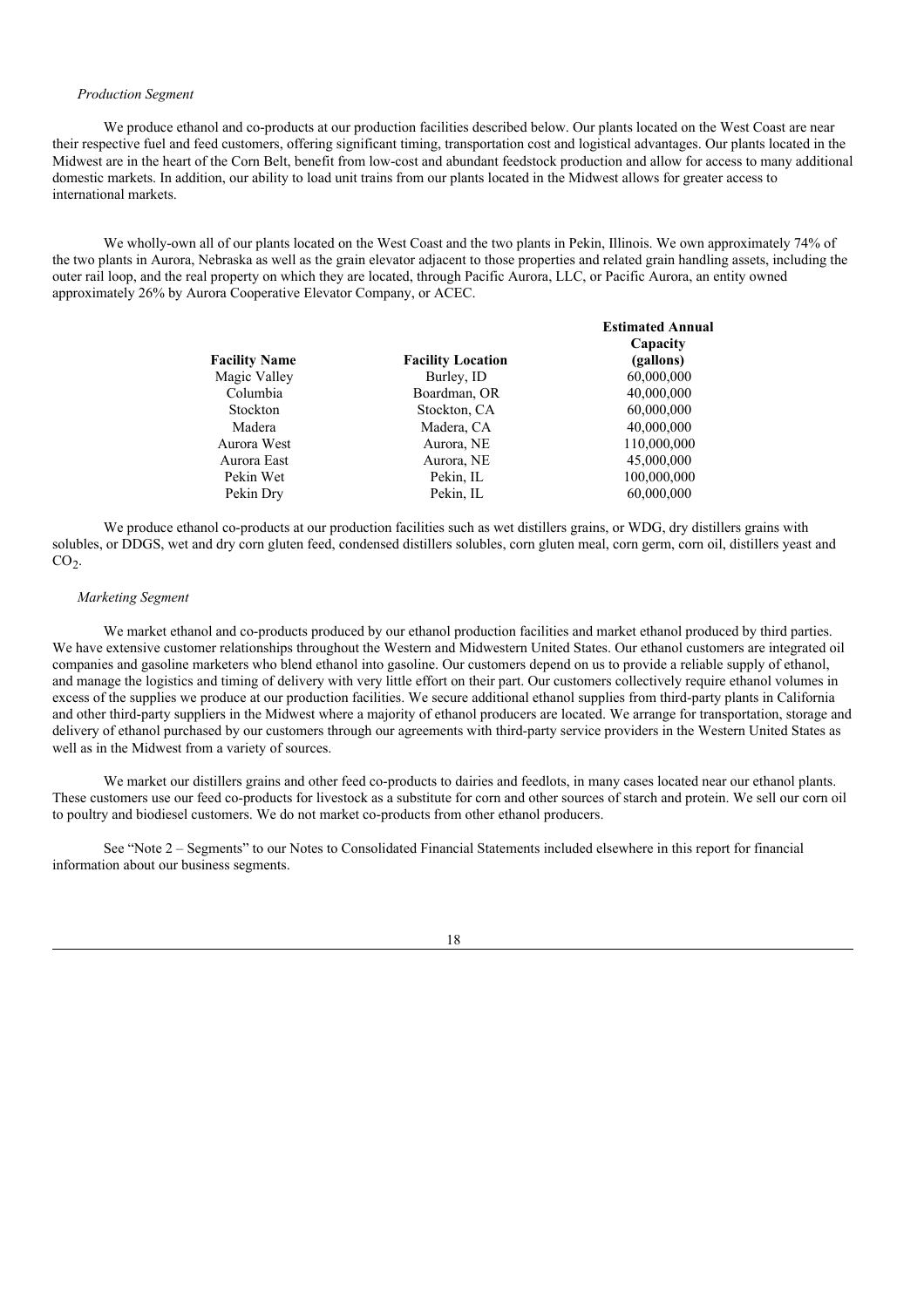#### **Outlook**

We experienced a difficult margin environment during the first quarter. Our results reflect seasonally weaker production margins due to lower transportation fuel demand as well as high industry-wide ethanol inventories. Although production margins improved slightly on a year-over-year basis, sharply falling ethanol prices in the first quarter of 2017 significantly reduced our gross profit from our ethanol marketing business. In addition, local weather conditions affected transportation costs and production levels at some of our plants. We also suspended production at our Pekin, Illinois wet mill facility for one week for scheduled maintenance and repairs, which reduced production and significantly increased maintenance costs during the quarter. As anticipated, the scheduled maintenance and repairs are translating well into the Pekin wet mill's improved operating performance.

We have seen an overall improvement in margins, with stronger seasonal demand thus far in the second quarter, although with continued ethanol price and margin volatility. We anticipate production levels in the coming quarters at or around our first quarter production capacity utilization level of 92%.

The ethanol industry is benefitting from a record pace of exports. Global demand for ethanol is growing 2-3% annually and we expect U.S. ethanol exports to continue growing year-over-year—by a projected 20% over 2016 levels to 1.2 billion gallons for 2017—as ethanol is increasingly blended in international markets to meet octane requirements and reduce emissions. Moreover, approximately 30 countries have renewable fuel standards or targets further supporting international demand for ethanol.

We see continued support for the ethanol industry on the regulatory front. We believe the new administration will be supportive of policies such as the Renewable Fuel Standard, or RFS, which also enjoys strong bipartisan support in Congress.

For the first time ever, U.S. gasoline consumed in 2016 contained on average greater than 10% ethanol, exceeding the so-called "blend wall" and moving the industry further toward higher ethanol blends. We anticipate E15 sales and distribution infrastructure will continue to grow in 2017, with the number of stations offering E15 fuel to double by the end of 2017, up from approximately 650 stations at the end of 2016. In addition, we believe that trends in fuel economy standards and new engine technologies, which generally require higher octane fuels, are supportive of higher ethanol blends.

We continue to focus on leveraging our differentiated position in the industry. We are able to spread commodity and basis price risks across diverse markets given our production facilities in both the West and Midwest and sales of products both domestically and internationally. Our portfolio of high-value co-products continues to provide strong returns. We benefit from our corn oil production and our Pekin wet mill co-products, which include corn gluten meal, germ and gluten feed. In addition, our Pekin facility's yeast plant enjoys a strong rate of production and a solid book of forward business. Distillers grains markets are generally soft due to high supply and reduced exports, however, some of our WDG markets are benefitting from higher local demand, which improves prices and demonstrates the value of our regionally diverse assets. We expect our co-product metrics and performance will continue in the coming quarters.

Overall, we see a supportive environment for ethanol and anticipate that we will perform well financially through the balance of 2017.

We continue to focus on implementing plant improvement projects to optimize our production, lower our carbon score and produce meaningful near-term returns.

We implemented an industrial scale membrane system at our Madera facility that separates water from ethanol during the plant's dehydration process. The system has been operating at commercial levels since the beginning of the year and is performing well and meeting our expectations. Also at our Madera facility, we are continuing to work toward installing a five megawatt solar photovoltaic power system, the first ever commercial solar power system installed at a U.S. ethanol facility, with the goal of beginning full-scale operations in early 2018. We expect the system to lower our carbon score and lower our utility costs by over \$1.0 million per year, displacing up to one-third of the grid electricity currently used. These technologies are designed to increase operating efficiencies, lower production costs and reduce the carbon intensity of ethanol produced at our Madera facility, further driving premium pricing on ethanol produced at the facility.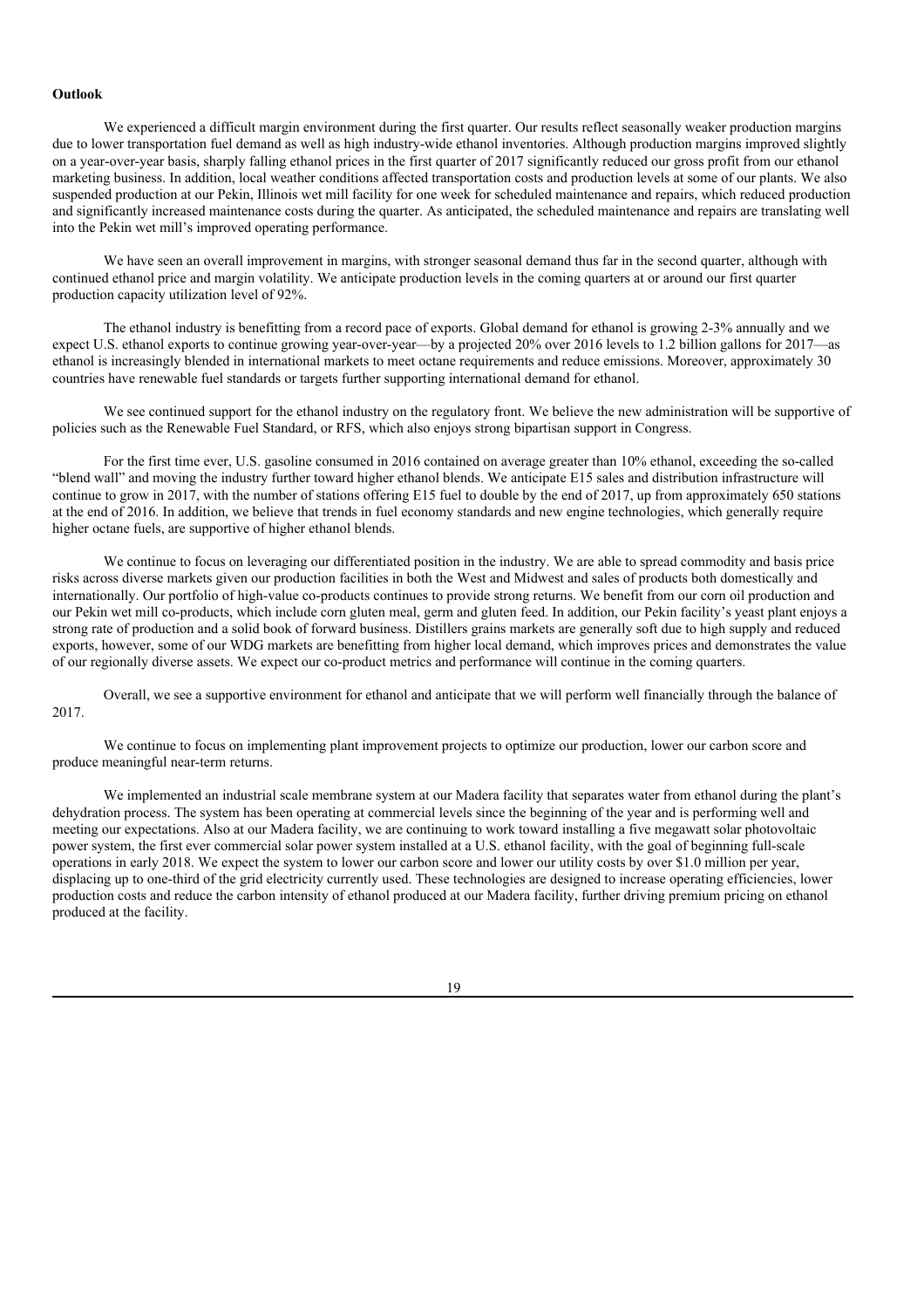We are also in the late stages of interconnecting and synchronizing our cogeneration system at our Stockton plant with Pacific Gas & Electric that will convert process waste gas and natural gas into electricity and steam, lowering air emissions and energy costs by up to \$4.0 million per year. Although we are presently in start-up mode with the system, synchronization and start-up have been slower than expected, and we expect to achieve 50% capacity by the end of the second quarter and full capacity by the end of the third quarter.

We are on track to produce over 1.0 million gallons of cellulosic ethanol at our Stockton plant annually, and we continue to focus on fine-tuning our systems to maximize yields and production efficiencies. Our approved registration from the EPA for producing cellulosic ethanol from corn fiber at our Stockton plant will qualify this ethanol for special premiums over conventional ethanol, and we are generating high-value D3 RINs from this production which we expect will begin benefitting us financially starting in the second quarter.

Based on the success of this project, we intend to begin producing cellulosic ethanol at our Madera plant and expect to ultimately produce over 1.0 million gallons of cellulosic ethanol at this facility annually. Once commercial scale production is achieved, we expect cellulosic ethanol production from our Madera plant will increase earnings by over \$2.0 million annually. We are working with the EPA to qualify this production for D3 RINs and we anticipate approval will occur near the time we expect to begin commercial operations in the second half of 2017.

We are also working with the California Air Resources Board to qualify our cellulosic production at both our Stockton and Madera facilities for additional carbon credits under California's Low Carbon Fuel Standard.

Our initial budget for capital projects in 2017 totals \$46.0 million, including \$16.0 million in previously announced projects such as the completion of our Stockton cogeneration system, production of cellulosic ethanol at our Madera facility and our solar project. We have also allocated approximately \$6.0 million to cover the remaining repairs required at our Pekin facility over the coming months. The remaining \$24.0 million represents projects directed at increasing yields, increasing production capacities or revenues, improving operations, extending the reliability of our plants and equipment, reducing our costs or lowering our carbon score. We intend to fund these projects through a combination of cash on hand and cash flow or, where appropriate, low-cost financing. We plan to adjust our capital budget based on prudent resource management and market conditions and evaluate and prioritize each new investment to optimize stockholder return.

We intend to continue to leverage our diverse base of production and marketing assets to expand our share of the renewable fuels and ethanol co-product markets. We also intend to continue to evaluate and invest in plant improvement initiatives using innovative technologies that generate meaningful near-term returns by enhancing plant efficiencies, reduce our carbon score and increase our profitability. We are also focused on further strengthening our balance sheet and liquidity while maintaining strong cash flows.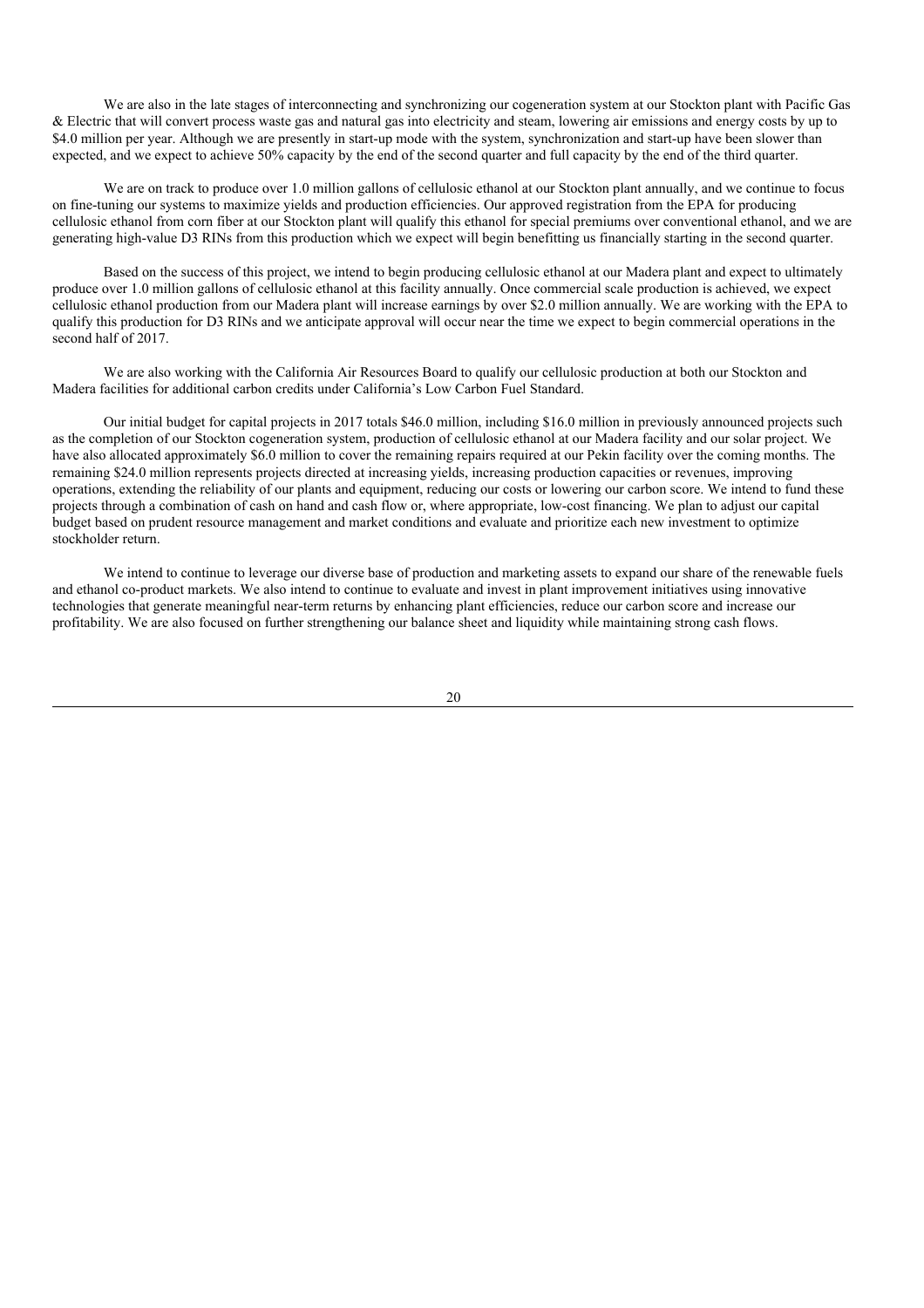#### **Critical Accounting Policies**

The preparation of our financial statements, which have been prepared in accordance with accounting principles generally accepted in the United States of America, requires us to make judgments and estimates that may have a significant impact upon the portrayal of our financial condition and results of operations. We believe that of our significant accounting policies, the following require estimates and assumptions that require complex, subjective judgments by management that can materially impact the portrayal of our financial condition and results of operations: revenue recognition; warrants at fair value; impairment of long-lived assets; valuation of allowance for deferred taxes, derivative instruments, accounting for business combinations and allowance for doubtful accounts. These significant accounting principles are more fully described in "Management's Discussion and Analysis of Financial Condition and Results of Operations—Critical Accounting Policies" in our Annual Report on Form 10-K for the year ended December 31, 2016.

#### **Results of Operations**

 $\mathcal{L}_\text{max}$ 

The following selected financial information should be read in conjunction with our consolidated financial statements and notes to our consolidated financial statements included elsewhere in this report, and the other sections of "Management's Discussion and Analysis of Financial Condition and Results of Operations" contained in this report.

Certain performance metrics that we believe are important indicators of our results of operations include:

|                                                                   |                    | <b>Three Months Ended</b><br>March 31, |               | Percentage |            |
|-------------------------------------------------------------------|--------------------|----------------------------------------|---------------|------------|------------|
|                                                                   |                    | 2017                                   |               | 2016       | Change     |
| Production gallons sold (in millions)                             |                    | 115.0                                  |               | 112.9      | $1.9\%$    |
| Third party gallons sold (in millions)                            |                    | 111.2                                  |               | 93.7       | 18.7%      |
| Total gallons sold (in millions)                                  |                    | 226.2                                  |               | 206.6      | $9.5\%$    |
| Ethanol production capacity utilization                           |                    | 92%                                    |               | 87%        | $5.7\%$    |
| Average sales price per gallon                                    | $\mathcal{S}$      | 1.62                                   | <sup>\$</sup> | 1.53       | $5.9\%$    |
| Corn cost per bushel—CBOT equivalent                              | $\mathcal{S}$      | 3.64                                   | <sup>\$</sup> | 3.65       | $(0.3)\%$  |
| Average basis <sup>(1)</sup>                                      |                    | 0.29                                   |               | 0.33       | $(12.1)\%$ |
| Delivered cost of corn                                            | $\mathbf{\hat{S}}$ | 3.93                                   | $\mathcal{S}$ | 3.98       | $(1.3)\%$  |
| Total co-product tons sold (in thousands)                         |                    | 685.5                                  |               | 661.4      | $3.6\%$    |
| Co-product revenues as % of delivered cost of corn <sup>(2)</sup> |                    | 34.9%                                  |               | 36.3%      | $(3.9)\%$  |
| Average CBOT ethanol price per gallon                             | \$                 | 1.52                                   | \$.           | 1.39       | $9.4\%$    |
| Average CBOT corn price per bushel                                | \$                 | 3.64                                   | S             | 3.63       | $0.3\%$    |

(1) Corn basis represents the difference between the immediate cash price of delivered corn and the future price of corn for Chicago delivery.

(2) Co-product revenues as a percentage of delivered cost of corn shows our yield based on sales of co-products, including WDG and corn oil, generated from ethanol we produced.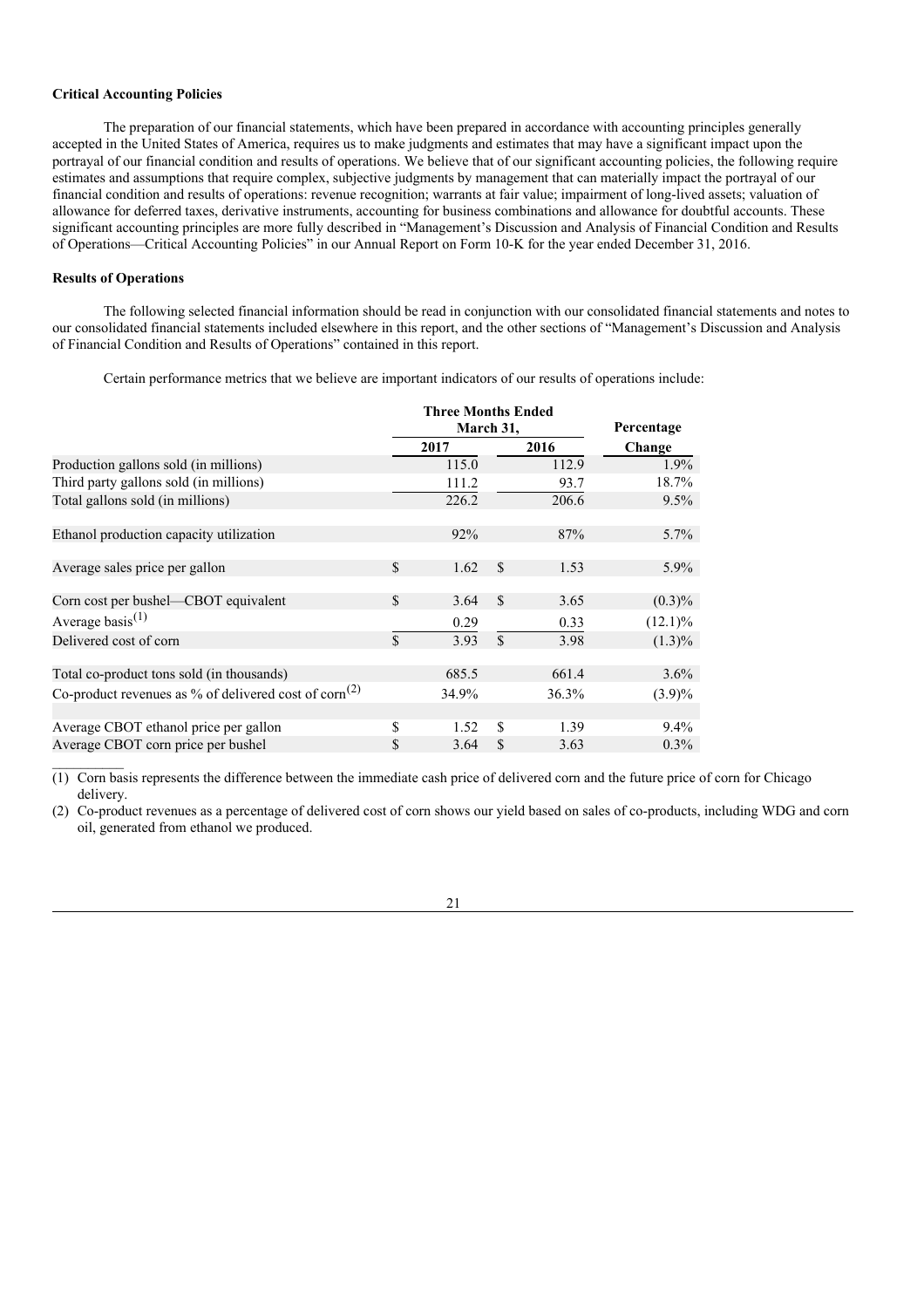#### *Net Sales, Cost of Goods Sold and Gross Profit (Loss)*

The following table presents our net sales, cost of goods sold and gross profit (loss) in dollars and gross profit (loss) as a percentage of net sales (in thousands, except percentages):

|                         |    | <b>Three Months Ended</b> |    |         |                |          |       |  |
|-------------------------|----|---------------------------|----|---------|----------------|----------|-------|--|
|                         |    | March 31,                 |    |         | Change in      |          |       |  |
|                         |    | 2017<br>2016              |    |         | <b>Dollars</b> | Percent  |       |  |
| Net sales               | \$ | 386,340                   | \$ | 342,373 | S              | 43,967   | 12.8% |  |
| Cost of goods sold      |    | 392,113                   |    | 341,304 |                | 50,809   | 14.9% |  |
| Gross profit (loss)     | S  | (5,773)                   | S  | 1,069   | S              | (6, 842) | NM    |  |
| Percentage of net sales |    | $(1.5)\%$                 |    | $0.3\%$ |                |          |       |  |

#### *Net Sales*

The increase in our net sales for the three months ended March 31, 2017 as compared to the same period in 2016 was due to an increase in both our total ethanol gallons sold and an increase in our average ethanol sales price per gallon, slightly offset by a decline in net sales of our co-products sold.

We increased both production and third party gallons sold, and our volume of co-products sold, for the three months ended March 31, 2017 as compared to the same period in 2016. The increases in volumes of our production gallons and co-products sold are primarily due to higher capacity utilization at our plants. We increased capacity utilization at our plants to 92% for the three months ended March 31, 2017 compared to 87% for the same period in 2016 in anticipation of improved market conditions.

On a consolidated basis, our average sales price per gallon increased 5.9% to \$1.62 for the three months ended March 31, 2017 compared to our average sales price per gallon of \$1.53 for the same period in 2016. The average Chicago Board of Trade, or CBOT, ethanol price per gallon, increased 9.4% to \$1.52 for the three months ended March 31, 2017 compared to an average CBOT sales price per gallon of \$1.39 for the same period in 2016.

#### *Production Segment*

Net sales of ethanol from our production segment increased by \$15.7 million, or 9%, to \$183.1 million for the three months ended March 31, 2017 as compared to \$167.4 million for the same period in 2016. Our total volume of production ethanol gallons sold increased by 2.1 million gallons, or 2%, to 115.0 million gallons for the three months ended March 31, 2017 as compared to 112.9 million gallons for the same period in 2016. Our production segment's average sales price per gallon increased 7% to \$1.59 for the three months ended March 31, 2017 compared to our production segment's average sales price per gallon of \$1.48 for the same period in 2016. At our production segment's average sales price per gallon of \$1.59 for the three months ended March 31, 2017, we generated \$3.3 million in additional net sales from our production segment from the 2.1 million additional gallons of produced ethanol sold in the three months ended March 31, 2017 as compared to the same period in 2016. The increase of \$0.11 in our production segment's average sales price per gallon for the three months ended March 31, 2017 as compared to the same period in 2016 increased our net sales of ethanol from our production segment by \$12.4 million.

Net sales of co-products decreased \$1.8 million, or 3%, to \$60.0 million for the three months ended March 31, 2017 as compared to \$61.8 million for the same period in 2016. Although our total volume of co-products sold increased by 24.1 thousand tons, or 4%, to 685.5 thousand tons for the three months ended March 31, 2017 from 661.4 thousand tons from the same period in 2016, our average sales price per ton declined to \$87.54 per ton for the three months ended March 31, 2017 from \$93.46 per ton for the same period in 2016. At our average sales price per ton of \$87.54 for the three months ended March 31, 2017, we generated \$2.1 million in additional net sales from the 24.1 thousand additional tons of co-products sold in the three months ended March 31, 2017 as compared to the same period in 2016. The decrease in our average sales price per ton of \$5.92 per ton, or 6%, for the three months ended March 31, 2017 as compared to the same period in 2016 decreased net sales from our production segment by \$3.9 million.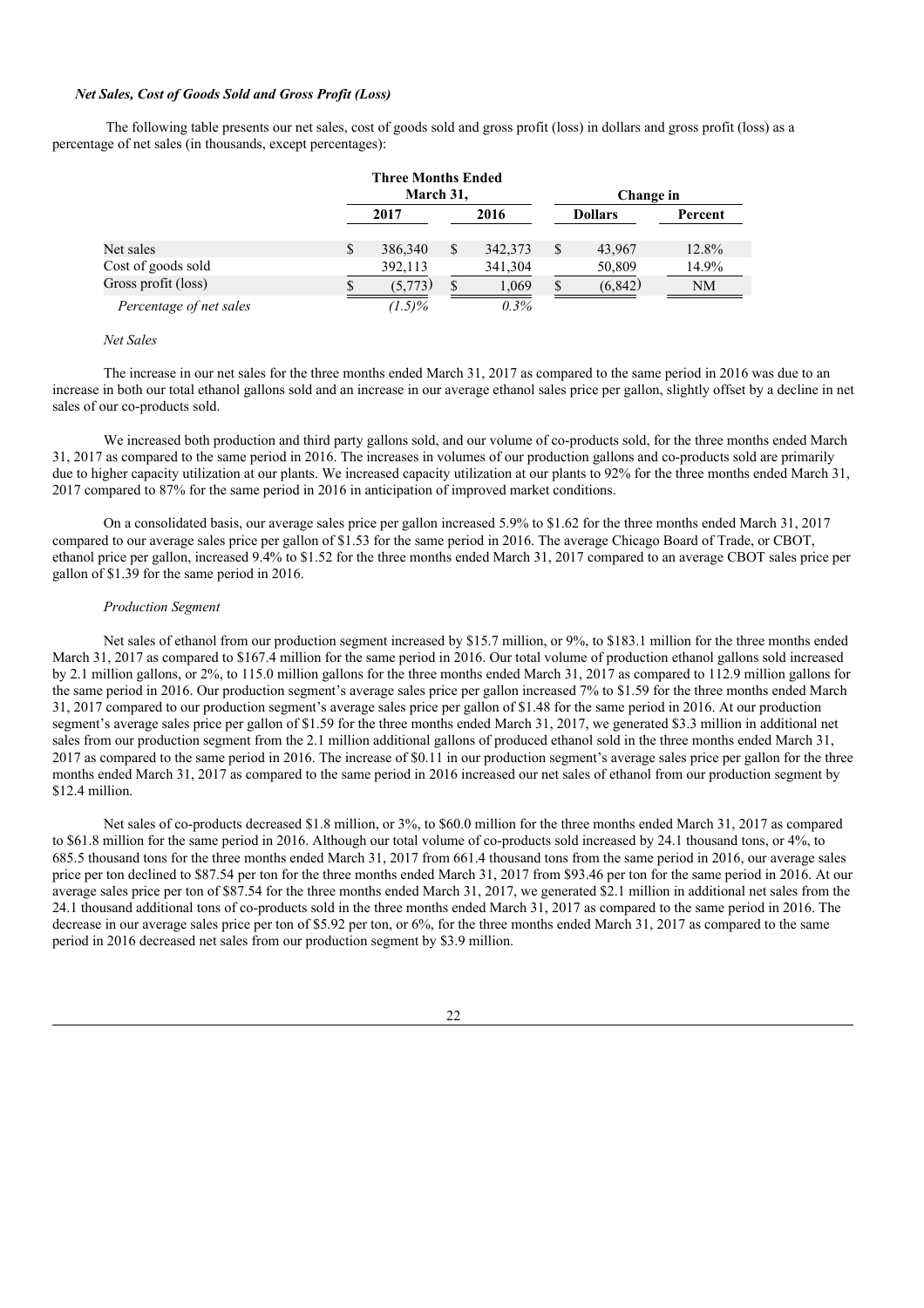#### *Marketing Segment*

Net sales of ethanol from our marketing segment increased by \$30.1 million, or 27%, to \$143.2 million for the three months ended March 31, 2017 as compared to \$113.1 million for the same period in 2016. Our total volume of ethanol gallons sold by our marketing segment increased by 19.6 million gallons, or 10%, to 226.2 million gallons for the three months ended March 31, 2017 as compared to 206.6 million gallons for the same period in 2016. Our additional production gallons sold accounted for 2.1 million gallons of this increase, as noted above, and our additional third-party gallons sold accounted for 17.5 million gallons of this increase.

Our marketing segment's average sales price per gallon increased 1% to \$1.62 for the three months ended March 31, 2017 compared to our marketing segment's average sales price per gallon of \$1.60 for the same period in 2016. At our marketing segment's average sales price per gallon of \$1.62 for the three months ended March 31, 2017, we generated \$28.3 million in additional net sales from our marketing segment from the 17.5 million gallons in additional third-party ethanol sold in the three months ended March 31, 2017 as compared to the same period in 2016. The increase of \$0.02 in our marketing segment's average sales price per gallon for the three months ended March 31, 2017 as compared to the same period in 2016 increased our net sales from third-party ethanol sold by our marketing segment by \$1.8 million.

#### *Cost of Goods Sold and Gross Profit (Loss)*

Our consolidated gross profit declined to a gross loss of \$5.8 million for the three months ended March 31, 2017 as compared to a gross profit of \$1.1 million for the same period in 2016, representing a gross margin of negative 1.5% for the three months ended March 31, 2017 as compared to a gross margin of 0.3% for the same period in 2016. Our consolidated gross profit declined primarily due to lower margins generated by our marketing segment due to sharply falling ethanol prices in the quarter and increased repair and maintenance expenses at our plants. Our production segment gross profit was negatively impacted by higher repair and maintenance expenses primarily due to \$4.0 million in scheduled and \$1.6 million in unanticipated repairs and maintenance at our Pekin wet mill facility.

#### *Production Segment*

Our production segment reduced our consolidated gross profit by \$2.7 million for the three months ended March 31, 2017 as compared to the same period in 2016. Of this amount, \$5.6 million in lower gross profit is attributable to our increased repair and maintenance expenses at our plants, partially offset by \$2.8 million in additional gross profit from higher production margins, for the three months ended March 31, 2017 as compared to the same period in 2016, and \$0.1 million in additional gross profit attributable to the additional 2.1 million gallon increase in production volumes sold in the three months ended March 31, 2017 as compared to the same period in 2016.

#### *Marketing Segment*

Our marketing segment decreased our consolidated gross profit by \$4.0 million for the three months ended March 31, 2017 as compared to the same period in 2016. Of this amount, \$4.3 million in lower gross profit is attributable to our lower margins per gallon for the three months ended March 31, 2017 as compared to the same period in 2016, partially offset by \$0.3 million in gross profit attributable to the 17.5 million gallon increase in third-party marketing volumes for the three months ended March 31, 2017 as compared to the same period in 2016. The lower margins resulted primarily from sharply falling ethanol prices in the first quarter of 2017.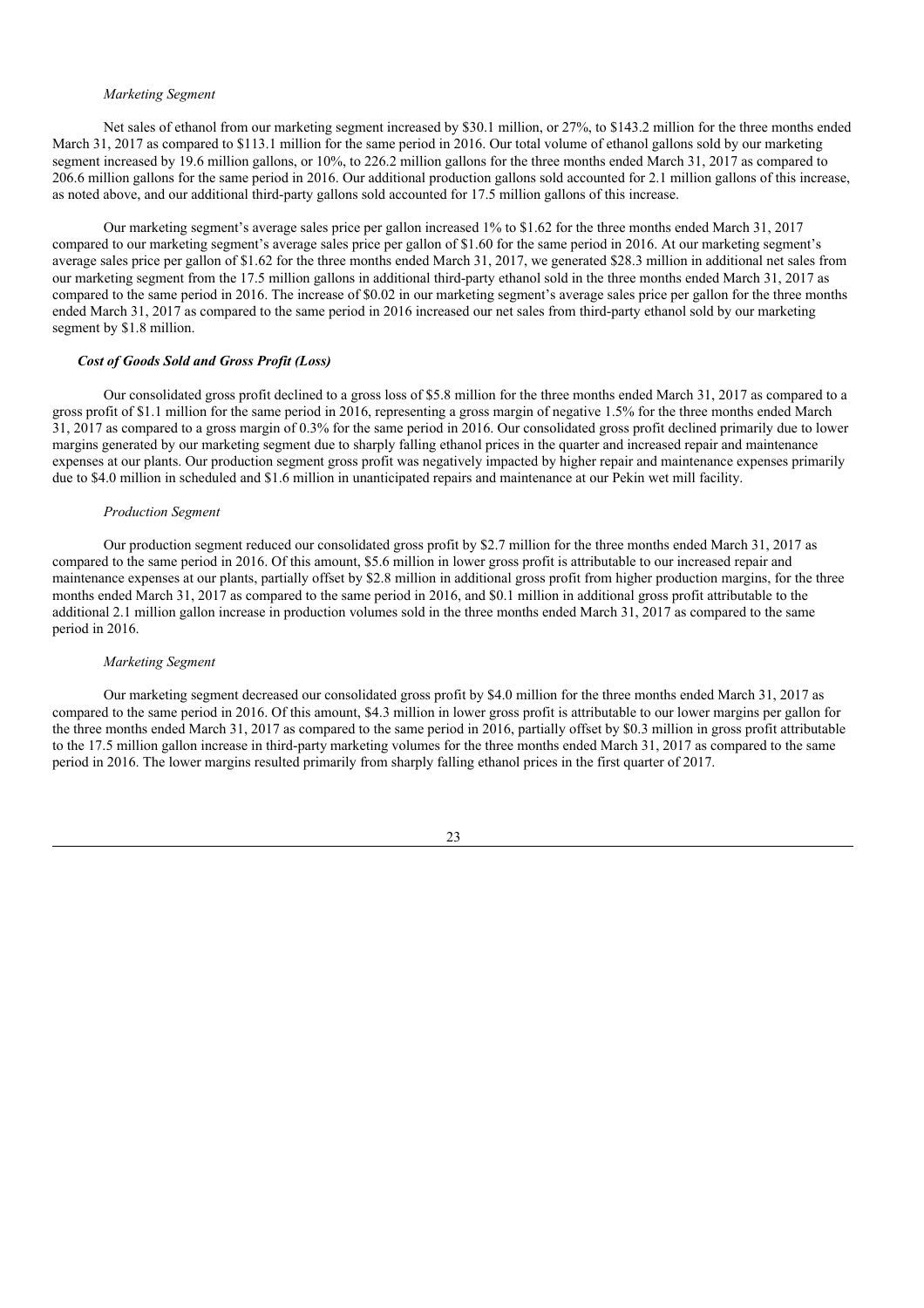### *Selling, General and Administrative Expenses*

The following table presents our selling, general and administrative expenses, or SG&A, in dollars and as a percentage of net sales (in thousands, except percentages):

|                                     | <b>Three Months Ended</b><br>March 31, |              |  |                |  | Change in |            |  |
|-------------------------------------|----------------------------------------|--------------|--|----------------|--|-----------|------------|--|
|                                     |                                        | 2017<br>2016 |  | <b>Dollars</b> |  | Percent   |            |  |
| Selling, general and administrative |                                        |              |  |                |  |           |            |  |
| expenses                            |                                        | 5.450        |  | 8.317          |  | (2,867)   | $(34.5)\%$ |  |
| Percentage of net sales             |                                        | $1.4\%$      |  | $2.4\%$        |  |           |            |  |

Our SG&A decreased for the three months ended March 31, 2017 as compared to the same period in 2016. The \$2.9 million period over period decrease in SG&A is primarily due to \$3.6 million in gains associated with legal matters resolved in the quarter, partially offset by higher cash and stock compensation expenses of approximately \$1.3 million. We anticipate SG&A expenses will average approximately \$7.5 million per quarter through the end of 2017.

#### *Interest Expense, net*

The following table presents our interest expense, net in dollars and as a percentage of net sales (in thousands, except percentages):

|                         |      | <b>Three Months Ended</b><br>March 31, |      |        | Change in      |         |            |  |
|-------------------------|------|----------------------------------------|------|--------|----------------|---------|------------|--|
|                         | 2017 |                                        | 2016 |        | <b>Dollars</b> |         | Percent    |  |
| Interest expense, net   | S    | 2.637                                  | \$   | 6.233  | \$             | (3,596) | $(57.7)\%$ |  |
| Percentage of net sales |      | $0.7\%$                                |      | $.8\%$ |                |         |            |  |

Interest expense, net decreased \$3.6 million to \$2.6 million for the three months ended March 31, 2017 from \$6.2 million for the same period in 2016. The decrease in interest expense, net is primarily related to lower average interest rates resulting from the refinancing of our plant debt in late 2016.

#### *Net Loss Available to Common Stockholders*

The following table presents our net loss available to common stockholders in dollars and as a percentage of net sales (in thousands, except percentages):

|                                                     | <b>Three Months Ended</b><br>March 31, |        |   |         | Change in |                |         |
|-----------------------------------------------------|----------------------------------------|--------|---|---------|-----------|----------------|---------|
|                                                     |                                        | 2017   |   | 2016    |           | <b>Dollars</b> | Percent |
| Net loss available to Common<br><b>Stockholders</b> | S                                      | 12.948 | S | 13.541  |           | 593            | $4.4\%$ |
| Percentage of net sales                             |                                        | 3.4%   |   | $4.0\%$ |           |                |         |

The decrease in net loss available to common stockholders was primarily due to our decreased SG&A and interest expense for the three months ended March 31, 2017, as compared to the same period in 2016.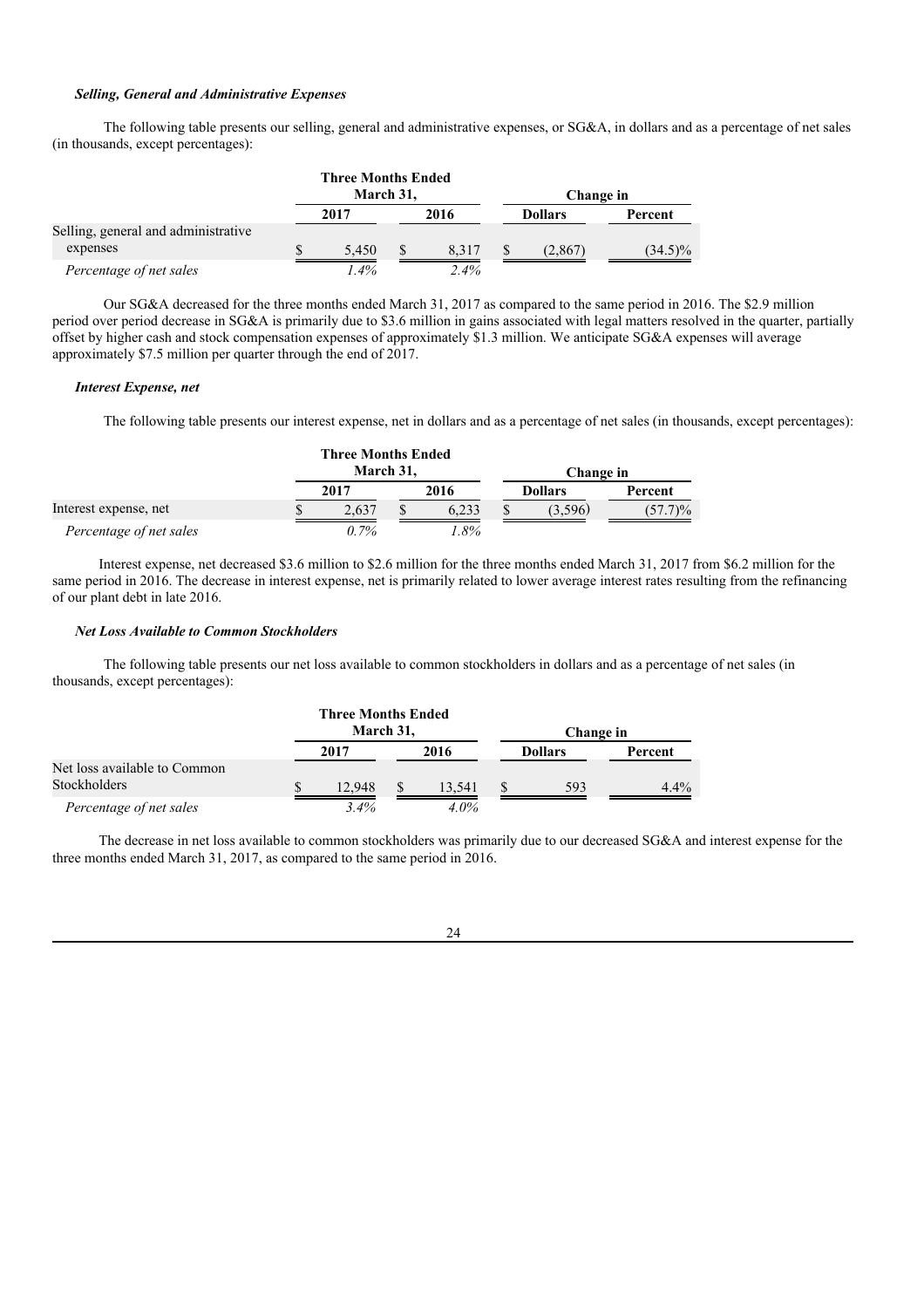## **Liquidity and Capital Resources**

During the three months ended March 31, 2017, we funded our operations primarily from cash on hand, cash generated from our operations and advances from our revolving credit facilities. These funds were also used to make capital expenditures, capital lease payments and principal payments on term debt and lines of credit.

Our current available capital resources consist of cash on hand and amounts available for borrowing under our credit facilities. We expect that our future available capital resources will consist primarily of our remaining cash balances, amounts available for borrowing, if any, under our credit facilities, cash generated from our operations and tax refunds related to prior years.

We believe that current and future available capital resources, revenues generated from operations, and other existing sources of liquidity, including our credit facilities, will be adequate to meet our anticipated capital requirements for at least the next twelve months.

#### *Quantitative Quarter-End Liquidity Status*

We believe that the following amounts provide insight into our liquidity and capital resources. The following selected financial information should be read in conjunction with our consolidated financial statements and notes to consolidated financial statements included elsewhere in this report, and the other sections of "Management's Discussion and Analysis of Financial Condition and Results of Operations" contained in this report (dollars in thousands):

|                                              | March 31,<br>2017 |   | December 31.<br>2016 | Change    |
|----------------------------------------------|-------------------|---|----------------------|-----------|
| Cash and cash equivalents<br>S               | 73.734            | S | 68.590               | $7.5\%$   |
| S<br>Current assets                          | 213,264           | S | 235,201              | $(9.3)\%$ |
| Current liabilities<br>S                     | 71,950            | S | 78,841               | $(8.7)\%$ |
| Long-term debt, net of current portion<br>\$ | 182,383           | S | 188,028              | $(3.0)\%$ |
| \$<br>Working capital                        | 141,314           | S | 156,360              | $(9.6)\%$ |
| Working capital ratio                        | 2.96              |   | 2.98                 | (0.7)%    |

#### *Restricted Net Assets*

At March 31, 2017, we had approximately \$280.0 million of net assets at our subsidiaries that were not available to be transferred to Pacific Ethanol, Inc. in the form of dividends, loans or advances due to restrictions contained in the credit facilities of our subsidiaries.

#### *Changes in Working Capital and Cash Flows*

Working capital decreased to \$141.3 million at March 31, 2017 from \$156.4 million at December 31, 2016 as a result of a decrease of \$21.9 million in current assets, partially offset by a decrease of \$6.9 million in current liabilities.

Current assets decreased primarily due to decreases of \$22.3 million in accounts receivable, \$2.0 million in inventories, \$2.0 million in prepaid inventory and \$0.8 million in derivative instruments and other current assets, partially offset by an increase in cash and cash equivalents of \$5.1 million.

Our cash and cash equivalents increased by \$5.1 million at March 31, 2017 as compared to December 31, 2016 due to \$12.1 million of cash provided our operations, partially offset by \$4.1 million of cash used in our investing activities for our plant improvement initiatives and \$2.8 million of cash used in our financing activities.

Our current liabilities decreased primarily due to decreases of \$7.1 million in accounts payable and accrued liabilities and \$2.9 million in derivative instruments, partially offset by an increase of \$3.5 million in the current portion of our long-term debt in accordance with our debt amortization schedule associated with our Pekin term debt.

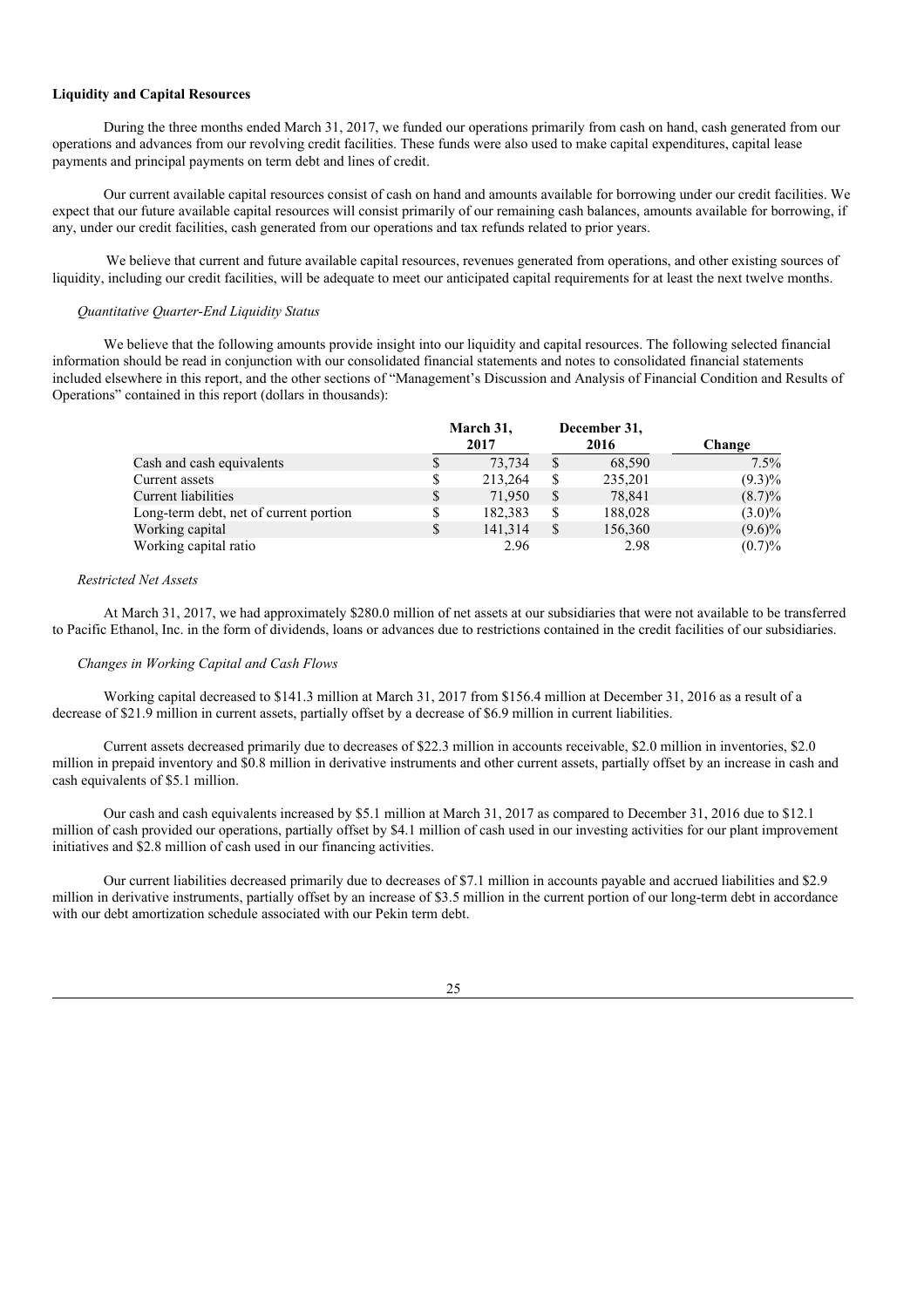#### *Cash provided by our Operating Activities*

Cash provided by our operating activities increased by \$17.3 million for the three months ended March 31, 2017 as compared to the same period in 2016. The increase in cash provided by our operating activities is due to:

- a decrease in accounts receivable of \$24.6 million primarily due to the timing of sales volumes at the end of the period;
- · a decrease in accounts payable and accrued expenses of \$8.6 million resulting primarily from the period-over-period timing of payments; and
- an increase in prepaid expenses and other assets of \$7.9 million due to the receipt of income tax refunds and resulting reduction in other assets in the first quarter of 2016 that did not recur in 2017.

#### *Cash used in our Investing Activities*

Cash used in our investing activities declined by \$0.9 million for the three months ended March 31, 2017 as compared to the same period in 2016. The decline in cash used in our investing activities is primarily due to lower spending on capital projects associated with our plant improvement initiatives.

#### *Cash used in our Financing Activities*

Cash used in our financing activities declined by \$20.5 million for the three months ended March 31, 2017 as compared to the same period in 2016. The decrease in cash used in our financing activities is primarily due to \$16.0 million in principal payments on our term debt for the three months ended March 31, 2016 that did not recur in the same period in 2017 and a \$3.7 million reduction in principal payments on Kinergy's line of credit.

#### *Kinergy Operating Line of Credit*

Kinergy maintains an operating line of credit for an aggregate amount of up to \$85.0 million with an accordion feature to further increase the amount to up to \$100.0 million. The credit facility expires on December 31, 2020. Interest accrues under the credit facility at a rate equal to (i) the three-month London Interbank Offered Rate ("LIBOR"), plus (ii) a specified applicable margin ranging from 1.75% to 2.75%. The credit facility's monthly unused line fee is 0.25% to 0.375% of the amount by which the maximum credit under the facility exceeds the average daily principal balance during the immediately preceding month. Payments that may be made by Kinergy to Pacific Ethanol as reimbursement for management and other services provided by Pacific Ethanol to Kinergy are limited under the terms of the credit facility to \$1.5 million per fiscal quarter. The credit facility also includes the accounts receivable of Pacific Ag. Products, LLC, or PAP, as additional collateral. Payments that may be made by PAP to Pacific Ethanol as reimbursement for management and other services provided by Pacific Ethanol to PAP are limited under the terms of the credit facility to \$0.5 million per fiscal quarter. PAP, one of our indirect wholly-owned subsidiaries, markets our co-products and also provides raw material procurement services to our subsidiaries.

For all monthly periods in which excess borrowing availability falls below a specified level, Kinergy and PAP must collectively maintain a fixed-charge coverage ratio (calculated as a twelve-month rolling earnings before interest, taxes, depreciation and amortization (EBITDA) divided by the sum of interest expense, capital expenditures, principal payments of indebtedness, indebtedness from capital leases and taxes paid during such twelve-month rolling period) of at least 2.0 and are prohibited from incurring certain additional indebtedness (other than specific intercompany indebtedness). Kinergy's and PAP's obligations under the credit facility are secured by a first-priority security interest in all of their assets in favor of the lender. Kinergy and PAP believe they are in compliance with this covenant. The following table summarizes Kinergy's financial covenants and actual results for the periods presented (dollars in thousands):

|                                         |                                 |       |                       | Years |
|-----------------------------------------|---------------------------------|-------|-----------------------|-------|
|                                         | Three Months Ended<br>March 31, |       | Ended<br>December 31, |       |
|                                         |                                 |       |                       |       |
|                                         | 2017                            | 2016  | 2016                  | 2015  |
|                                         |                                 |       |                       |       |
| Fixed-Charge Coverage Ratio Requirement | 2.00                            | 2.00  | 2.00                  | 2.00  |
| Actual                                  | 6.80                            | 11.68 | 7.88                  | 10.02 |
| Excess                                  | 4.80                            | 9.68  | 5.88                  | 8.02  |
|                                         |                                 |       |                       |       |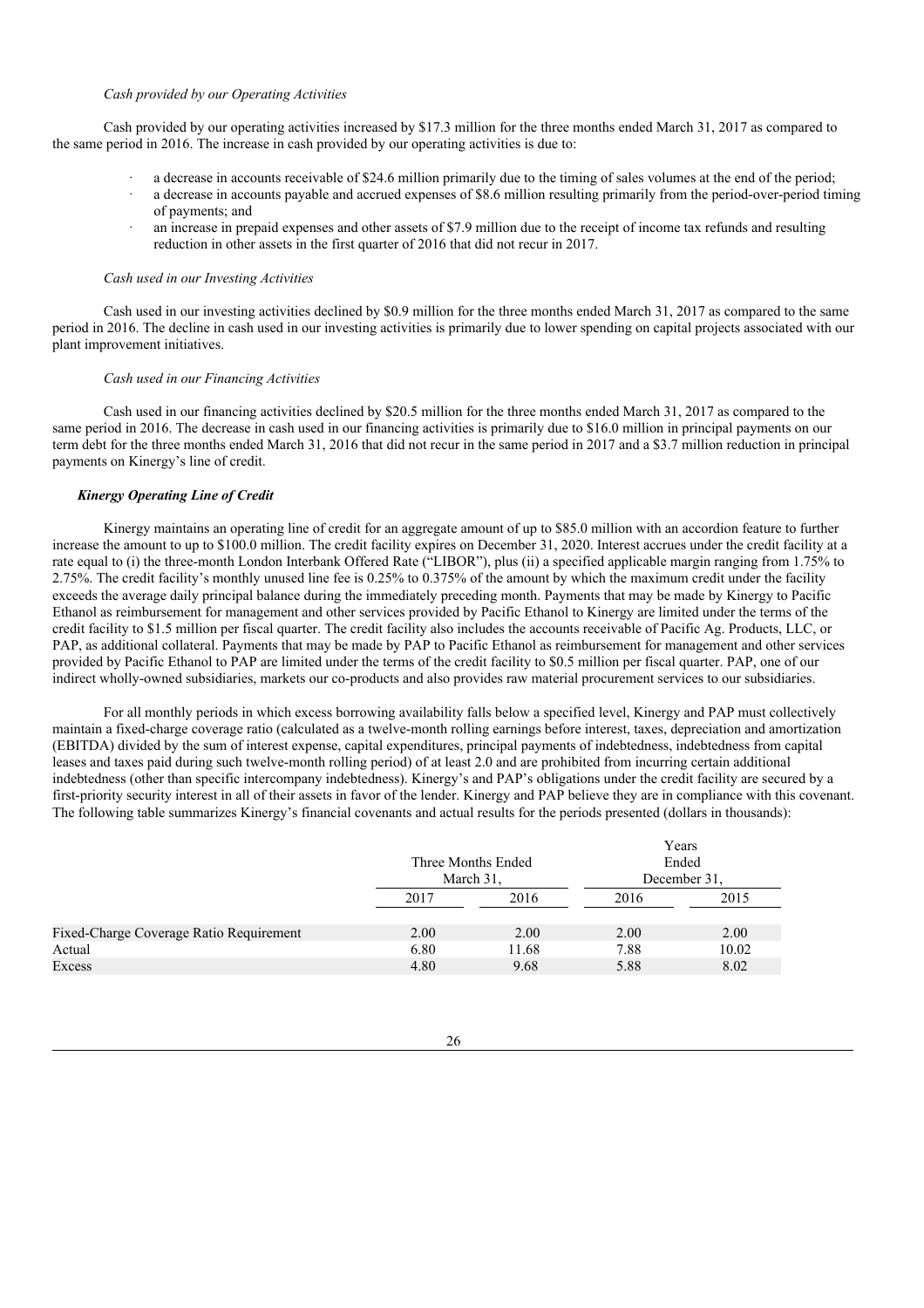Pacific Ethanol has guaranteed all of Kinergy's obligations under the credit facility. As of March 31, 2017, Kinergy had an outstanding balance of \$48.5 million with additional borrowing availability under the credit facility of \$24.9 million.

#### *Pekin Credit Facilities*

Pacific Ethanol Pekin, Inc., or Pekin, has a \$64.0 million term loan facility that matures on August 20, 2021 and a \$32.0 million revolving credit facility that matures on February 1, 2022. The Pekin credit facilities are secured by a first-priority security interest in all of Pekin's assets. Interest accrues under the Pekin credit facilities at an annual rate equal to the 30-day LIBOR plus 3.75%, payable monthly. Pekin is required to make quarterly principal payments in the amount of \$3.5 million on the term loan beginning on May 20, 2017 and a principal payment of \$4.5 million at maturity on August 20, 2021. Pekin is required to pay monthly in arrears a fee on any unused portion of the revolving credit facility at a rate of 0.75% per annum. Prepayment of these facilities is subject to a prepayment penalty. Under the terms of the credit facilities, Pekin is required to maintain not less than \$20.0 million in working capital and an annual debt coverage ratio of not less than 1.25 to 1.0.

#### *Pacific Aurora Credit Facility*

Pacific Aurora maintains a revolving credit facility for up to \$30.0 million that matures on February 1, 2022. The credit facility is secured by a first-priority security interest in all of Pacific Aurora's assets. Borrowing availability under the credit facility automatically declines by \$2.5 million on the first day of each June and December beginning on June 1, 2017 through and including December 1, 2020. Interest accrues under the Pacific Aurora credit facility at an annual rate equal to the 30-day LIBOR plus 4.0%, payable monthly. Pacific Aurora is required to pay monthly in arrears a fee on any unused portion of the credit facility at a rate of 0.75% per annum. Prepayment of the credit facility is subject to a prepayment penalty. Under the terms of the credit facility, Pacific Aurora is required to maintain not less than \$22.5 million in working capital through June 30, 2017, not less than \$24.0 million in working capital after June 30, 2017 and an annual debt coverage ratio of not less than 1.5 to 1.0. At March 31, 2017, Pacific Aurora had no amounts outstanding under the credit facility and \$30.0 million available for borrowing under the facility.

#### *Pacific Ethanol, Inc. Notes Payable*

We have \$55.0 million in aggregate principal amount of senior secured notes that mature on December 15, 2019. Interest on the notes accrues at an annual rate equal to (i) the greater of 1% and the three-month LIBOR, plus 7.0% through December 14, 2017, (ii) the greater of 1% and LIBOR, plus 9% between December 15, 2017 and December 14, 2018, and (iii) the greater of 1% and LIBOR plus 11% between December 15, 2018 and the maturity date. The interest rate increases by an additional 2% per annum above the interest rate otherwise applicable upon the occurrence and during the continuance of an event of default until cured. Interest is payable in cash in arrears on the 15th calendar day of each March, June, September and December beginning on March 15, 2017. We are required to pay all outstanding principal and any accrued and unpaid interest on the notes on the maturity date. We may, at our option, prepay the outstanding principal amount of the notes at any time without premium or penalty. Pacific Ethanol, Inc. issued the notes, which are secured by a firstpriority security interest in the equity interest held by Pacific Ethanol, Inc. in its wholly-owned subsidiary, PE Op. Co., which indirectly owns our plants located on the West Coast.

#### **Contractual Obligations**

There have been no material changes in the three months ended March 31, 2017, to the amounts presented in the table under the "Contractual Obligations" section in Part II, Item 7, "Management's Discussion and Analysis of Financial Condition and Results of Operation" of our Annual Report on Form 10-K for 2016.

#### **Effects of Inflation**

The impact of inflation was not significant to our financial condition or results of operations for the three months ended March 31, 2017 and 2016.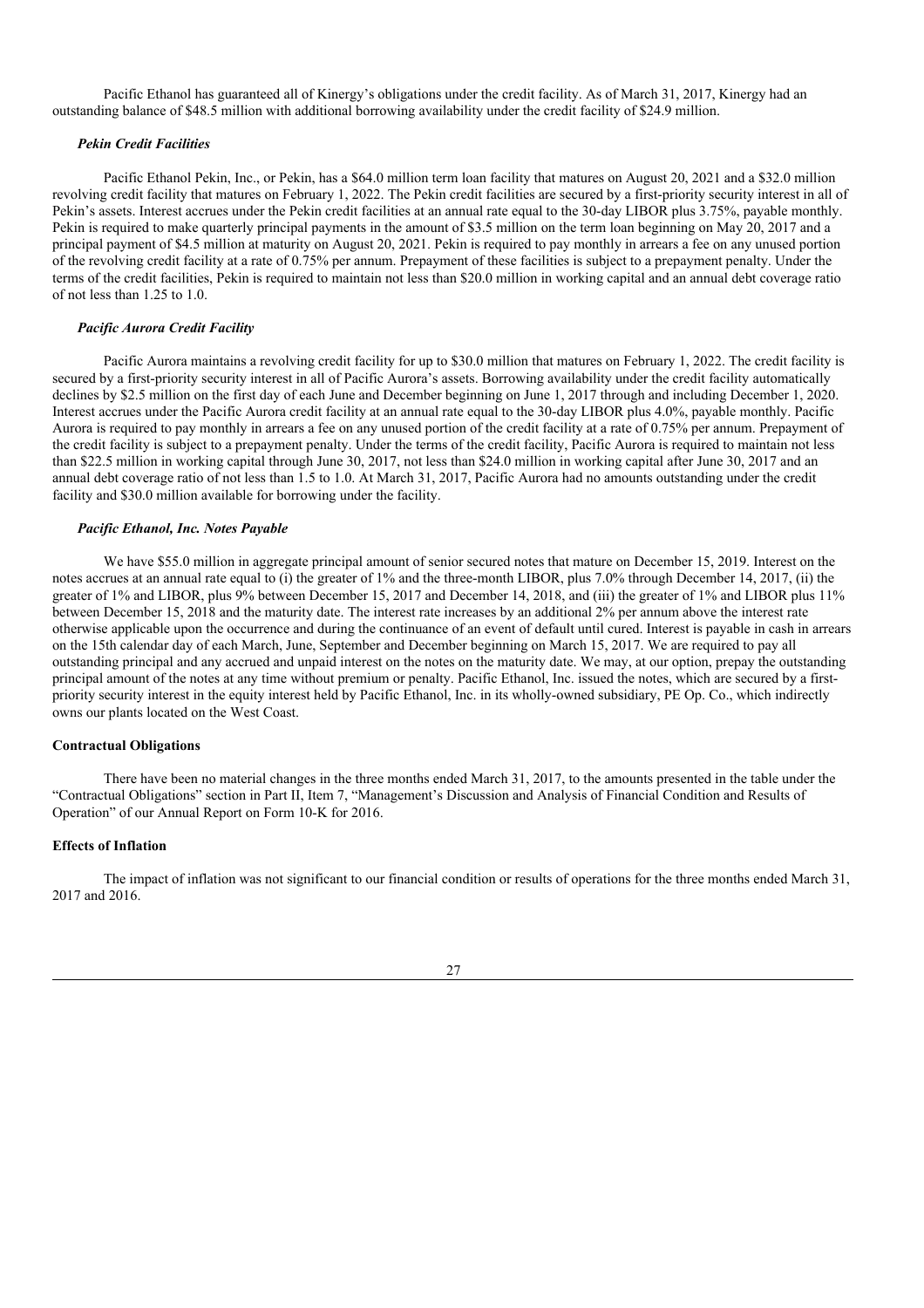# **ITEM 3. QUANTITATIVE AND QUALITATIVE DISCLOSURES ABOUT MARKET RISK.**

We are exposed to various market risks, including changes in commodity prices and interest rates as discussed below. Market risk is the potential loss arising from adverse changes in market rates and prices. In the ordinary course of business, we may enter into various types of transactions involving financial instruments to manage and reduce the impact of changes in commodity prices and interest rates. We do not expect to have any exposure to foreign currency risk as we conduct all of our transactions in U.S. dollars.

#### *Commodity Risk*

We produce ethanol and ethanol co-products. Our business is sensitive to changes in the prices of ethanol and corn. In the ordinary course of business, we may enter into various types of transactions involving financial instruments to manage and reduce the impact of changes in ethanol and corn prices. We do not enter into derivatives or other financial instruments for trading or speculative purposes.

We are subject to market risk with respect to ethanol pricing. Ethanol prices are sensitive to global and domestic ethanol supply, crude-oil supply and demand; crude-oil refining capacity; carbon intensity; government regulation; and consumer demand for alternative fuels. Our ethanol sales are priced using contracts that are either based on a fixed price or an indexed price tied to a specific market, such as CBOT or the Oil Price Information Service. Under these fixed-priced arrangements, we are exposed to risk of an increase in the market price of ethanol between the time the price is fixed and the time the ethanol is sold.

We satisfy our physical corn needs, the principal raw material used to produce ethanol and ethanol co-products, based on supplyguaranteed contracts with our vendors. Generally, we determine the purchase price of our corn at the time we begin to grind that day's needs. Sometimes we may also enter into contracts with our vendors to fix a portion of the purchase price of our corn requirements. As such, we are also subject to market risk with respect to the price of corn. The price of corn is subject to wide fluctuations due to unpredictable factors such as weather conditions, farmer planting decisions, governmental policies with respect to agriculture and international trade and global supply and demand. Under the fixed-price arrangements, we assume the risk of a decrease in the market price of corn between the time the price is fixed and the time the corn is utilized.

Ethanol co-products are sensitive to various demand factors such as numbers of livestock on feed, prices for feed alternatives, and supply factors, primarily production of ethanol co-products by ethanol plants and other sources.

As noted above, we may attempt to reduce the market risk associated with fluctuations in the price of ethanol or corn by employing a variety of risk management and hedging strategies. Strategies include the use of derivative financial instruments such as futures and options executed on the CBOT and/or the New York Mercantile Exchange, as well as the daily management of physical corn.

These derivatives are not designated for special hedge accounting treatment, and as such, the changes in the fair values of these exchanged-traded contracts are recorded on the balance sheet and recognized immediately in cost of goods sold. We recognized gains of \$0.2 million and gains of \$0.6 million related to settled non-designated hedges as the change in the fair values of these contracts for the three months ended March 31, 2017 and 2016, respectively.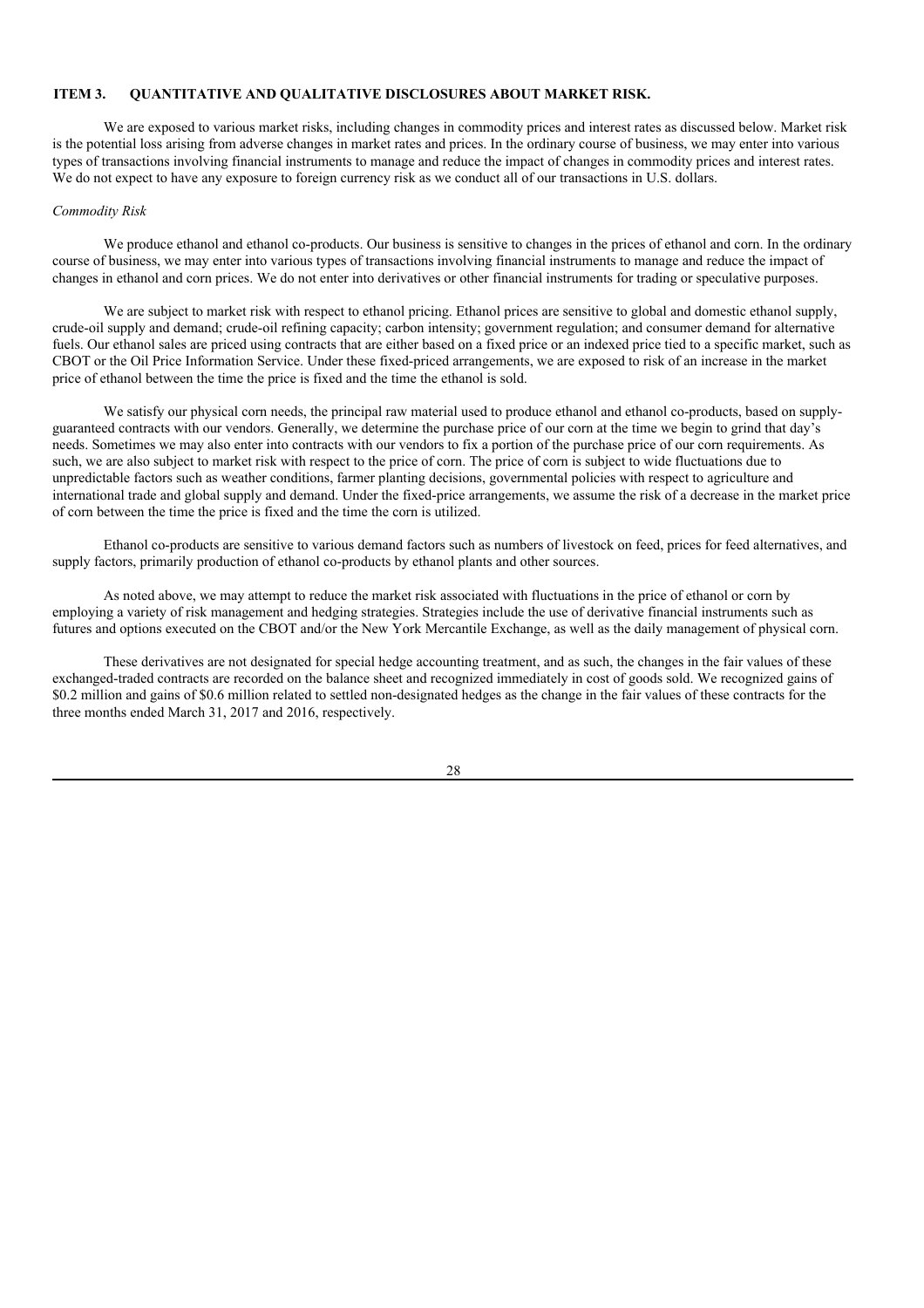At March 31, 2017, we prepared a sensitivity analysis to estimate our exposure to ethanol and corn. Market risk related to these factors was estimated as the potential change in pre-tax income resulting from a hypothetical 10% adverse change in the prices of our expected ethanol and corn volumes. The results of this analysis as of March 31, 2017, which may differ materially from actual results, are as follows (in millions):

|           | <b>Three</b>  |                        |             |
|-----------|---------------|------------------------|-------------|
|           | <b>Months</b> |                        | Approximate |
|           | Ended         |                        | Adverse     |
|           | March 31,     |                        | Change to   |
|           | 2017          |                        | Pre-Tax     |
| Commodity | Volume        | <b>Unit of Measure</b> | Income      |
| Ethanol   | 226.2         | Gallons                | \$16.1      |
| Corn      | 41.1          | <b>Bushels</b>         | \$18.7      |

#### *Interest Rate Risk*

We are exposed to market risk from changes in interest rates. Exposure to interest rate risk results primarily from our indebtedness that bears interest at variable rates. At March 31, 2017, all of our long-term debt of \$199.5 million was variable-rate in nature. Based on a 100 basis point (1.00%) increase in the interest rate on our long-term debt, pre-tax income for the three months ended March 31, 2017 would be negatively impacted by approximately \$0.5 million.

### **ITEM 4. CONTROLS AND PROCEDURES.**

#### *Evaluation of Disclosure Controls and Procedures*

We conducted an evaluation under the supervision and with the participation of our management, including our Chief Executive Officer and Chief Financial Officer, of the effectiveness of the design and operation of our disclosure controls and procedures. The term "disclosure controls and procedures," as defined in Rules  $13a-15(e)$  and  $15d-15(e)$  under the Securities Exchange Act of 1934, as amended, or Exchange Act, means controls and other procedures of a company that are designed to ensure that information required to be disclosed by the company in the reports it files or submits under the Exchange Act is recorded, processed, summarized and reported, within the time periods specified in the Securities and Exchange Commission's rules and forms. Disclosure controls and procedures also include, without limitation, controls and procedures designed to ensure that information required to be disclosed by a company in the reports that it files or submits under the Exchange Act is accumulated and communicated to the company's management, including its principal executive and principal financial officers, or persons performing similar functions, as appropriate, to allow timely decisions regarding required disclosure. Based on this evaluation, our Chief Executive Officer and Chief Financial Officer concluded as of March 31, 2017 that our disclosure controls and procedures were effective at a reasonable assurance level.

#### *Changes in Internal Control over Financial Reporting*

There has been no change in our internal control over financial reporting (as defined in Rules 13a-15(f) and 15d-15(f) under the Exchange Act) during the most recently completed fiscal quarter that has materially affected, or is reasonably likely to materially affect, our internal control over financial reporting.

#### *Inherent Limitations on the Ef ectiveness of Controls*

Management does not expect that our disclosure controls and procedures or our internal control over financial reporting will prevent or detect all errors and all fraud. A control system, no matter how well conceived and operated, can provide only reasonable, not absolute, assurance that the objectives of the control systems are met. Further, the design of a control system must reflect the fact that there are resource constraints, and the benefits of controls must be considered relative to their costs. Because of the inherent limitations in a costeffective control system, no evaluation of internal control over financial reporting can provide absolute assurance that misstatements due to error or fraud will not occur or that all control issues and instances of fraud, if any, have been or will be detected.

These inherent limitations include the realities that judgments in decision-making can be faulty and that breakdowns can occur because of a simple error or mistake. Controls can also be circumvented by the individual acts of some persons, by collusion of two or more people, or by management override of the controls. The design of any system of controls is based in part on certain assumptions about the likelihood of future events, and there can be no assurance that any design will succeed in achieving its stated goals under all potential future conditions. Projections of any evaluation of controls effectiveness to future periods are subject to risks. Over time, controls may become inadequate because of changes in conditions or deterioration in the degree of compliance with policies or procedures.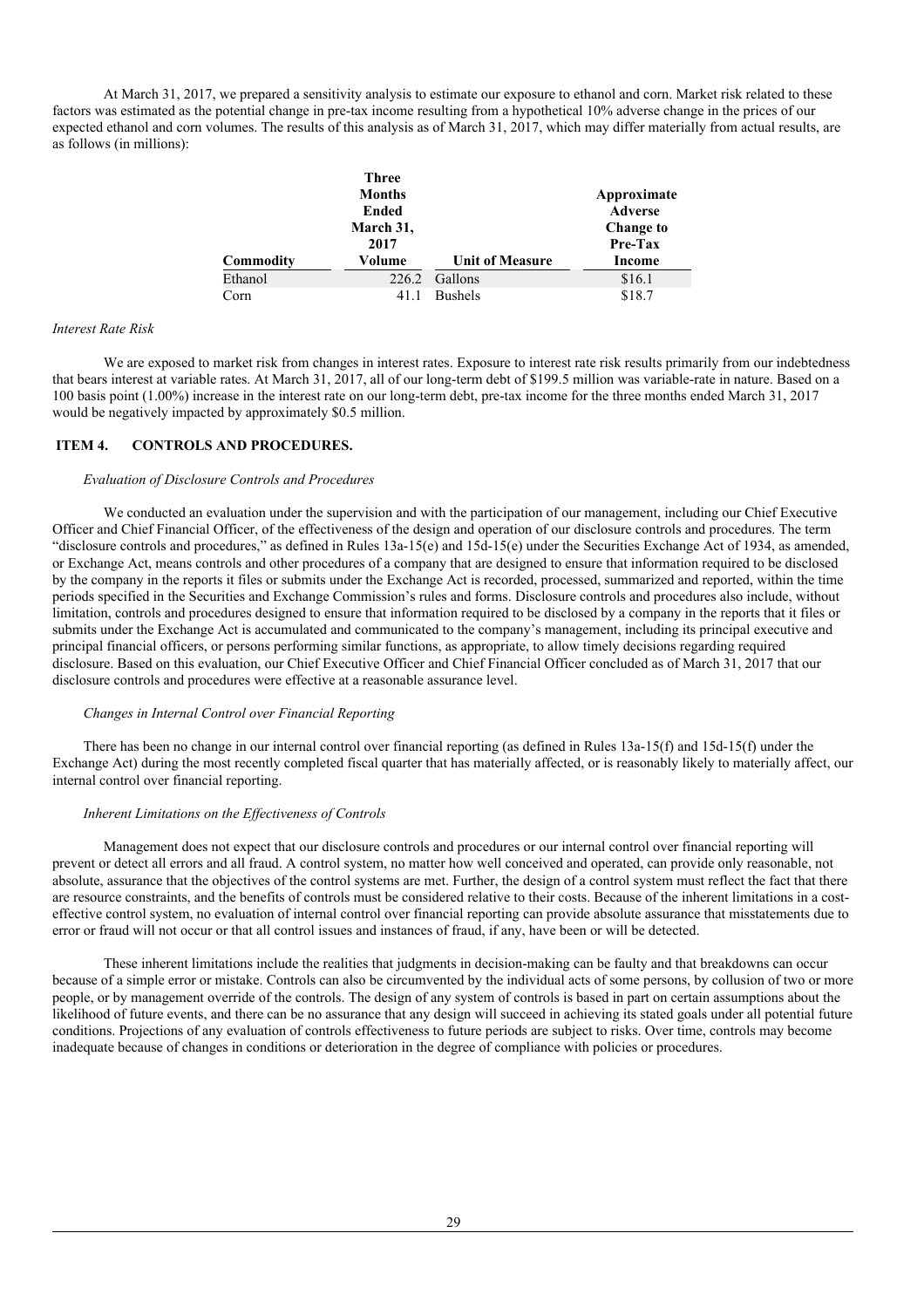# **PART II - OTHER INFORMATION**

### **ITEM 1. LEGAL PROCEEDINGS.**

We are subject to legal proceedings, claims and litigation arising in the ordinary course of business. While the amounts claimed may be substantial, the ultimate liability cannot presently be determined because of considerable uncertainties that exist. Therefore, it is possible that the outcome of those legal proceedings, claims and litigation could adversely affect our quarterly or annual operating results or cash flows when resolved in a future period. However, based on facts currently available, management believes such matters will not adversely affect in any material respect our financial position, results of operations or cash flows.

#### **ITEM 1A. RISK FACTORS.**

Before deciding to purchase, hold or sell our common stock, you should carefully consider the risks described below in addition to the other information contained in this Report and in our other filings with the Securities and Exchange Commission, including subsequent reports on Forms 10-O and 8-K. The risks and uncertainties described below are not the only ones we face. Additional risks and uncertainties not presently known to us or that we currently deem immaterial may also affect our business. If any of these known or unknown risks or uncertainties actually occurs with material adverse effects on Pacific Ethanol, our business, financial condition, results of operations and/or liquidity could be seriously harmed. In that event, the market price for our common stock will likely decline, and you *may lose all or part of your investment.*

#### **Risks Related to our Business**

#### We have incurred significant losses and negative operating cash flow in the past and we may incur losses and negative operating cash *flow in the future, which may hamper our operations and impede us from expanding our business.*

We have incurred significant losses and negative operating cash flow in the past. For the three months ended March 31, 2017 and 2016, and for the year ended December 31, 2015, we incurred consolidated net losses of approximately \$13.5 million, \$13.2 million and \$18.9 million, respectively. For the three months ended March 31, 2016, and for the year ended December 31, 2015, we incurred negative operating cash flows of \$5.2 million and \$26.8 million, respectively. We may incur losses and negative operating cash flow in the future. We expect to rely on cash on hand, cash, if any, generated from our operations, borrowing availability under our lines of credit and proceeds from future financing activities, if any, to fund all of the cash requirements of our business. Continued losses and negative operating cash flow may hamper our operations and impede us from expanding our business.

### Our results of operations and our ability to operate at a profit is largely dependent on managing the costs of corn and natural gas and the prices of ethanol, distillers grains and other ethanol co-products, all of which are subject to significant volatility and uncertainty.

Our results of operations are highly impacted by commodity prices, including the cost of corn and natural gas that we must purchase, and the prices of ethanol, distillers grains and other ethanol co-products that we sell. Prices and supplies are subject to and determined by market and other forces over which we have no control, such as weather, domestic and global demand, supply shortages, export prices and various governmental policies in the United States and around the world.

As a result of price volatility of corn, natural gas, ethanol, distillers grains and other ethanol co-products, our results of operations may fluctuate substantially. In addition, increases in corn or natural gas prices or decreases in ethanol, distillers grains or other ethanol coproduct prices may make it unprofitable to operate. In fact, some of our marketing activities will likely be unprofitable in a market of generally declining ethanol prices due to the nature of our business. For example, to satisfy customer demands, we maintain certain quantities of ethanol inventory for subsequent resale. Moreover, we procure much of our inventory outside the context of a marketing arrangement and therefore must buy ethanol at a price established at the time of purchase and sell ethanol at an index price established later at the time of sale that is generally reflective of movements in the market price of ethanol. As a result, our margins for ethanol sold in these transactions generally decline and may turn negative as the market price of ethanol declines.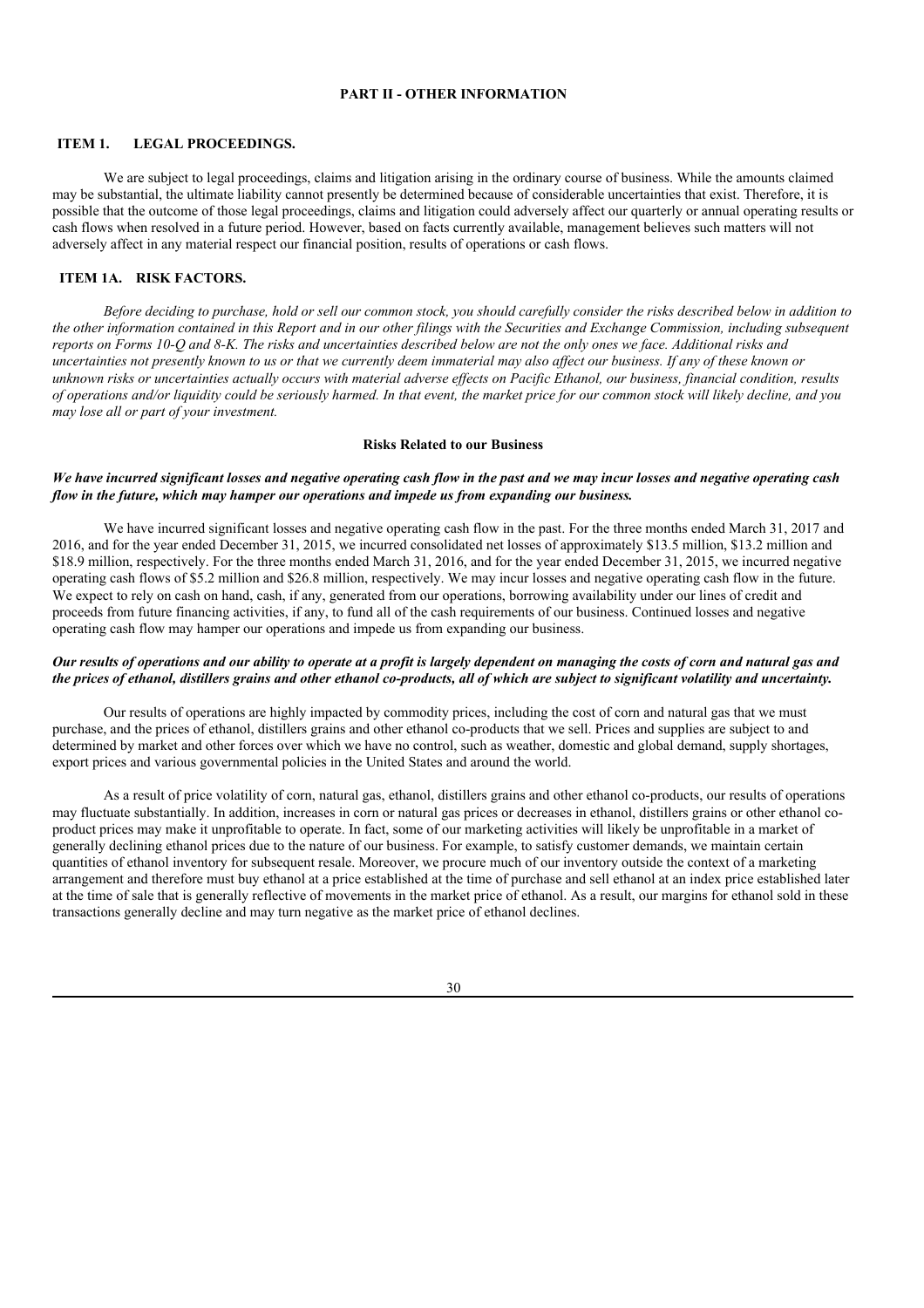No assurance can be given that corn or natural gas can be purchased at, or near, current or any particular prices or that ethanol, distillers grains or other ethanol co-products will sell at, or near, current or any particular prices. Consequently, our results of operations and financial position may be adversely affected by increases in the price of corn or natural gas or decreases in the price of ethanol, distillers grains or other ethanol co-products.

Over the past several years, the spread between ethanol and corn prices has fluctuated significantly. Fluctuations are likely to continue to occur. A sustained narrow spread, whether as a result of sustained high or increased corn prices or sustained low or decreased ethanol prices, would adversely affect our results of operations and financial position. Further, combined revenues from sales of ethanol, distillers grains and other ethanol co-products could decline below the marginal cost of production, which may force us to suspend production of ethanol, distillers grains and ethanol co-products at some or all of our plants.

#### Increased ethanol production or higher inventory levels may cause a decline in ethanol prices or prevent ethanol prices from rising, and may have other negative effects, adversely impacting our results of operations, cash flows and financial condition.

We believe that the most significant factor influencing the price of ethanol has been the substantial increase in ethanol production in recent years. According to the Renewable Fuels Association, domestic ethanol production capacity increased from an annualized rate of 1.5 billion gallons per year in January 1999 to a record 16.0 billion gallons in 2016. In addition, if ethanol production margins improve, we anticipate that owners of ethanol production facilities will increase production levels, thereby resulting in more abundant ethanol supplies and inventories. Any increase in the demand for ethanol may not be commensurate with increases in the supply of ethanol, thus leading to lower ethanol prices. Also, demand for ethanol could be impaired due to a number of factors, including regulatory developments and reduced United States gasoline consumption. Reduced gasoline consumption has occurred in the past and could occur in the future as a result of increased gasoline or oil prices or other factors such as increased automobile fuel efficiency. Any of these outcomes could have a material adverse effect on our results of operations, cash flows and financial condition.

### The market price of ethanol is volatile and subject to large fluctuations, which may cause our profitability or losses to fluctuate *significantly.*

The market price of ethanol is volatile and subject to large fluctuations. The market price of ethanol is dependent upon many factors, including the supply of ethanol and the price of gasoline, which is in turn dependent upon the price of petroleum which is highly volatile and difficult to forecast. For example, ethanol prices, as reported by the CBOT, ranged from \$1.31 to \$1.75 per gallon during 2016, \$1.31 to \$1.69 per gallon during 2015 and \$1.50 to \$3.52 per gallon during 2014. Fluctuations in the market price of ethanol may cause our profitability or losses to fluctuate significantly.

#### Some of our marketing activities will likely be unprofitable in a market of generally declining ethanol prices due to the nature of our *business.*

Some of our marketing activities will likely be unprofitable in a market of generally declining ethanol prices due to the nature of our business. For example, to satisfy customer demands, we maintain certain quantities of ethanol inventory for subsequent resale. Moreover, we procure much of our inventory outside the context of a marketing arrangement and therefore must buy ethanol at a price established at the time of purchase and sell ethanol at an index price established later at the time of sale that is generally reflective of movements in the market price of ethanol. As a result, our margins for ethanol sold in these transactions generally decline and may turn negative as the market price of ethanol declines.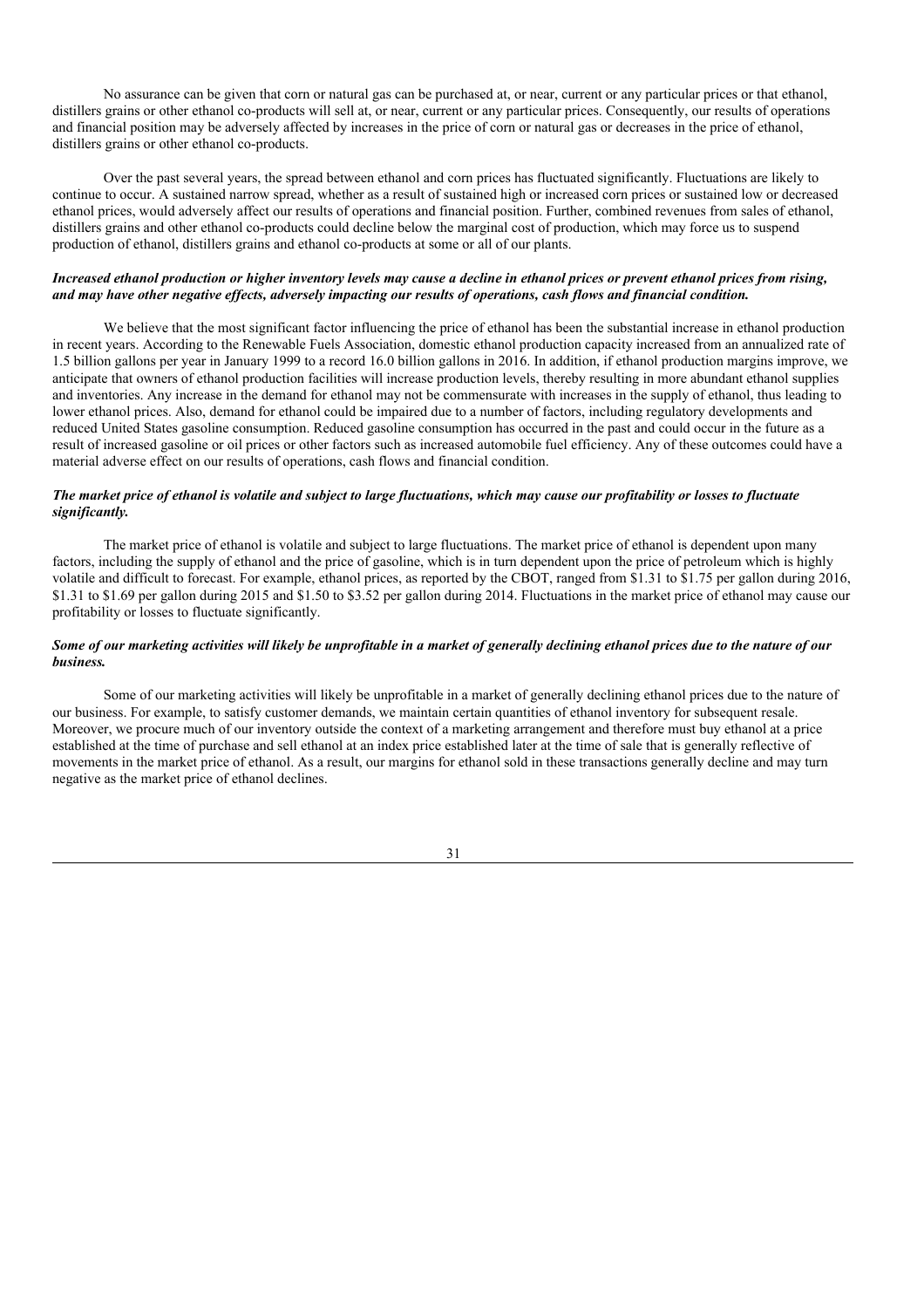#### Disruptions in ethanol production or distribution infrastructure may adversely affect our business, results of operations and financial *condition.*

Our business depends on the continuing availability of rail, road, port, storage and distribution infrastructure. In particular, due to limited storage capacity at our plants and other considerations related to production efficiencies, our plants depend on just-in-time delivery of corn. The production of ethanol also requires a significant and uninterrupted supply of other raw materials and energy, primarily water, electricity and natural gas. Local water, electricity and gas utilities may not be able to reliably supply the water, electricity and natural gas that our plants need or may not be able to supply those resources on acceptable terms. During 2014, poor weather caused disruptions in rail transportation, which slowed the delivery of ethanol by rail, the principle manner by which ethanol from our plants located in the Midwest is transported to market. Disruptions in the ethanol production or distribution infrastructure, whether caused by labor difficulties, earthquakes, storms, other natural disasters or human error or malfeasance or other reasons, could prevent timely deliveries of corn or other raw materials and energy, and could delay transport of our ethanol to market, and may require us to halt production at one or more plants, any of which could have a material adverse effect on our business, results of operations and financial condition.

#### We may engage in hedging transactions and other risk mitigation strategies that could harm our results of operations.

In an attempt to partially offset the effects of volatility of ethanol prices and corn and natural gas costs, we may enter into contracts to fix the price of a portion of our ethanol production or purchase a portion of our corn or natural gas requirements on a forward basis. In addition, we may engage in other hedging transactions involving exchange-traded futures contracts for corn, natural gas and unleaded gasoline from time to time. The financial statement impact of these activities is dependent upon, among other things, the prices involved and our ability to sell sufficient products to use all of the corn and natural gas for which forward commitments have been made. Hedging arrangements also expose us to the risk of financial loss in situations where the other party to the hedging contract defaults on its contract or, in the case of exchange-traded contracts, where there is a change in the expected differential between the underlying price in the hedging agreement and the actual prices paid or received by us. As a result, our results of operations and financial condition may be adversely affected by fluctuations in the price of corn, natural gas, ethanol and unleaded gasoline.

#### Operational difficulties at our plants could negatively impact sales volumes and could cause us to incur substantial losses.

Operations at our plants are subject to labor disruptions, unscheduled downtimes and other operational hazards inherent in the ethanol production industry, including equipment failures, fires, explosions, abnormal pressures, blowouts, pipeline ruptures, transportation accidents and natural disasters. Some of these operational hazards may cause personal injury or loss of life, severe damage to or destruction of property and equipment or environmental damage, and may result in suspension of operations and the imposition of civil or criminal penalties. Our insurance may not be adequate to fully cover the potential operational hazards described above or we may not be able to renew this insurance on commercially reasonable terms or at all.

Moreover, our plants may not operate as planned or expected. All of these facilities are designed to operate at or above a specified production capacity. The operation of these facilities is and will be, however, subject to various uncertainties. As a result, these facilities may not produce ethanol and its co-products at expected levels. In the event any of these facilities do not run at their expected capacity levels, our business, results of operations and financial condition may be materially and adversely affected.

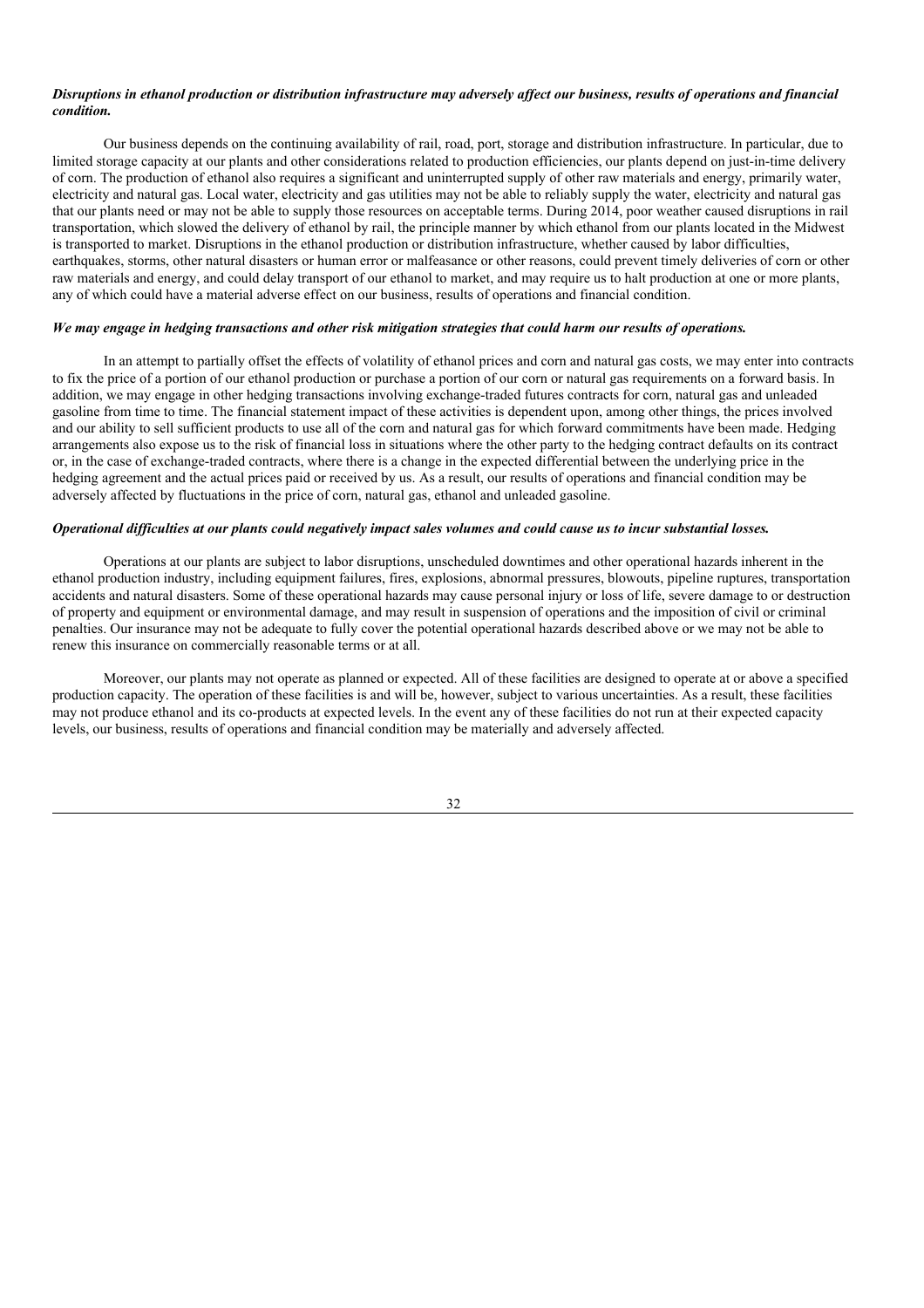### Future demand for ethanol is uncertain and may be affected by changes to federal mandates, public perception, consumer acceptance and overall consumer demand for transportation fuel, any of which could negatively affect demand for ethanol and our results of *operations.*

Although many trade groups, academics and governmental agencies have supported ethanol as a fuel additive that promotes a cleaner environment, others have criticized ethanol production as consuming considerably more energy and emitting more greenhouse gases than other biofuels and potentially depleting water resources. Some studies have suggested that corn-based ethanol is less efficient than ethanol produced from other feedstock and that it negatively impacts consumers by causing increased prices for dairy, meat and other food generated from livestock that consume corn. Additionally, ethanol critics contend that corn supplies are redirected from international food markets to domestic fuel markets. If negative views of corn-based ethanol production gain acceptance, support for existing measures promoting use and domestic production of corn-based ethanol could decline, leading to reduction or repeal of federal mandates, which could adversely affect the demand for ethanol. These views could also negatively impact public perception of the ethanol industry and acceptance of ethanol as an alternative fuel.

There are limited markets for ethanol beyond those established by federal mandates. Discretionary blending and E85 blending are important secondary markets. Discretionary blending is often determined by the price of ethanol versus the price of gasoline. In periods when discretionary blending is financially unattractive, the demand for ethanol may be reduced. Also, the demand for ethanol is affected by the overall demand for transportation fuel. Demand for transportation fuel is affected by the number of miles traveled by consumers and the fuel economy of vehicles. Market acceptance of E15 may partially offset the effects of decreases in transportation fuel demand. A reduction in the demand for ethanol and ethanol co-products may depress the value of our products, erode our margins and reduce our ability to generate revenue or to operate profitably. Consumer acceptance of E15 and E85 fuels is needed before ethanol can achieve any significant growth in market share relative to other transportation fuels.

### Our plant indebtedness exposes us to many risks that could negatively impact our business, our business prospects, our liquidity and our *cash flows and results of operations.*

Our plants located in the Midwest have significant indebtedness. Unlike traditional term debt, the terms of our plant loans require amortizing payments of principal over the lives of the loans and our borrowing availability under our plant credit facilities periodically and automatically declines through the maturity dates of those facilities. Our plant indebtedness could:

- make it more difficult to pay or refinance our debts as they become due during adverse economic and industry conditions because any decrease in revenues could cause us to not have sufficient cash flows from operations to make our scheduled debt payments;
- limit our flexibility to pursue strategic opportunities or react to changes in our business and the industry in which we operate and, consequently, place us at a competitive disadvantage to our competitors who have less debt;
- require a substantial portion of our cash flows from operations to be used for debt service payments, thereby reducing the availability of our cash flows to fund working capital, capital expenditures, acquisitions, dividend payments and other general corporate purposes; or
- · limit our ability to procure additional financing for working capital or other purposes.

Our term loans and credit facilities also require compliance with numerous financial and other covenants. In addition, our plant indebtedness bears interest at variable rates. An increase in prevailing interest rates would likewise increase our debt service obligations and could materially and adversely affect our cash flows and results of operations.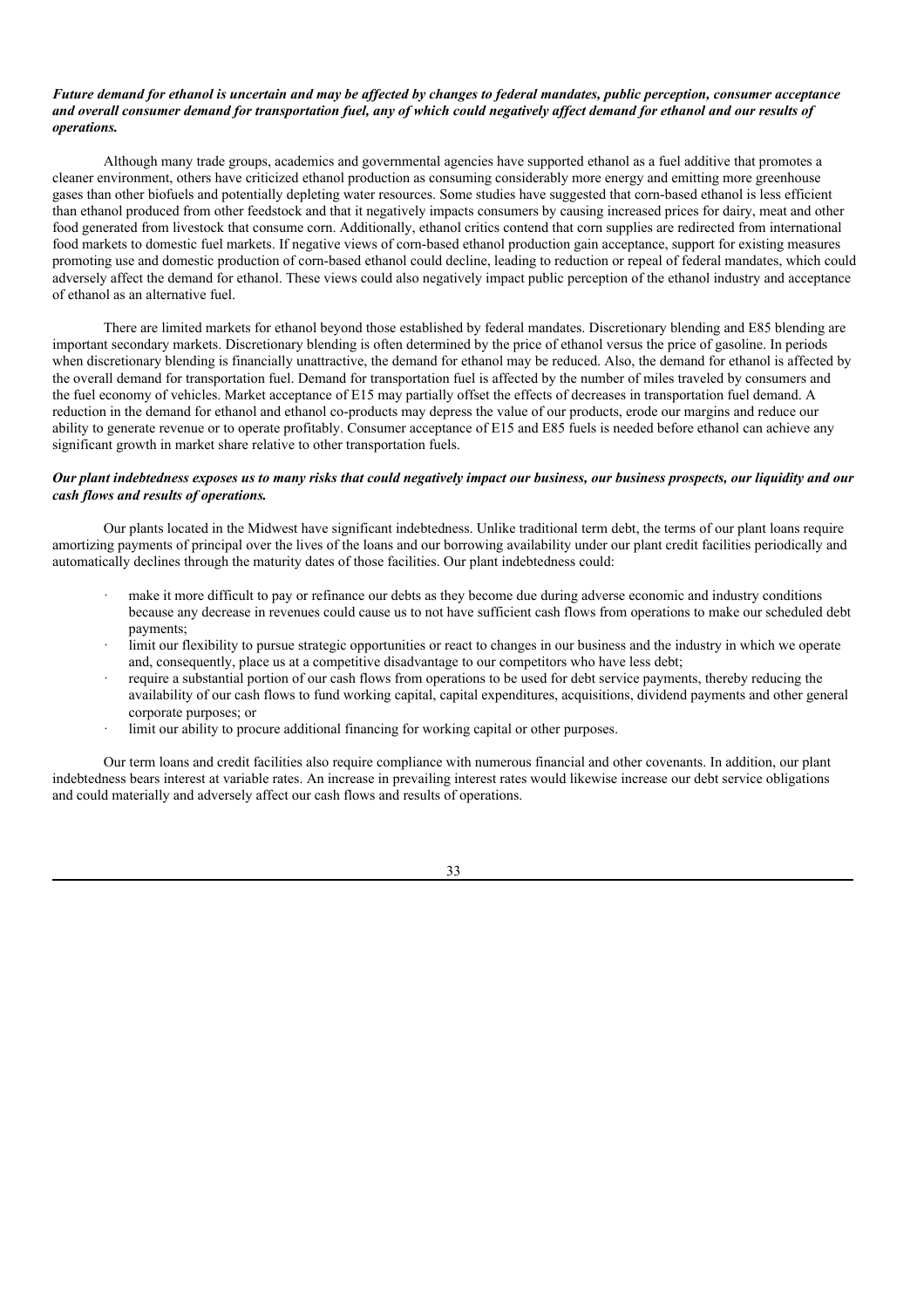Our ability to generate sufficient cash to make all principal and interest payments when due depends on our performance, which is subject to a variety of factors beyond our control, including the supply of and demand for ethanol and co-products, ethanol and co-product prices, the cost of key production inputs, and many other factors incident to the ethanol production and marketing industry. We cannot provide any assurance that we will be able to timely satisfy such obligations. Our failure to timely satisfy our debt obligations could have a material adverse effect on our business, business prospects, liquidity, cash flows and results of operations.

#### If Kinergy fails to satisfy its financial covenants under its credit facility, it may experience a loss or reduction of that facility, which *would have a material adverse ef ect on our financial condition and results of operations.*

We are substantially dependent on Kinergy's credit facility to help finance its operations. Kinergy must satisfy monthly financial covenants under its credit facility, including fixed-charge coverage ratio covenants. Kinergy will be in default under its credit facility if it fails to satisfy any financial covenant. A default may result in the loss or reduction of the credit facility. The loss of Kinergy's credit facility, or a significant reduction in Kinergy's borrowing capacity under the facility, would result in Kinergy's inability to finance a significant portion of its business and would have a material adverse effect on our financial condition and results of operations.

#### The United States ethanol industry is highly dependent upon certain federal and state legislation and regulation and any changes in legislation or regulation could have a material adverse effect on our results of operations, cash flows and financial condition.

The EPA has implemented the RFS pursuant to the Energy Policy Act of 2005 and the Energy Independence and Security Act of 2007. The RFS program sets annual quotas for the quantity of renewable fuels (such as ethanol) that must be blended into motor fuels consumed in the United States. The domestic market for ethanol is significantly impacted by federal mandates under the RFS program for volumes of renewable fuels (such as ethanol) required to be blended with gasoline. Future demand for ethanol will be largely dependent upon incentives to blend ethanol into motor fuels, including the relative price of gasoline versus ethanol, the relative octane value of ethanol, constraints in the ability of vehicles to use higher ethanol blends, the RFS, and other applicable environmental requirements. Any significant increase in production capacity above the RFS minimum requirements may have an adverse impact on ethanol prices.

Legislation aimed at reducing or eliminating the renewable fuel use required by the RFS has been introduced in the United States Congress. On January 3, 2017, the Leave Ethanol Volumes at Existing Levels (LEVEL) Act (H.R. 119) was introduced in the House of Representatives. The bill would freeze renewable fuel blending requirements under the RFS at 7.5 billion gallons per year, prohibit the sale of gasoline containing more than 10% ethanol, and revoke the EPA's approval of E15 blends. On January 31, 2017, a bill (H.R. 777) was introduced in the House of Representatives that would require the EPA and National Academies of Sciences to conduct a study on "the implications of the use of mid-level ethanol blends". A mid-level ethanol blend is an ethanol gasoline blend containing 10-20% ethanol by volume, including E15 and E20, that is intended to be used in any conventional gasoline powered motor vehicle or nonroad vehicle or engine. Also on January 31, 2017, a bill (H.R. 776) was introduced in the House of Representatives that would limit the volume of cellulosic biofuel required under the RFS to what is commercially available. On March 2, 2017, a bill (H.R. 1315) was introduced in the House of Representatives that would cap the volume of ethanol in gasoline at 10%. On the same day, the RFS Elimination Act (H.R. 1314) was introduced, which would fully repeal the RFS.

All of these bills were assigned to a congressional committee, which will consider them before possibly sending any of them on to the House of Representatives as a whole. Our operations could be adversely impacted if any legislation is enacted that reduces or eliminates the RFS volume requirements or that reduces or eliminates corn ethanol as qualifying as a renewable fuel under the RFS.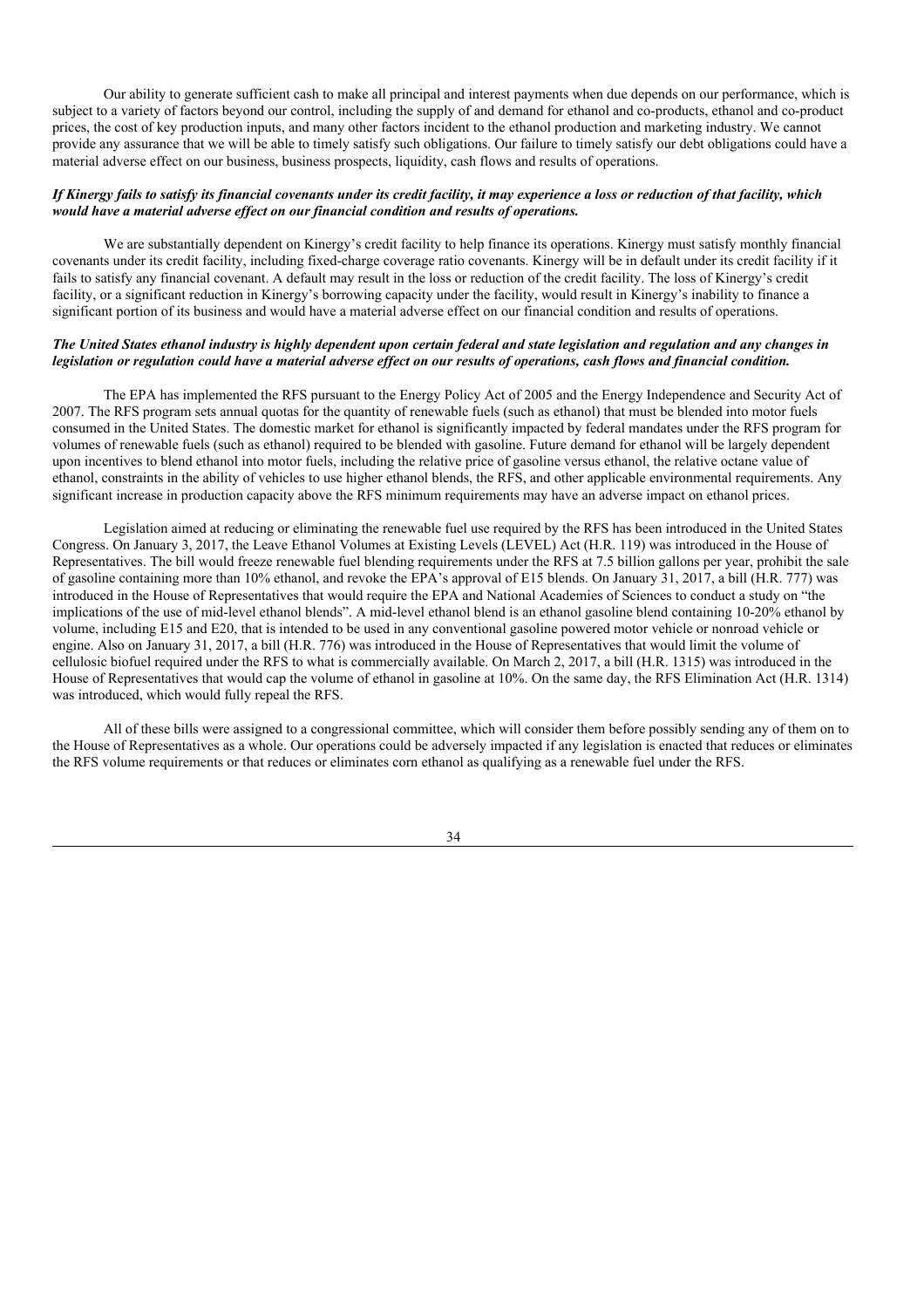Under the provisions of the Clean Air Act, as amended by the Energy Independence and Security Act of 2007, the EPA has limited authority to waive or reduce the mandated RFS requirements, which authority is subject to consultation with the Secretaries of Agriculture and Energy, and based on a determination that there is inadequate domestic renewable fuel supply or implementation of the applicable requirements would severely harm the economy or environment of a state, region or the United States. Our results of operations, cash flows and financial condition could be adversely impacted if the EPA reduces the RFS requirements from the statutory levels specified in the RFS.

### The ethanol production and marketing industry is extremely competitive. Many of our significant competitors have greater production and financial resources and one or more of these competitors could use their greater resources to gain market share at our expense.

The ethanol production and marketing industry is extremely competitive. Many of our significant competitors in the ethanol production and marketing industry, including Archer Daniels Midland Company and Valero Energy Corporation, have substantially greater production and/or financial resources. As a result, our competitors may be able to compete more aggressively and sustain that competition over a longer period of time. Successful competition will require a continued high level of investment in marketing and customer service and support. Our limited resources relative to many significant competitors may cause us to fail to anticipate or respond adequately to new developments and other competitive pressures. This failure could reduce our competitiveness and cause a decline in market share, sales and profitability. Even if sufficient funds are available, we may not be able to make the modifications and improvements necessary to compete successfully.

We also face competition from international suppliers. Currently, international suppliers produce ethanol primarily from sugar cane and have cost structures that are generally substantially lower than our cost structures. Any increase in domestic or foreign competition could cause us to reduce our prices and take other steps to compete effectively, which could adversely affect our business, financial condition and results of operations.

#### *Our ability to utilize net operating loss carryforwards and certain other tax attributes may be limited.*

Federal and state income tax laws impose restrictions on the utilization of net operating loss, or NOL, and tax credit carryforwards in the event that an "ownership change" occurs for tax purposes, as defined by Section 382 of the Internal Revenue Code, or Code. In general, an ownership change occurs when stockholders owning 5% or more of a "loss corporation" (a corporation entitled to use NOL or other loss carryovers) have increased their ownership of stock in such corporation by more than 50 percentage points during any three-year period. The annual base limitation under Section 382 of the Code is calculated by multiplying the loss corporation's value at the time of the ownership change by the greater of the long-term tax-exempt rate determined by the Internal Revenue Service in the month of the ownership change or the two preceding months.

As of December 31, 2016, of our \$117.7 million of federal NOLs, we had \$101.4 million of federal NOLs that are limited in their annual use under Section 382 of the Code. Accordingly, our ability to utilize these NOL carryforwards may be substantially limited. These limitations could in turn result in increased future tax obligations, which could have a material adverse effect on our business, financial condition and results of operations.

## Our business is not diversified. The high concentration of our sales within the ethanol production and marketing industry could result in a significant reduction in sales and negatively affect our profitability if demand for ethanol declines.

We expect to be completely focused on the production and marketing of ethanol and its co-products for the foreseeable future. We may be unable to shift our business focus away from the production and marketing of ethanol to other renewable fuels or competing products. Accordingly, an industry shift away from ethanol or the emergence of new competing products may reduce the demand for ethanol. A downturn in the demand for ethanol would likely materially and adversely affect our sales and profitability.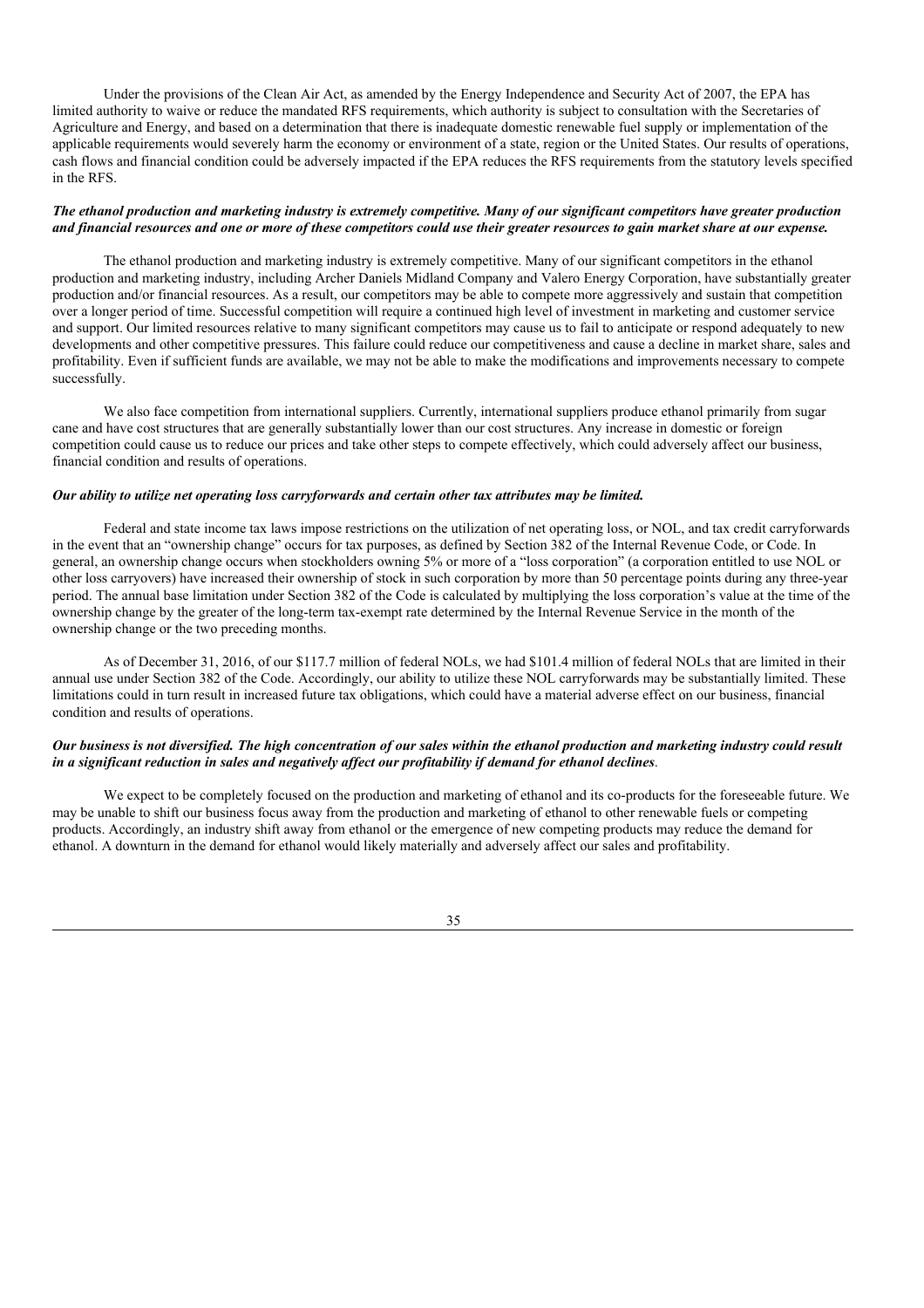#### *We may be adversely af ected by environmental, health and safety laws, regulations and liabilities*.

We are subject to various federal, state and local environmental laws and regulations, including those relating to the discharge of materials into the air, water and ground, the generation, storage, handling, use, transportation and disposal of hazardous materials and wastes, and the health and safety of our employees. In addition, some of these laws and regulations require us to operate under permits that are subject to renewal or modification. These laws, regulations and permits can often require expensive pollution control equipment or operational changes to limit actual or potential impacts to the environment. A violation of these laws and regulations or permit conditions can result in substantial fines, natural resource damages, criminal sanctions, permit revocations and/or facility shutdowns. In addition, we have made, and expect to make, significant capital expenditures on an ongoing basis to comply with increasingly stringent environmental laws, regulations and permits.

We may be liable for the investigation and cleanup of environmental contamination at each of our plants and at off-site locations where we arrange for the disposal of hazardous substances or wastes. If these substances or wastes have been or are disposed of or released at sites that undergo investigation and/or remediation by regulatory agencies, we may be responsible under the Comprehensive Environmental Response, Compensation and Liability Act of 1980, or other environmental laws for all or part of the costs of investigation and/or remediation, and for damages to natural resources. We may also be subject to related claims by private parties alleging property damage and personal injury due to exposure to hazardous or other materials at or from those properties. Some of these matters may require us to expend significant amounts for investigation, cleanup or other costs.

In addition, new laws, new interpretations of existing laws, increased governmental enforcement of environmental laws or other developments could require us to make significant additional expenditures. Continued government and public emphasis on environmental issues can be expected to result in increased future investments for environmental controls at our plants. Present and future environmental laws and regulations, and interpretations of those laws and regulations, applicable to our operations, more vigorous enforcement policies and discovery of currently unknown conditions may require substantial expenditures that could have a material adverse effect on our results of operations and financial condition.

The hazards and risks associated with producing and transporting our products (including fires, natural disasters, explosions and abnormal pressures and blowouts) may also result in personal injury claims or damage to property and third parties. As protection against operating hazards, we maintain insurance coverage against some, but not all, potential losses. However, we could sustain losses for uninsurable or uninsured risks, or in amounts in excess of existing insurance coverage. Events that result in significant personal injury or damage to our property or third parties or other losses that are not fully covered by insurance could have a material adverse effect on our results of operations and financial condition.

#### If we are unable to attract or retain key personnel, our ability to operate effectively may be impaired, which could have a material *adverse ef ect on our business, financial condition and results of operations.*

Our ability to operate our business and implement strategies depends, in part, on the efforts of our executive officers and other key personnel. Our future success will depend on, among other factors, our ability to retain our current key personnel and attract and retain qualified future key personnel, particularly executive management. If we are unable to attract or retain key personnel, our ability to operate effectively may be impaired, which could have a material adverse effect on our business, financial condition and results of operations.

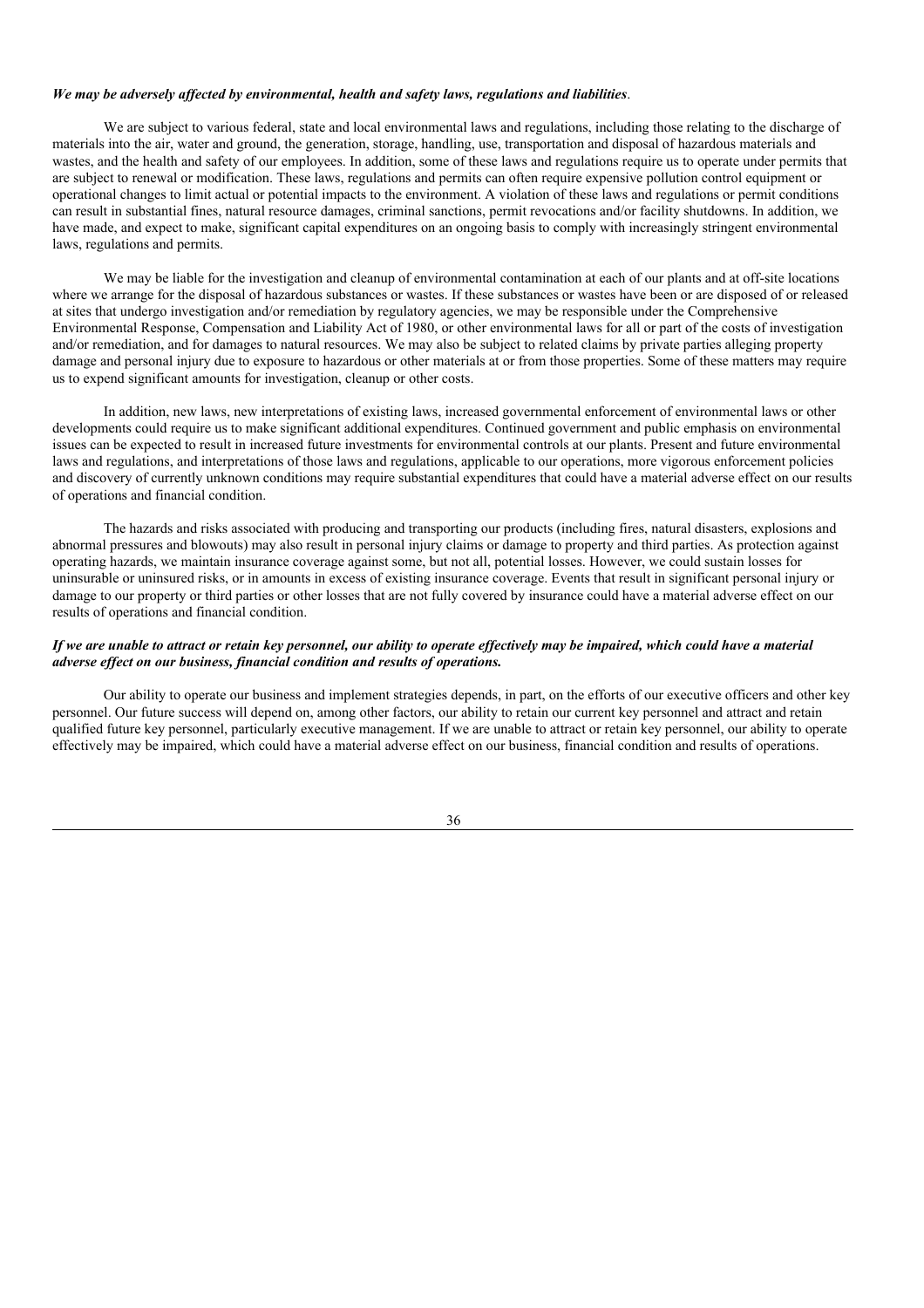#### We depend on a small number of customers for the majority of our sales. A reduction in business from any of these customers could *cause a significant decline in our overall sales and profitability.*

The majority of our sales are generated from a small number of customers. During 2016, 2015 and 2014, three customers accounted for an aggregate of approximately \$572 million, \$467 million and \$569 million in net sales, representing 35%, 39% and 51% of our net sales, respectively, for those periods. We expect that we will continue to depend for the foreseeable future upon a small number of customers for a significant portion of our sales. Our agreements with these customers generally do not require them to purchase any specified volume or dollar value of ethanol or co-products, or to make any purchases whatsoever. Therefore, in any future period, our sales generated from these customers, individually or in the aggregate, may not equal or exceed historical levels. If sales to any of these customers cease or decline, we may be unable to replace these sales with sales to either existing or new customers in a timely manner, or at all. A cessation or reduction of sales to one or more of these customers could cause a significant decline in our overall sales and profitability.

#### Our lack of long-term ethanol orders and commitments by our customers could lead to a rapid decline in our sales and profitability.

We cannot rely on long-term ethanol orders or commitments by our customers for protection from the negative financial effects of a decline in the demand for ethanol or a decline in the demand for our marketing services. The limited certainty of ethanol orders can make it difficult for us to forecast our sales and allocate our resources in a manner consistent with our actual sales. Moreover, our expense levels are based in part on our expectations of future sales and, if our expectations regarding future sales are inaccurate, we may be unable to reduce costs in a timely manner to adjust for sales shortfalls. Furthermore, because we depend on a small number of customers for a significant portion of our sales, the magnitude of the ramifications of these risks is greater than if our sales were less concentrated. As a result of our lack of long-term ethanol orders and commitments, we may experience a rapid decline in our sales and profitability.

#### *There are limitations on our ability to receive distributions from our subsidiaries.*

We conduct most of our operations through subsidiaries and are dependent upon dividends or other intercompany transfers of funds from our subsidiaries to generate free cash flow. Moreover, some of our subsidiaries are limited in their ability to pay dividends or make distributions, loans or advances to us by the terms of their financing arrangements. At March 31, 2017, we had approximately \$280.0 million of net assets at our subsidiaries that were not available to be distributed in the form of dividends, distributions, loans or advances due to restrictions contained in their financing arrangements.

#### **Risks Related to Ownership of our Common Stock**

#### Our stock price is highly volatile, which could result in substantial losses for investors purchasing shares of our common stock and in *litigation against us.*

The market price of our common stock has fluctuated significantly in the past and may continue to fluctuate significantly in the future. The market price of our common stock may continue to fluctuate in response to one or more of the following factors, many of which are beyond our control:

- fluctuations in the market prices of ethanol and its co-products;
- the cost of key inputs to the production of ethanol, including corn and natural gas;
- the volume and timing of the receipt of orders for ethanol from major customers;
- competitive pricing pressures;
- our ability to timely and cost-effectively produce, sell and deliver ethanol;
- the announcement, introduction and market acceptance of one or more alternatives to ethanol;
- changes in market valuations of companies similar to us;
- stock market price and volume fluctuations generally;
- regulatory developments or increased enforcement;
- fluctuations in our quarterly or annual operating results;

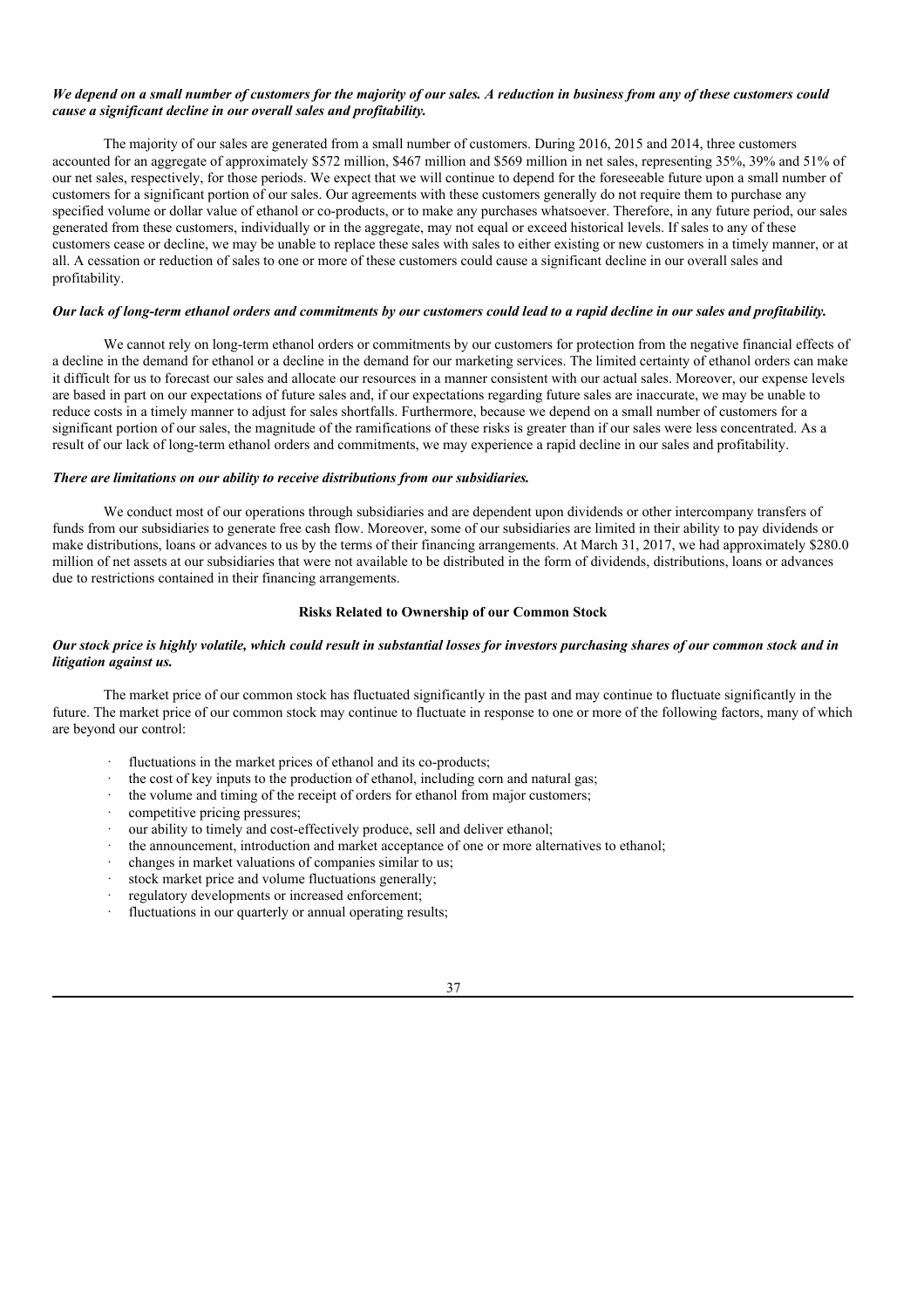- additions or departures of key personnel;
- our ability to obtain any necessary financing;
- our financing activities and future sales of our common stock or other securities; and
- · our ability to maintain contracts that are critical to our operations.

Demand for ethanol could be adversely affected by a slow-down in the overall demand for oxygenate and gasoline additive products. The levels of our ethanol production and purchases for resale will be based upon forecasted demand. Accordingly, any inaccuracy in forecasting anticipated revenues and expenses could adversely affect our business. The failure to receive anticipated orders or to complete delivery in any quarterly period could adversely affect our results of operations for that period. Quarterly and annual results are not necessarily indicative of future performance for any particular period, and we may not experience revenue growth or profitability on a quarterly or an annual basis.

The price at which you purchase shares of our common stock may not be indicative of the price that will prevail in the trading market. You may be unable to sell your shares of common stock at or above your purchase price, which may result in substantial losses to you and which may include the complete loss of your investment. In the past, securities class action litigation has often been brought against a company following periods of high stock price volatility. We may be the target of similar litigation in the future. Securities litigation could result in substantial costs and divert management's attention and our resources away from our business.

Any of the risks described above could have a material adverse effect on our results of operations or the price of our common stock, or both.

### Upon the conversion of our outstanding non-voting common stock, if the resulting shares of common stock are resold into the market, or if a perception exists that a substantial number of shares of common stock may be issued and then resold into the market, the market *price of our common stock and the value of your investment could decline significantly.*

We have non-voting common stock outstanding that may be converted into our common stock. Sales of a substantial number of shares of our common stock underlying our non-voting common stock, or even the perception that these sales could occur, could adversely affect the market price of our common stock. As a result, you could experience a significant decline in the value of your investment.

# **ITEM 2. UNREGISTERED SALES OF EQUITY SECURITIES AND USE OF PROCEEDS.**

#### **Unregistered Sales of Equity Securities**

None.

## **Dividends**

Our current and future debt financing arrangements may limit or prevent cash distributions from our subsidiaries to us, depending upon the achievement of specified financial and other operating conditions and our ability to properly service our debt, thereby limiting or preventing us from paying cash dividends.

At March 31, 2017, we had approximately \$280.0 million of net assets at our subsidiaries that were not available to be transferred to Pacific Ethanol, Inc. in the form of dividends, loans or advances due to restrictions contained in the credit facilities of our subsidiaries.

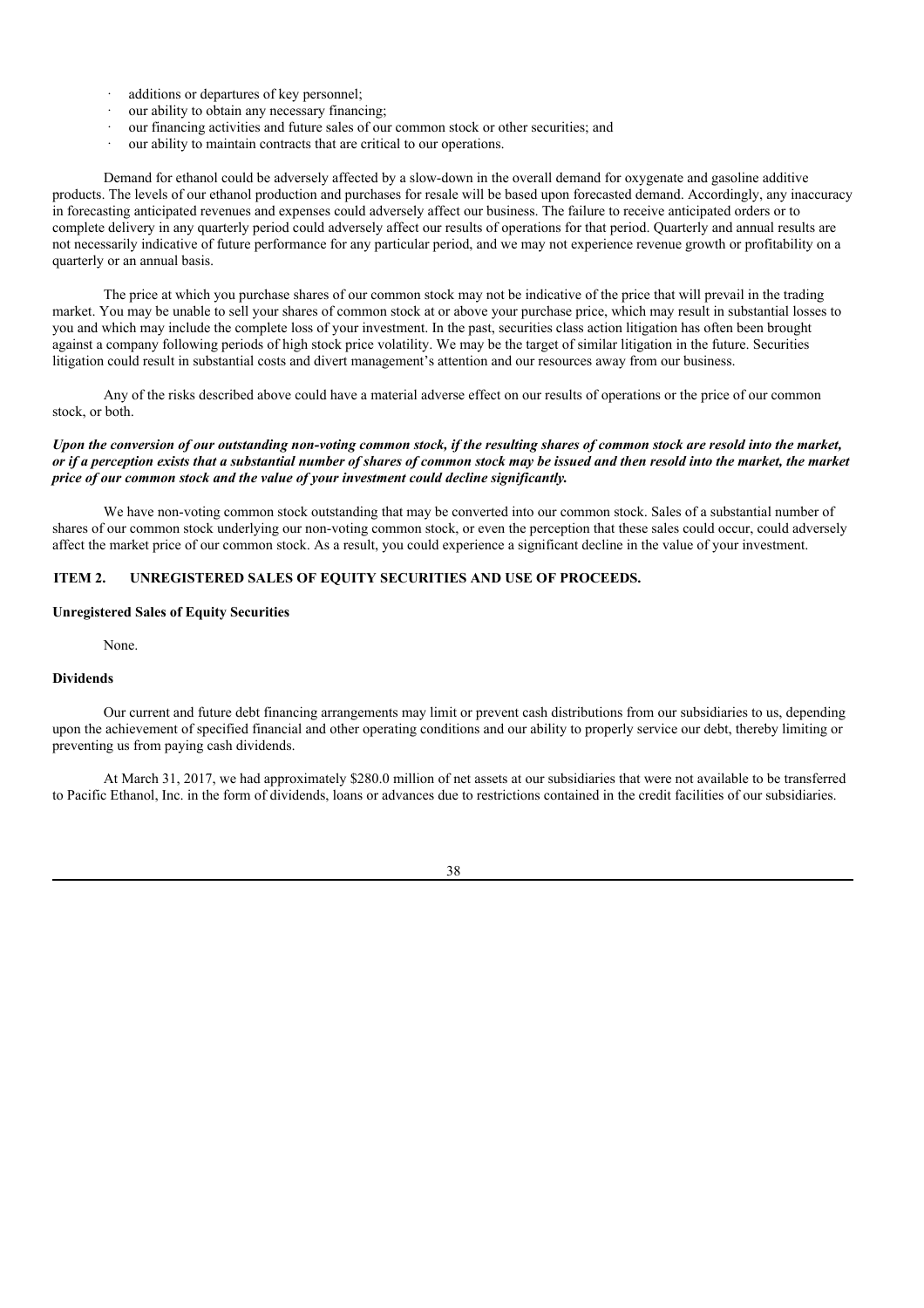For each of the three months ended March 31, 2017 and 2016, we declared and paid in cash an aggregate of \$0.3 million in dividends on our Series B Cumulative Convertible Preferred Stock, or Series B Preferred Stock. We have never declared or paid cash dividends on our common stock and do not currently intend to pay cash dividends on our common stock in the foreseeable future. We currently anticipate that we will retain any earnings for use in the continued development of our business. The holders of our outstanding Series B Preferred Stock are entitled to dividends of 7% per annum, payable quarterly. Dividends in respect of our Series B Preferred Stock must be paid prior to the payment of any dividends in respect of our common stock.

# **ITEM 3. DEFAULTS UPON SENIOR SECURITIES.**

Not applicable.

# **ITEM 4. MINE SAFETY DISCLOSURES.**

Not applicable.

### **ITEM 5. OTHER INFORMATION.**

None.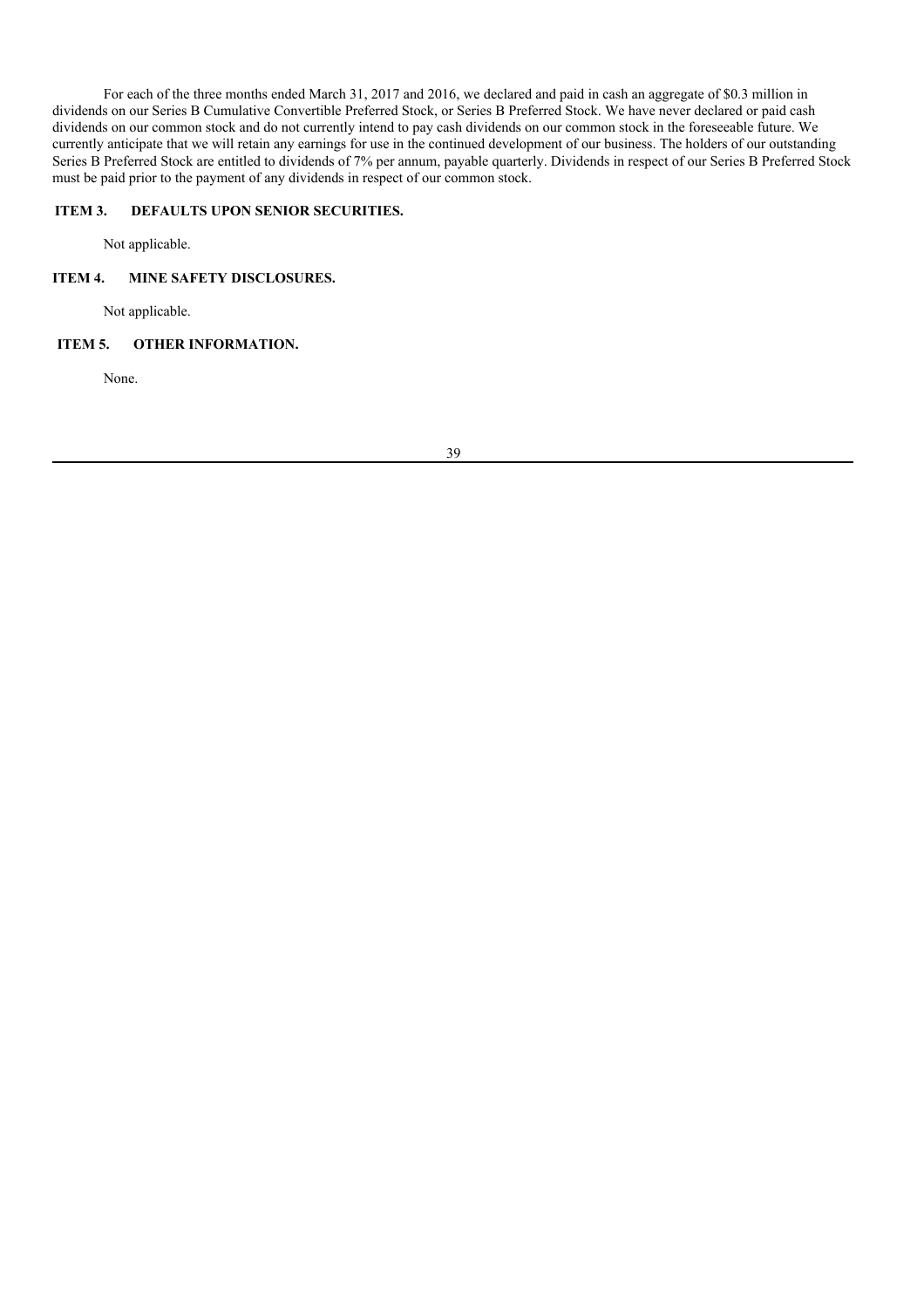# **ITEM 6. EXHIBITS.**

| Exhibit |                                                                                                                      |
|---------|----------------------------------------------------------------------------------------------------------------------|
| Number  | Description                                                                                                          |
| 10.1    | Pacific Ethanol, Inc. 2017 Short-Term Incentive Plan Description (*)                                                 |
| 31.1    | Certifications Required by Rule 13a-14(a) of the Securities Exchange Act of 1934, as amended, as Adopted Pursuant to |
|         | Section 302 of the Sarbanes-Oxley Act of 2002 (*)                                                                    |
| 31.2    | Certifications Required by Rule 13a-14(a) of the Securities Exchange Act of 1934, as amended, as Adopted Pursuant to |
|         | Section 302 of the Sarbanes-Oxley Act of 2002 (*)                                                                    |
| 32.1    | Certification of Chief Executive Officer and Chief Financial Officer Pursuant to 18 U.S.C. Section 1350, as Adopted  |
|         | Pursuant to Section 906 of the Sarbanes-Oxley Act of 2002 (*)                                                        |
| 101.INS | XBRL Instance Document (*)                                                                                           |
| 101.SCH | XBRL Taxonomy Extension Schema (*)                                                                                   |
| 101.CAL | XBRL Taxonomy Extension Calculation Linkbase (*)                                                                     |
| 101.DEF | XBRL Taxonomy Extension Definition Linkbase (*)                                                                      |
| 101.LAB | XBRL Taxonomy Extension Label Linkbase (*)                                                                           |
| 101.PRE | XBRL Taxonomy Extension Presentation Linkbase (*)                                                                    |
|         |                                                                                                                      |
| $(*)$   | Filed herewith.                                                                                                      |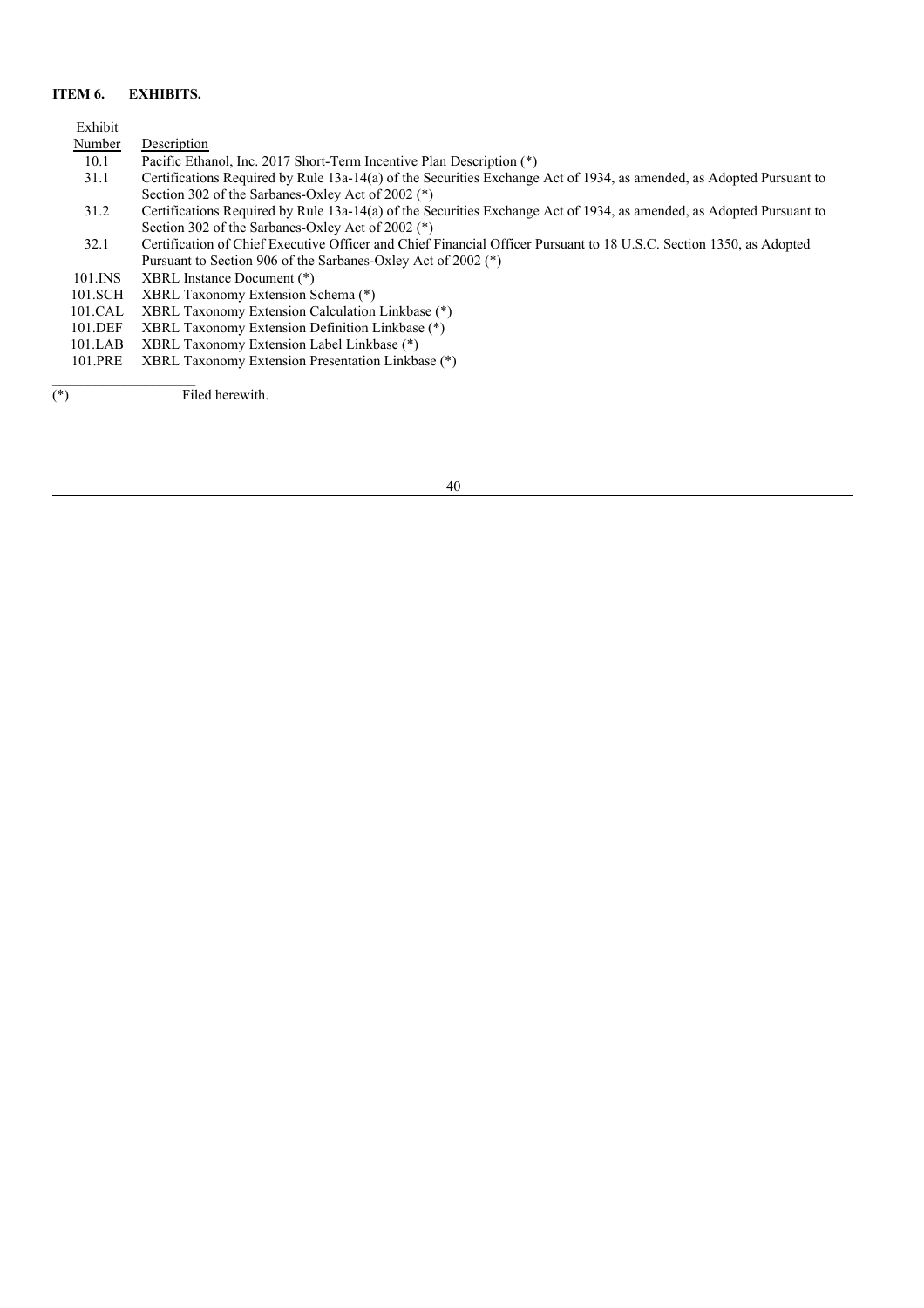# **SIGNATURES**

Pursuant to the requirements of the Securities Exchange Act of 1934, the registrant has duly caused this report to be signed on its behalf by the undersigned thereunto duly authorized.

# **PACIFIC ETHANOL, INC.**

Dated: May 10, 2017 **By:** /S/ BRYON T. MCGREGOR Bryon T. McGregor Chief Financial Officer (Principal Financial and Accounting Officer)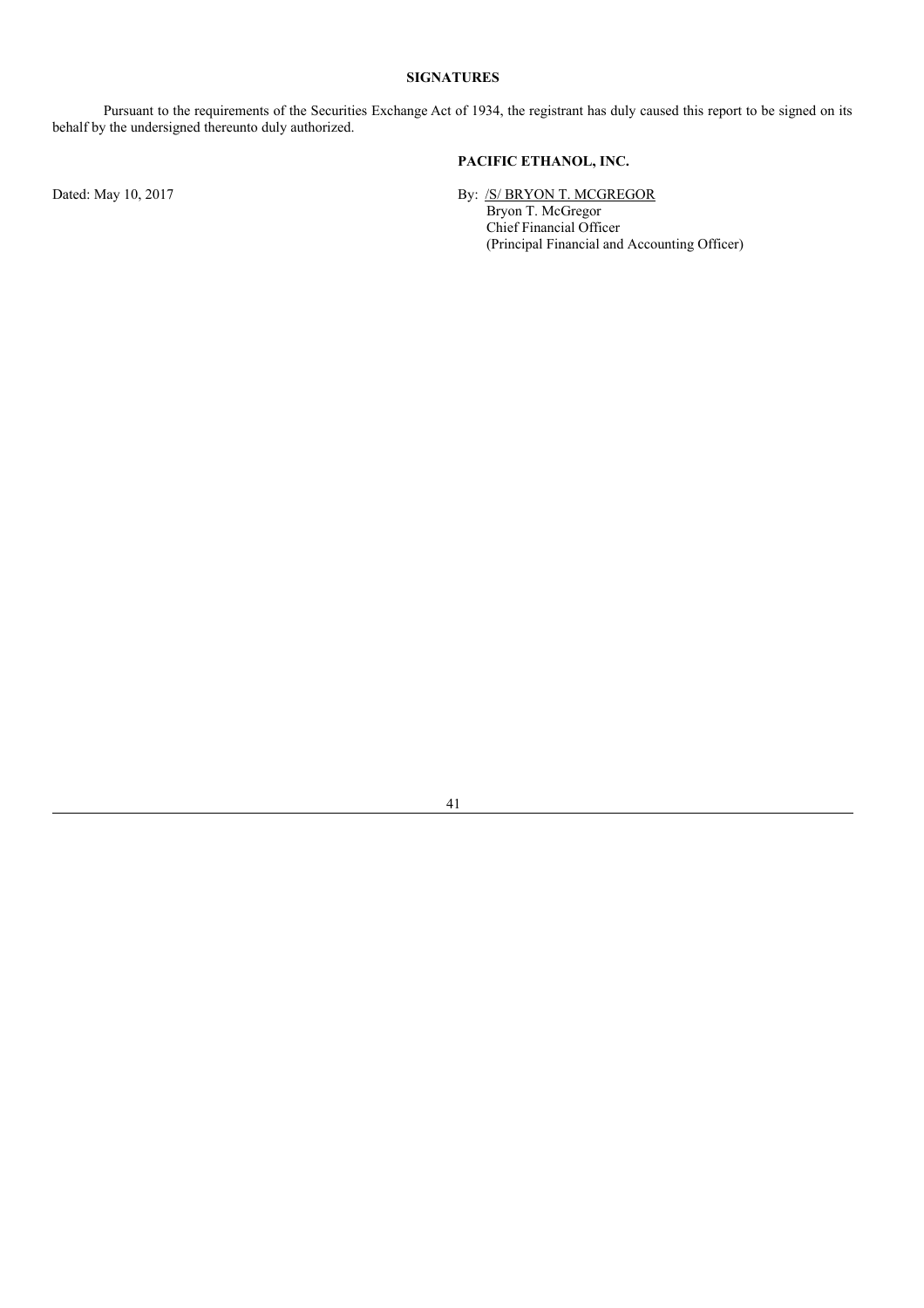# **EXHIBITS FILED WITH THIS REPORT**

# Exhibit Number Description

- 10.1 Pacific Ethanol, Inc. 2017 Short-Term Incentive Plan Description
- 31.1 Certification Required by Rule 13a-14(a) of the Securities Exchange Act of 1934, as amended, as Adopted Pursuant to Section 302 of the Sarbanes-Oxley Act of 2002
- 31.2 Certification Required by Rule 13a-14(a) of the Securities Exchange Act of 1934, as amended, as Adopted Pursuant to Section 302 of the Sarbanes-Oxley Act of 2002
- 32.1 Certification of Chief Executive Officer and Chief Financial Officer Pursuant to 18 U.S.C. Section 1350, as Adopted Pursuant to Section 906 of the Sarbanes-Oxley Act of 2002
- 101.INS XBRL Instance [Document](peix-20170331.xml)
- 101.SCH XBRL [Taxonomy](peix-20170331.xsd) Extension Schema
- 101.CAL XBRL Taxonomy Extension [Calculation](peix-20170331_cal.xml) Linkbase
- 101.DEF XBRL [Taxonomy](peix-20170331_def.xml) Extension Definition Linkbase
- 101.LAB XBRL [Taxonomy](peix-20170331_lab.xml) Extension Label Linkbase
- 101.PRE XBRL Taxonomy Extension [Presentation](peix-20170331_pre.xml) Linkbase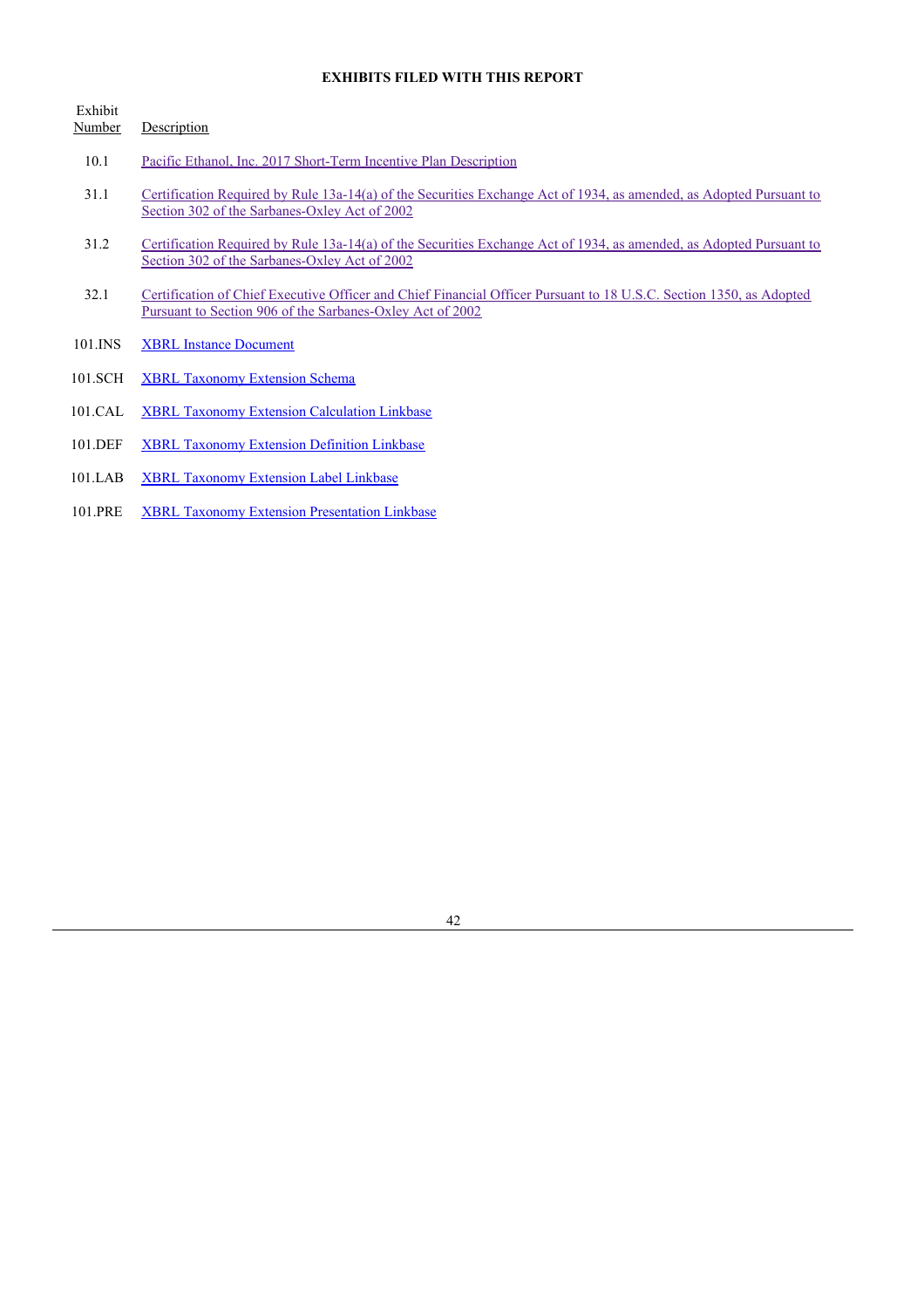### **EXHIBIT 10.1**

### **Pacific Ethanol, Inc. 2017 Short-Term Incentive Plan ("Plan") Description**

- *Effective Date*: The Plan was adopted by the compensation committee (the "Compensation Committee") of the board of directors of Pacific Ethanol, Inc. (the "Company") on March 7, 2017.
- · *Participants*: The Company's Chief Executive Officer, Chief Financial Officer, Chief Operating Officer, General Counsel, Vice President of Commodities and Corporate Development and Vice President of Supply and Trading, ("Executive Officers"), and other officer, director and manager-level personnel will be eligible to participate in the Plan.
- · *Aggregate Plan Pool*: The dollar amount of the aggregate Plan pool will be established by the Compensation Committee.
- · *Awards*: Awards under the Plan for Executive Officers will be determined by the Compensation Committee. Awards under the Plan for other officer, director and manager-level personnel will be determined by the Company's executive committee, within the limits of the Plan pool approved by the Compensation Committee.
- · *Individual Targets*: The Plan payout targets for Executive Officers will be determined by the Compensation Committee. The Plan payout targets for other officer, director and manager-level personnel will be set as a percentage of a participant's base salary in accordance with compensation policies established by the Company's executive committee or a participant's employment agreement with the Company.
- · *Award Components*: Awards under the Plan will be based on two elements: financial performance and individual performance. Company financial performance will be an element in all participants' awards. Each element will be assigned a weighting based upon a participant's role in the Company.
	- o The financial performance element will be based on earnings before interest, taxes, depreciation and amortization, adjusted for certain non-cash and other adjustments, such as asset impairments, purchase accounting adjustments and fair value adjustments, established by the Compensation Committee ("Adjusted EBITDA"). An Adjusted EBITDA goal will be established for 2017 by the Compensation Committee. The financial performance element is non-discretionary and will be funded at a rate of 0% to 200% of the participant's targeted payout amount for the element based on the level of actual Adjusted EBITDA compared to the Adjusted EBITDA goal.
	- o The individual performance element will be based on individual participant goals based on quantitative criteria and subjective elements established by each participant's supervisor, in consultation with the Company's executive committee. The extent to which a participant will be deemed to have achieved his or her individual performance goals will be determined by the Company's executive committee in consultation with the participant's supervisor; provided, however, that the extent to which a participant who is an Executive Officer will be deemed to have achieved his or her individual performance goals will be recommended by the Company's Chief Executive Officer but ultimately determined by the Compensation Committee. The individual performance element is discretionary and will be funded at a rate of 0% to 100% of the participant's targeted payout amount for the element.

In addition to incentive compensation payable under the Plan, the Company's Compensation Committee retains the authority to grant special discretionary cash and/or equity awards.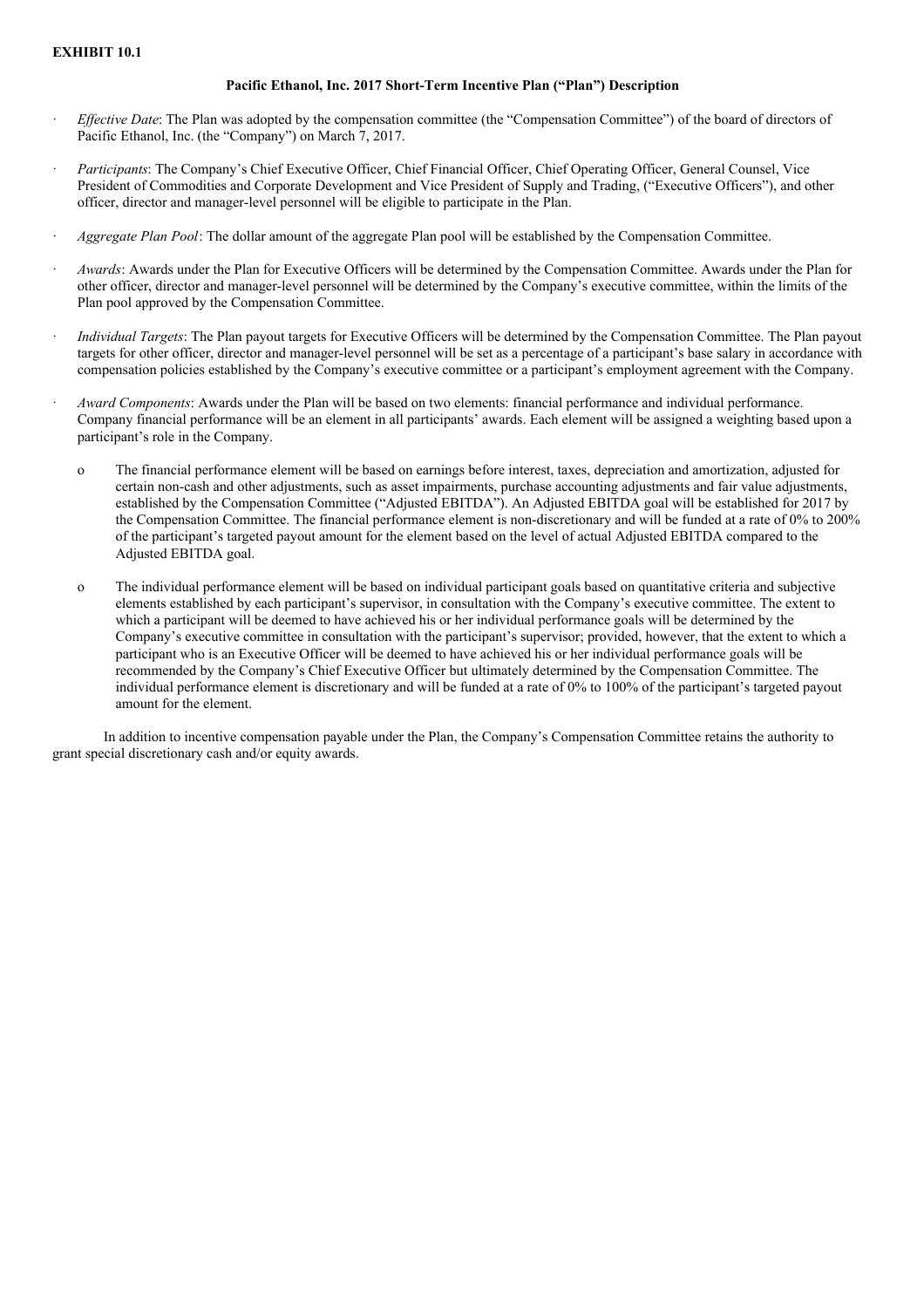# **CERTIFICATION OF PRINCIPAL EXECUTIVE OFFICER PURSUANT TO SECTION 302 OF THE SARBANES-OXLEY ACT OF 2002**

I, Neil M. Koehler, certify that:

1. I have reviewed this Quarterly Report on Form 10-Q of Pacific Ethanol, Inc.;

2. Based on my knowledge, this report does not contain any untrue statement of a material fact or omit to state a material fact necessary to make the statements made, in light of the circumstances under which such statements were made, not misleading with respect to the period covered by this report;

Based on my knowledge, the financial statements, and other financial information included in this report, fairly present in all material respects the financial condition, results of operations and cash flows of the registrant as of, and for, the periods presented in this report;

4. The registrant's other certifying officer and I are responsible for establishing and maintaining disclosure controls and procedures (as defined in Exchange Act Rules 13a-15(e) and 15d-15(e)) and internal control over financial reporting (as defined in Exchange Act Rules 13a-15(f) and 15d-15(f)) for the registrant and have:

(a) Designed such disclosure controls and procedures, or caused such disclosure controls and procedures to be designed under our supervision, to ensure that material information relating to the registrant, including its consolidated subsidiaries, is made known to us by others within those entities, particularly during the period in which this report is being prepared;

(b) Designed such internal control over financial reporting, or caused such internal control over financial reporting to be designed under our supervision, to provide reasonable assurance regarding the reliability of financial reporting and the preparation of financial statements for external purposes in accordance with generally accepted accounting principles;

(c) Evaluated the effectiveness of the registrant's disclosure controls and procedures and presented in this report our conclusions about the effectiveness of the disclosure controls and procedures, as of the end of the period covered by this report based on such evaluation; and

(d) Disclosed in this report any change in the registrant's internal control over financial reporting that occurred during the registrant's most recent fiscal quarter (the registrant's fourth fiscal quarter in the case of an annual report) that has materially affected, or is reasonably likely to materially affect, the registrant's internal control over financial reporting; and

5. The registrant's other certifying officers and I have disclosed, based on our most recent evaluation of internal control over financial reporting, to the registrant's auditors and the audit committee of the registrant's board of directors (or persons performing the equivalent functions):

(a) All significant deficiencies and material weaknesses in the design or operation of internal control over financial reporting which are reasonably likely to adversely affect the registrant's ability to record, process, summarize and report financial information; and

(b) Any fraud, whether or not material, that involves management or other employees who have a significant role in the registrant's internal control over financial reporting.

Date: May 10, 2017 /S/ NEIL M. KOEHLER Neil M. Koehler President and Chief Executive Officer (Principal Executive Officer)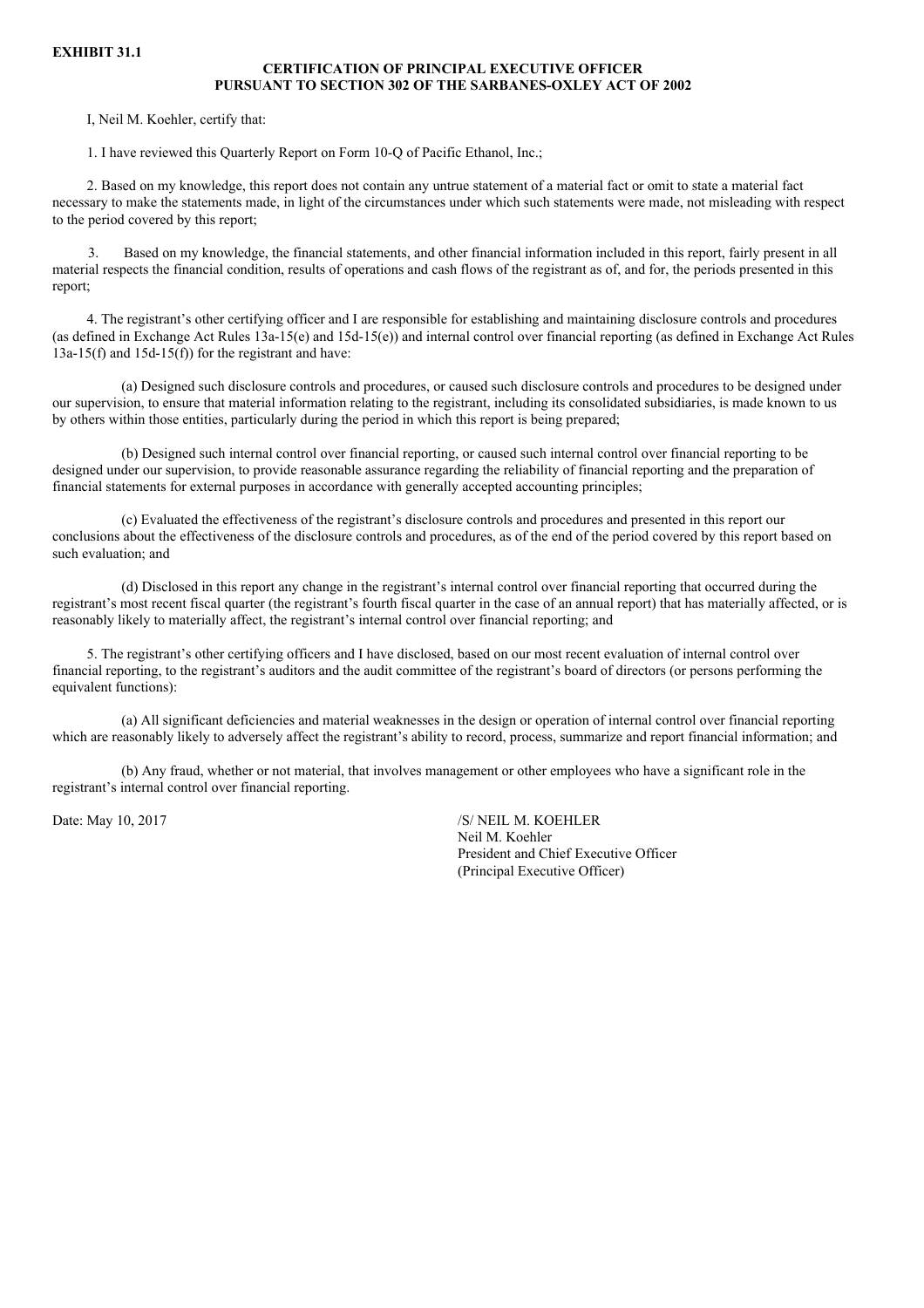# **CERTIFICATION OF PRINCIPAL FINANCIAL OFFICER PURSUANT TO SECTION 302 OF THE SARBANES-OXLEY ACT OF 2002**

I, Bryon T. McGregor, certify that:

1. I have reviewed this Quarterly Report on Form 10-Q of Pacific Ethanol, Inc.;

2. Based on my knowledge, this report does not contain any untrue statement of a material fact or omit to state a material fact necessary to make the statements made, in light of the circumstances under which such statements were made, not misleading with respect to the period covered by this report;

Based on my knowledge, the financial statements, and other financial information included in this report, fairly present in all material respects the financial condition, results of operations and cash flows of the registrant as of, and for, the periods presented in this report;

4. The registrant's other certifying officer and I are responsible for establishing and maintaining disclosure controls and procedures (as defined in Exchange Act Rules 13a-15(e) and 15d-15(e)) and internal control over financial reporting (as defined in Exchange Act Rules 13a-15(f) and 15d-15(f)) for the registrant and have:

(a) Designed such disclosure controls and procedures, or caused such disclosure controls and procedures to be designed under our supervision, to ensure that material information relating to the registrant, including its consolidated subsidiaries, is made known to us by others within those entities, particularly during the period in which this report is being prepared;

(b) Designed such internal control over financial reporting, or caused such internal control over financial reporting to be designed under our supervision, to provide reasonable assurance regarding the reliability of financial reporting and the preparation of financial statements for external purposes in accordance with generally accepted accounting principles;

(c) Evaluated the effectiveness of the registrant's disclosure controls and procedures and presented in this report our conclusions about the effectiveness of the disclosure controls and procedures, as of the end of the period covered by this report based on such evaluation; and

(d) Disclosed in this report any change in the registrant's internal control over financial reporting that occurred during the registrant's most recent fiscal quarter (the registrant's fourth fiscal quarter in the case of an annual report) that has materially affected, or is reasonably likely to materially affect, the registrant's internal control over financial reporting; and

5. The registrant's other certifying officer(s) and I have disclosed, based on our most recent evaluation of internal control over financial reporting, to the registrant's auditors and the audit committee of the registrant's board of directors (or persons performing the equivalent functions):

(a) All significant deficiencies and material weaknesses in the design or operation of internal control over financial reporting which are reasonably likely to adversely affect the registrant's ability to record, process, summarize and report financial information; and

(b) Any fraud, whether or not material, that involves management or other employees who have a significant role in the registrant's internal control over financial reporting.

Date: May 10, 2017 /S/ BRYON T. MCGREGOR Bryon T. McGregor Chief Financial Officer (Principal Financial Officer)